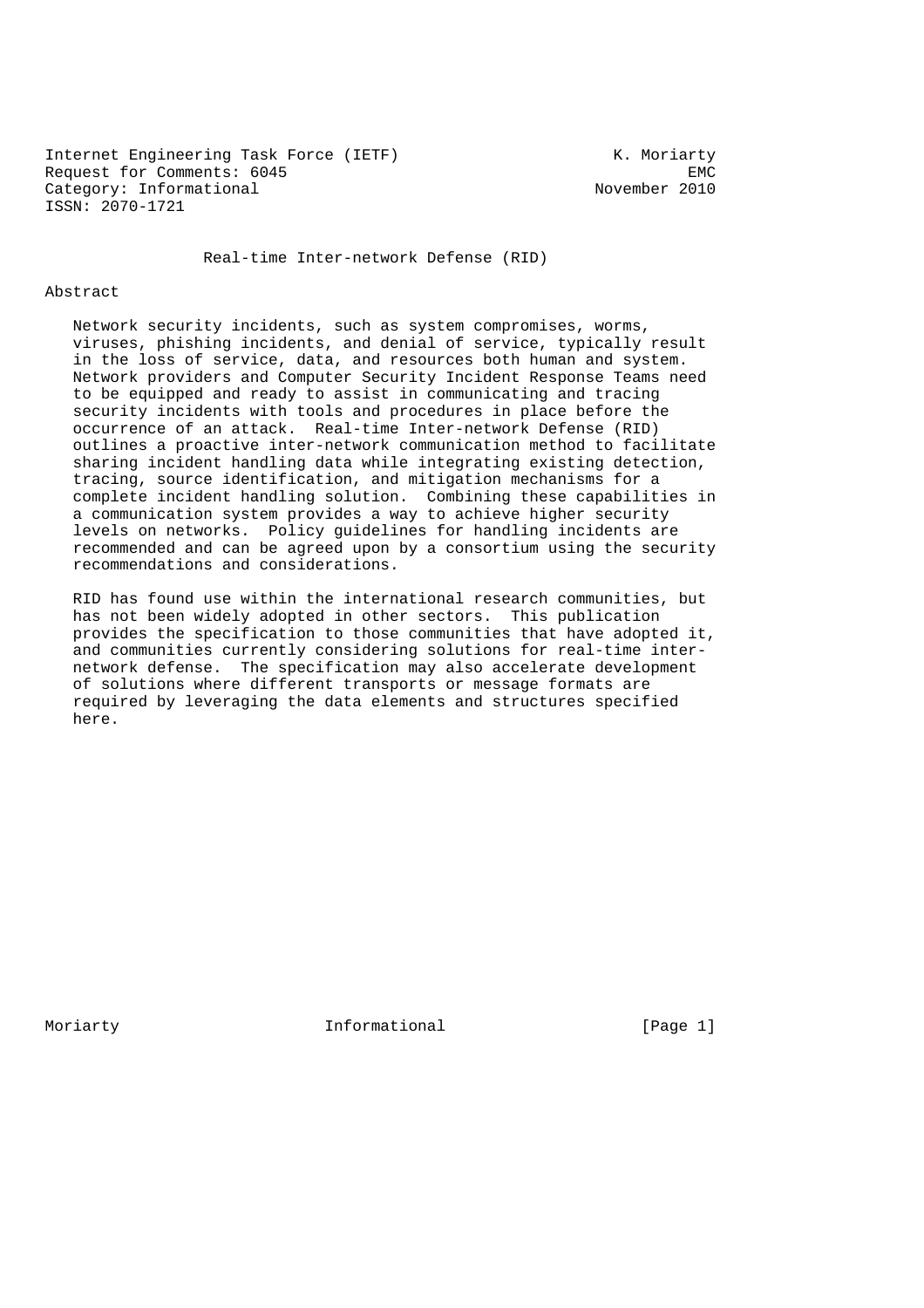Status of This Memo

 This document is not an Internet Standards Track specification; it is published for informational purposes.

 This document is a product of the Internet Engineering Task Force (IETF). It represents the consensus of the IETF community. It has received public review and has been approved for publication by the Internet Engineering Steering Group (IESG). Not all documents approved by the IESG are a candidate for any level of Internet Standard; see Section 2 of RFC 5741.

 Information about the current status of this document, any errata, and how to provide feedback on it may be obtained at http://www.rfc-editor.org/info/rfc6045.

Copyright Notice

 Copyright (c) 2010 IETF Trust and the persons identified as the document authors. All rights reserved.

 This document is subject to BCP 78 and the IETF Trust's Legal Provisions Relating to IETF Documents (http://trustee.ietf.org/license-info) in effect on the date of publication of this document. Please review these documents carefully, as they describe your rights and restrictions with respect to this document. Code Components extracted from this document must include Simplified BSD License text as described in Section 4.e of the Trust Legal Provisions and are provided without warranty as described in the Simplified BSD License.

Moriarty **Informational Informational** [Page 2]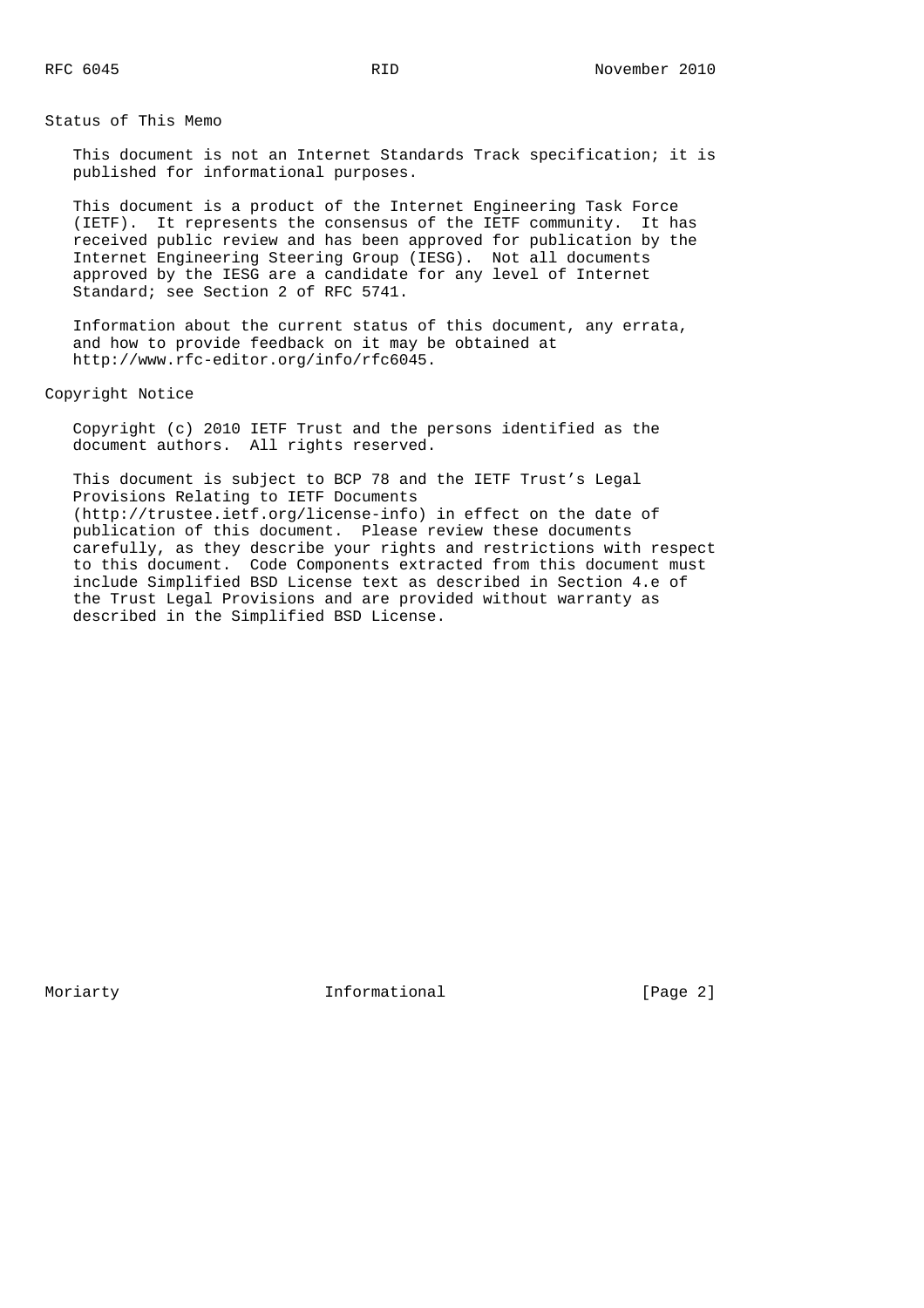# Table of Contents

| 2. RID Integration with Network Provider Technologies  8 |
|----------------------------------------------------------|
|                                                          |
| 3.1. Integrating Trace Approaches 11                     |
| 3.2. Superset of Packet Information for Traces 11        |
| 4. Communication between Network Providers 12            |
| 4.1. Inter-Network Provider RID Messaging 14             |
|                                                          |
|                                                          |
|                                                          |
| 4.3.1.1. Boolean 17                                      |
| 4.3.2. RID Messages and Transport 18                     |
|                                                          |
| 4.3.3.1. RequestStatus Class 21                          |
| 4.3.3.2. IncidentSource Class 23                         |
| 4.3.3.3. RIDPolicy Class 24                              |
|                                                          |
|                                                          |
| 4.4.2. RequestAuthorization 30                           |
|                                                          |
| 4.4.4. Investigation Request 33                          |
|                                                          |
|                                                          |
| 4.5. RID Communication Exchanges 37                      |
| 4.5.1. Upstream Trace Communication Flow 39              |
| 4.5.1.1. RID TraceRequest Example 40                     |
| 4.5.1.2. RequestAuthorization Message Example  44        |
| 4.5.1.3. Result Message Example 44                       |
| 4.5.2. Investigation Request Communication Flow 47       |
| 4.5.2.1. Investigation Request Example 48                |
| 4.5.2.2. RequestAuthorization Message Example 50         |
| 4.5.3. Report Communication 51                           |
| 4.5.3.1. Report Example 51                               |
| 4.5.4. IncidentQuery Communication Flow 54               |
| 4.5.4.1. IncidentQuery Example 54                        |
|                                                          |

Moriarty **Informational Informational** [Page 3]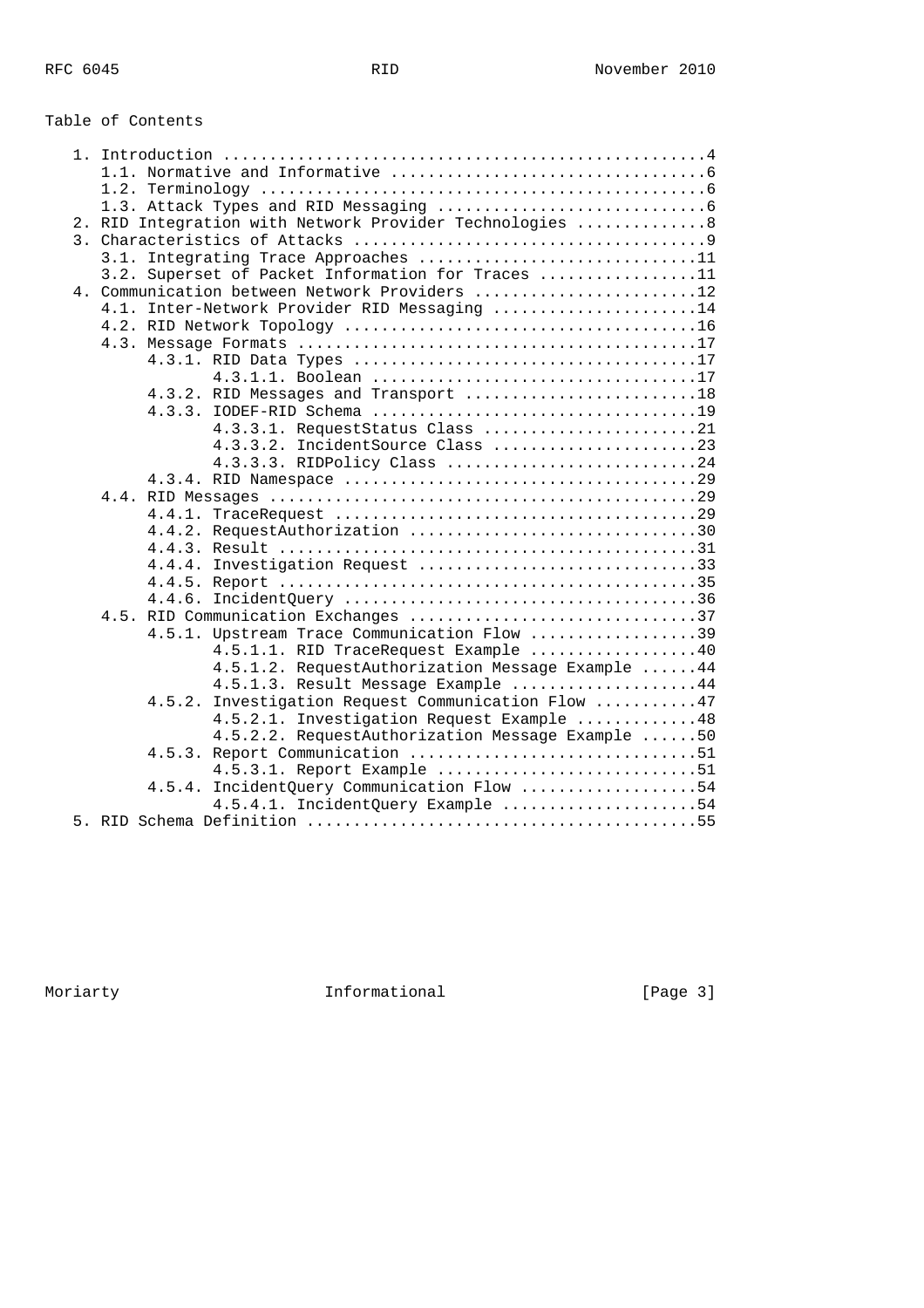|    | 6.2. Message Delivery Protocol - Integrity and Authentication 63 |
|----|------------------------------------------------------------------|
|    |                                                                  |
|    |                                                                  |
|    | 6.4.1. Multi-Hop TraceRequest Authentication 65                  |
|    | 6.5. Consortiums and Public Key Infrastructures 66               |
|    | 6.6. Privacy Concerns and System Use Guidelines                  |
|    |                                                                  |
| 8. |                                                                  |
|    |                                                                  |
|    |                                                                  |
|    |                                                                  |
|    |                                                                  |
|    |                                                                  |

#### 1. Introduction

 Incident handling involves the detection, reporting, identification, and mitigation of an attack, whether it be a system compromise, socially engineered phishing attack, or a denial-of-service (DoS) attack. When an attack is detected, the response may include simply filing a report, notification to the source of the attack, a request for mitigation, or the request to locate the source. One of the more difficult cases is that in which the source of an attack is unknown, requiring the ability to trace the attack traffic iteratively upstream through the network for the possibility of any further actions to take place. In cases when accurate records of an active session between the victim system and the attacker or source system are available, the source is easy to identify. The problem of tracing incidents becomes more difficult when the source is obscured or spoofed, logs are deleted, and the number of sources is overwhelming. If the source of an attack is known or identified, it may be desirable to request actions be taken to stop or mitigate the effects of the attack.

 Current approaches to mitigating the effects of security incidents are aimed at identifying and filtering or rate-limiting packets from attackers who seek to hide the origin of their attack by source address spoofing from multiple locations. Measures can be taken at network provider (NP) edge routers providing ingress, egress, and broadcast filtering as a recommended best practice in [RFC2827].

 Network providers have devised solutions, in-house or commercial, to trace attacks across their backbone infrastructure to either identify the source on their network or on the next upstream network in the path to the source. Techniques such as collecting packets as traffic traverses the network have been implemented to provide the capability

Moriarty **Informational Informational** [Page 4]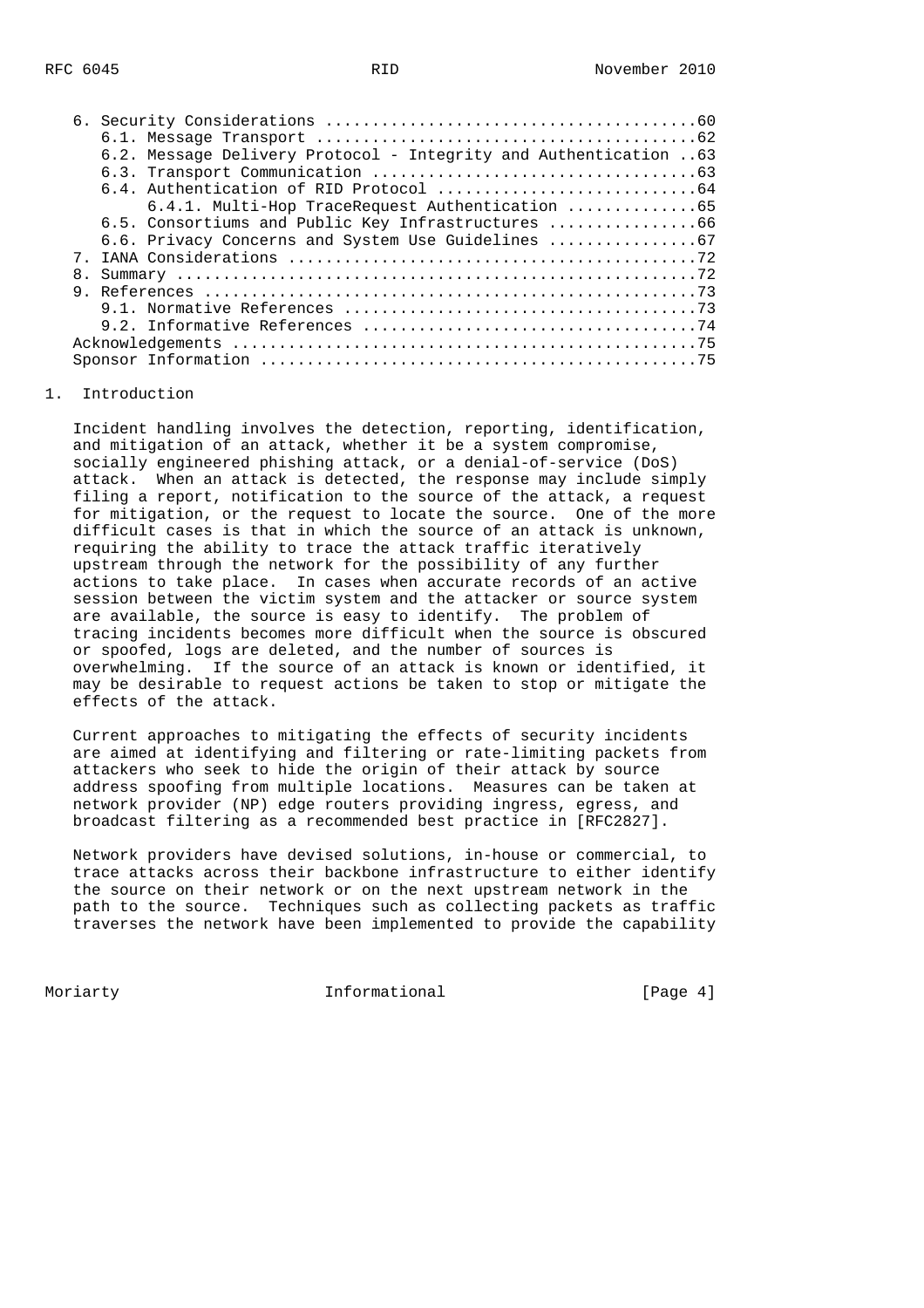to trace attack traffic after an incident has occurred. Other methods use packet-marking techniques or flow-based traffic analysis to trace traffic across the network in real time. The single-network trace mechanisms use similar information across the individual networks to trace traffic. Problems may arise when an attempt is made to have a trace continued through the next upstream network since the trace mechanism and management may vary.

 In the case in which the traffic traverses multiple networks, there is currently no established communication mechanism for continuing the trace. If the next upstream network has been identified, a phone call might be placed to contact the network administrators in an attempt to have them continue the trace. A communication mechanism is needed to facilitate the transfer of information to continue traces accurately and efficiently to upstream networks. The communication mechanism described in this paper, Real-time Inter network Defense (RID), takes into consideration the information needed by various single-network trace implementations and the requirement for network providers to decide if a TraceRequest should be permitted to continue. The data in RID messages is represented in an Extensible Markup Language (XML) [XML1.0] document using the Incident Object Description Exchange Format (IODEF) and RID. By following this model, integration with other aspects of the network for incident handling is simplified. Finally, methods are incorporated into the communication system to indicate what actions need to be taken closest to the source in order to halt or mitigate the effects of the attack at hand. RID is intended to provide a method to communicate the relevant information between Computer Security Incident Response Teams (CSIRTs) while being compatible with a variety of existing and possible future detection tracing and response approaches.

 At this point, RID has found use within the international research communities, but has not been widely adopted in other sectors. This publication provides the specification to those communities that have adopted it, and communities currently considering solutions for real time inter-network defense. The specification may also accelerate development of solutions where different transports or message formats are required by leveraging the data elements and structures specified here.

 Security and privacy considerations are of high concern since potentially sensitive information may be passed through RID messages. RID messaging takes advantage of XML security and privacy policy information set in the RID schema. The RID schema acts as an XML envelope to support the communication of IODEF documents for exchanging or tracing information regarding security incidents. RID messages are encapsulated for transport, which is defined in a

Moriarty **Informational Informational** [Page 5]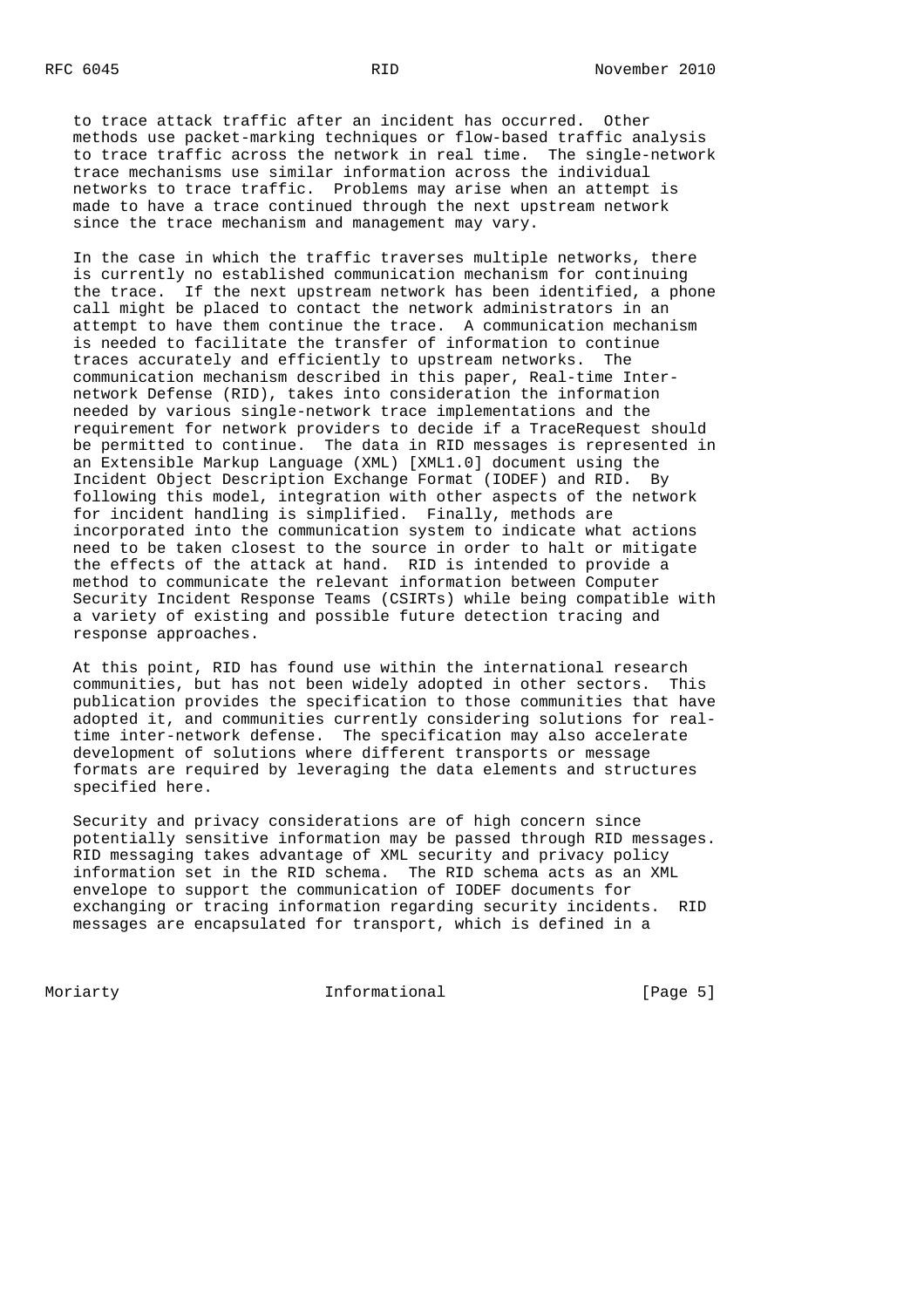separate document [RFC6046]. The authentication, integrity, and authorization features each layer has to offer are used to achieve a necessary level of security.

### 1.1. Normative and Informative

 The XML schema [XMLschema] and transport requirements contained in this document are normative; all other information provided is intended as informative. More specifically, the following sections of this document are intended as informative: Sections 1, 2, and 3; and the sub-sections of 4 including the introduction to 4, 4.1, and 4.2. The following sections of this document are normative: The sub-sections of 4 including 4.3, 4.4, and 4.5; Section 5; and Section 6.

## 1.2. Terminology

 The key words "MUST", "MUST NOT", "REQUIRED", "SHALL", "SHALL NOT", "SHOULD", "SHOULD NOT", "RECOMMENDED", "MAY", and "OPTIONAL" in this document are to be interpreted as described in [RFC2119].

1.3. Attack Types and RID Messaging

 RID messaging is intended for use in coordinating incident handling to locate the source of an attack and stop or mitigate the effects of the attack. The attack types include system or network compromises, denial-of-service attacks, or other malicious network traffic. RID is essentially a messaging system coordinating attack detection, tracing mechanisms, and the incident handling responses to locate the source of traffic. If a source address is spoofed, a more detailed trace of a packet (RID TraceRequest) would be required to locate the true source. If the source address is valid, the incident handling may only involve the use of routing information to determine what network provider is closest to the source (RID Investigation request) and can assist with the remediation. The type of RID message used to locate a source is determined by the validity of the source address. RID message types are discussed in Section 4.3.

 DoS [DoS] attacks are characterized by large amounts of traffic destined for particular Internet locations and can originate from a single or multiple sources. An attack from multiple sources is known as a distributed denial-of-service (DDoS) attack. Because DDoS attacks can originate from multiple sources, tracing such an attack can be extremely difficult or nearly impossible. Many TraceRequests may be required to accomplish the task and may require the use of dedicated network resources to communicate incident handling information to prevent a DoS attack against the RID system and network used for tracing and remediation. Provisions are suggested

Moriarty **Informational Informational** [Page 6]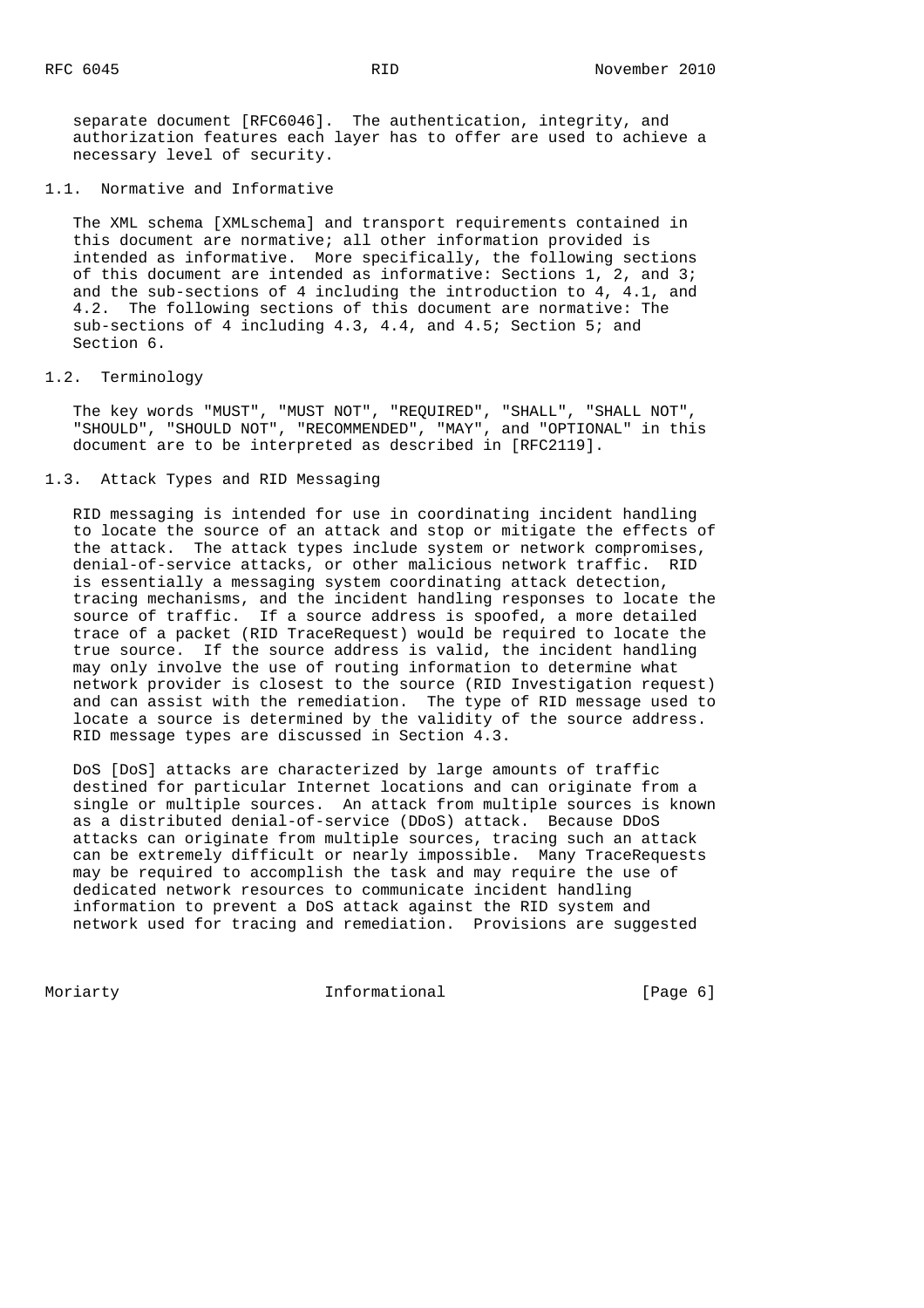to reduce the load and prevent the same trace from occurring twice on a single-network backbone discussed in Section 4 on communication between NPs. The attacks can be launched from systems across the Internet unified in their efforts or by compromised systems enlisted as "zombies" that are controlled by servers, thereby providing anonymity to the controlling server of the attack. This scenario may require multiple RID traces, one to locate the zombies and an additional one to locate the controlling server. DDoS attacks do not necessarily spoof the source of an attack since there are a large number of source addresses, which make it difficult to trace anyway. DDoS attacks can also originate from a single system or a subset of systems that spoof the source address in packet headers in order to mask the identity of the attack source. In this case, an iterative trace through the upstream networks in the path of the attack traffic may be required.

 RID traces may also be used to locate a system used in an attack to compromise another system. Compromising a system can be accomplished through one of many attack vectors, using various techniques from a remote host or through local privilege escalation attempts. The attack may exploit a system or application level vulnerability that may be the result of a design flaw or a configuration issue. A compromised system, as described above, can be used to later attack other systems. A single RID Investigation request may be used in this case since it is probable that the source address is valid. Identifying the sources of system compromises may be difficult since an attacker may access the compromised system from various sources. The attacker may also take measures to hide their tracks by deleting log files or by accessing the system through a series of compromised hosts. Iterative RID traces may be required for each of the compromised systems used to obscure the source of the attack. If the source address is valid, an Investigation request may be used in lieu of a full RID TraceRequest.

 Once an attack has been reported, CSIRTs may want to query other CSIRTs if they have detected an attack or simply report that one has taken place. The Report message can be used to file a report without an action taken, and an IncidentQuery can be used to ask if an attack has been seen by another CSIRT.

 System compromises may result from other security incident types such as worms, Trojans, or viruses. It is often the case that an incident goes unreported even if valid source address information is available because it is difficult to take any action to mitigate or stop the attack. Incident handling is a difficult task for an NP and even at some client locations due to network size and resource limitations.

Moriarty **Informational Informational** [Page 7]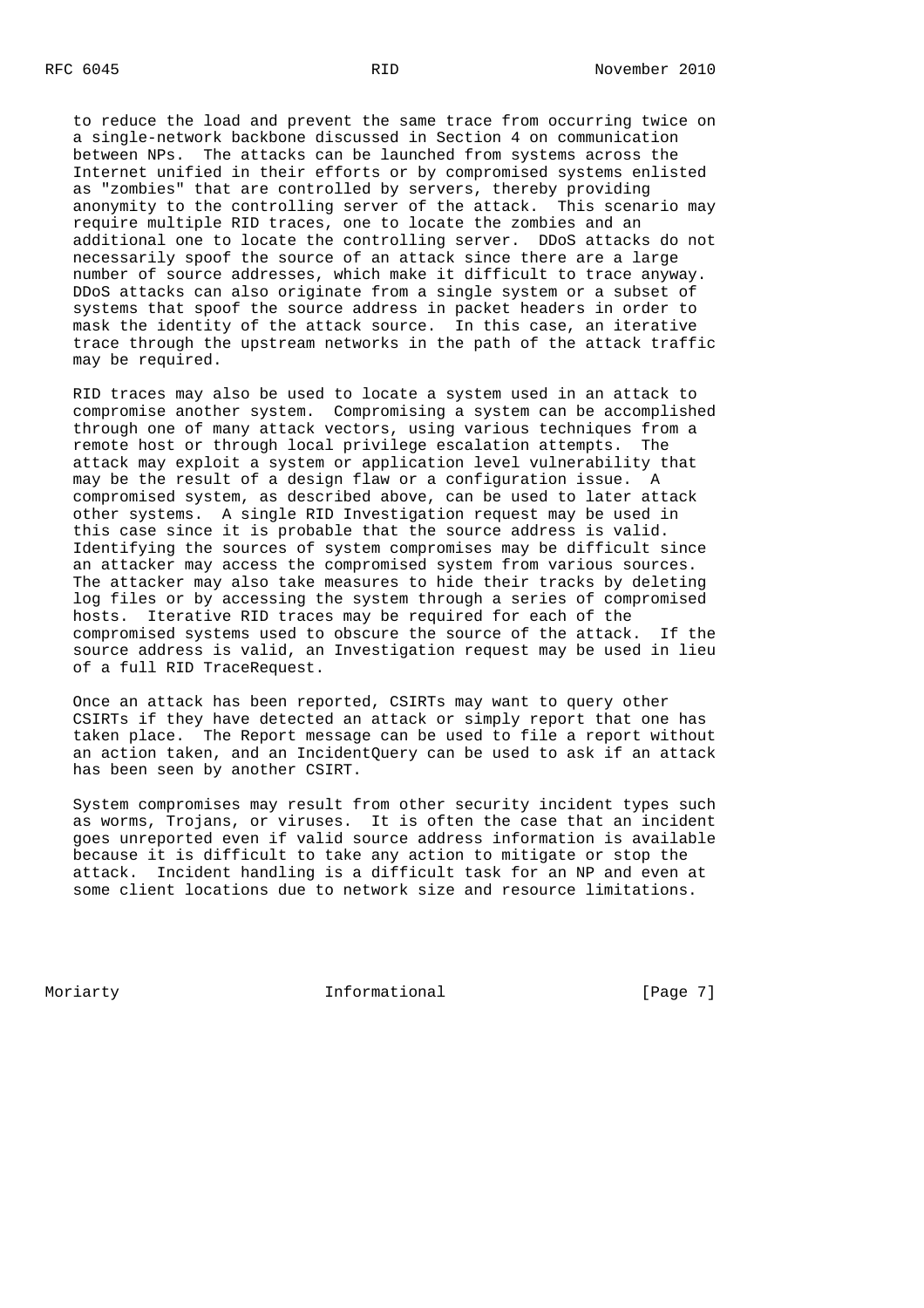## 2. RID Integration with Network Provider Technologies

 For the purpose of this document, a network provider (NP) shall be defined as a backbone infrastructure manager of a network. The network provider's Computer Security Incident Response Team shall be referred to as the CSIRT. The backbone may be that of an organization providing network (Internet or private) access to commercial, personal, government, or educational institutions, or the backbone provider of the connected network. The connected network provider is an extension meant to include Intranet and Extranet providers as well as instances such as a business or educational institute's private network.

 NPs typically manage and monitor their networks through a centralized network management system (NMS). The acronym "NMS" will be used to generically represent management systems on a network used for the management of network resources. An incident handling system (IHS) is used to communicate RID messages and may be integrated with an NMS as well as other components of the network. The components of the network that may be integrated through the RID messaging system include attack or event detection, network tracing, and network devices to stop the effects of an attack.

 The detection of security incidents may rely on manual reporting, automated intrusion detection tools, and variations in traffic types or levels on a network. Intrusion detection systems (IDSs) may be integrated into the IHS to create IODEF documents or RID messages to facilitate security incident handling. Detection of a security incident is outside the scope of this paper; however, it should be possible to integrate detection methods with RID messaging.

 RID messaging in an IHS is intended to be flexible in order to accommodate various traceback systems currently in use as well as those that may evolve with technology. RID is intended to communicate the necessary information needed by a trace mechanism to the next upstream NP in the path of a trace. Therefore, a RID message must carry the superset of data required for all tracing systems. If possible, the trace may need to inspect packets to determine a pattern, which could assist reverse path identification. This may be accomplished by inspecting packet header information such as the source and destination IP addresses, ports, and protocol flags to determine if there is a way to distinguish the packets being traced from other packets. A description of the incident along with any available automated trace data should trigger an alert to the NP's CSIRT for further investigation. The various technologies used to trace traffic across a network are described in Section 3.1.

Moriarty **Informational Informational** [Page 8]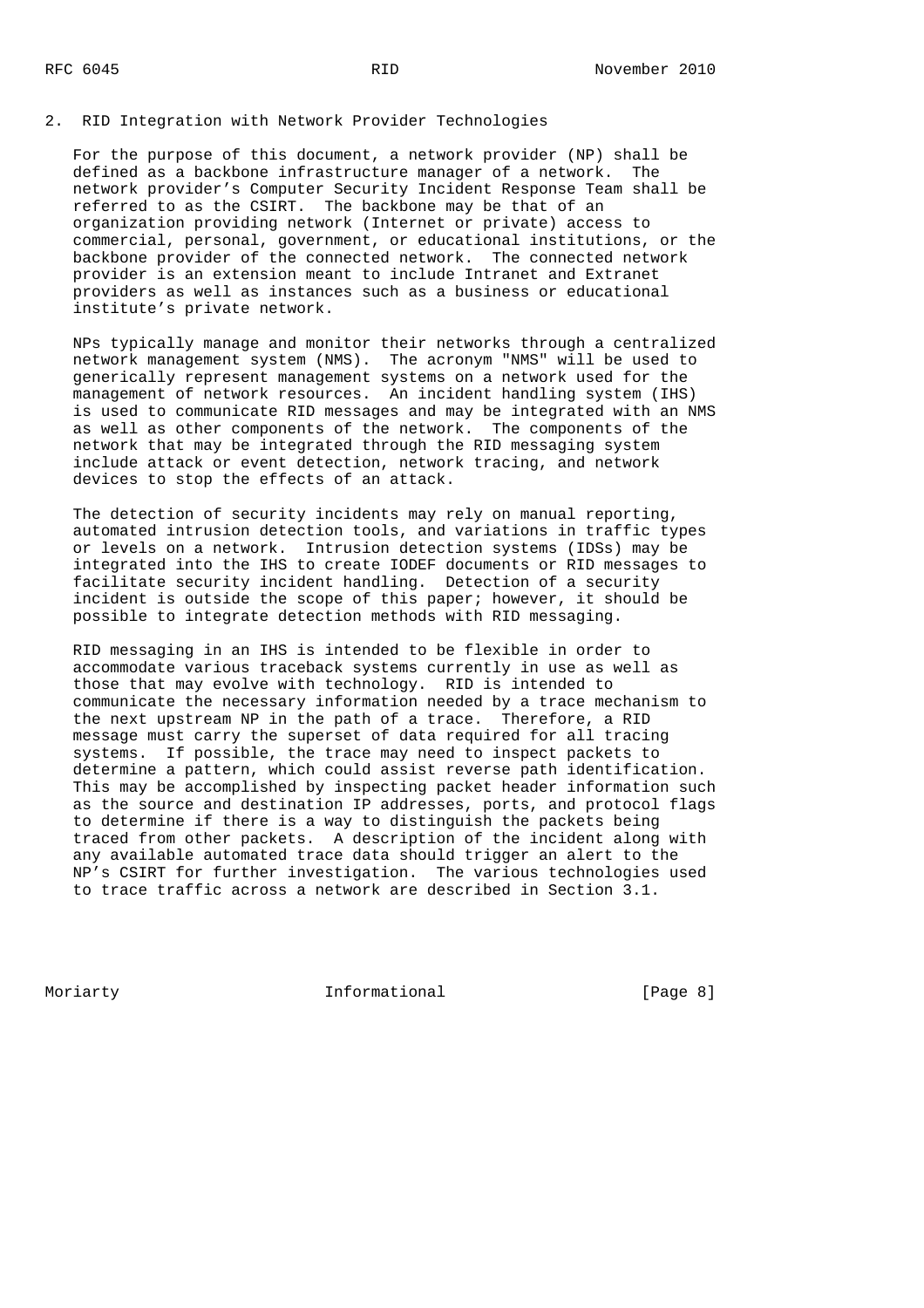Another area of integration is the ability to mitigate or stop attack traffic once a source has been located. Any automated solution should consider the possible side effects to the network. A change control process or a central point for configuration management might be used to ensure that the security of the network and necessary functionality are maintained and that equipment configuration changes are documented. Automated solutions may depend upon the capabilities and current configuration management solutions on a particular network. The solutions may be based on HTTP/TLS (Transport Layer Security) or an appropriate protocol defined in the transport specification.

### 3. Characteristics of Attacks

 The goal of tracing a security incident may be to identify the source or to find a point on the network as close to the origin of the incident as possible. A security incident may be defined as a system compromise, a worm or Trojan infection, or a single- or multiple source denial-of-service attack. Incident tracing can be used to identify the source(s) of an attack in order to halt or mitigate the undesired behavior. The communication system, RID, described in this paper can be used to trace any type of security incident and allows for actions to be taken when the source of the attack or a point closer to the source is known or has been identified. The purpose of tracing an attack would be to halt or mitigate the effects of the attack through methods such as filtering or rate-limiting the traffic close to the source or by using methods such as taking the host or network offline. Care must also be taken to ensure that the system is not abused and to use proper analysis in determining if attack traffic is, in fact, attack traffic at each NP along the path of a trace.

 Tracing security incidents can be a difficult task since attackers go to great lengths to obscure their identity. In the case of a security incident, the true source might be identified through an existing established connection to the attacker's point of origin. However, the attacker may not connect to the compromised system for a long period of time after the initial compromise or may access the system through a series of compromised hosts spread across the network. Other methods of obscuring the source may include targeting the host with the same attack from multiple sources using both valid and spoofed source addresses. This tactic can be used to compromise a machine and leave the difficult task of locating the true origin for the administrators. Security incidents, including DDoS attacks, can be difficult or nearly impossible to trace because of the nature of the attack. Some of the difficulties in tracing attacks include the following:

Moriarty **Informational Informational** [Page 9]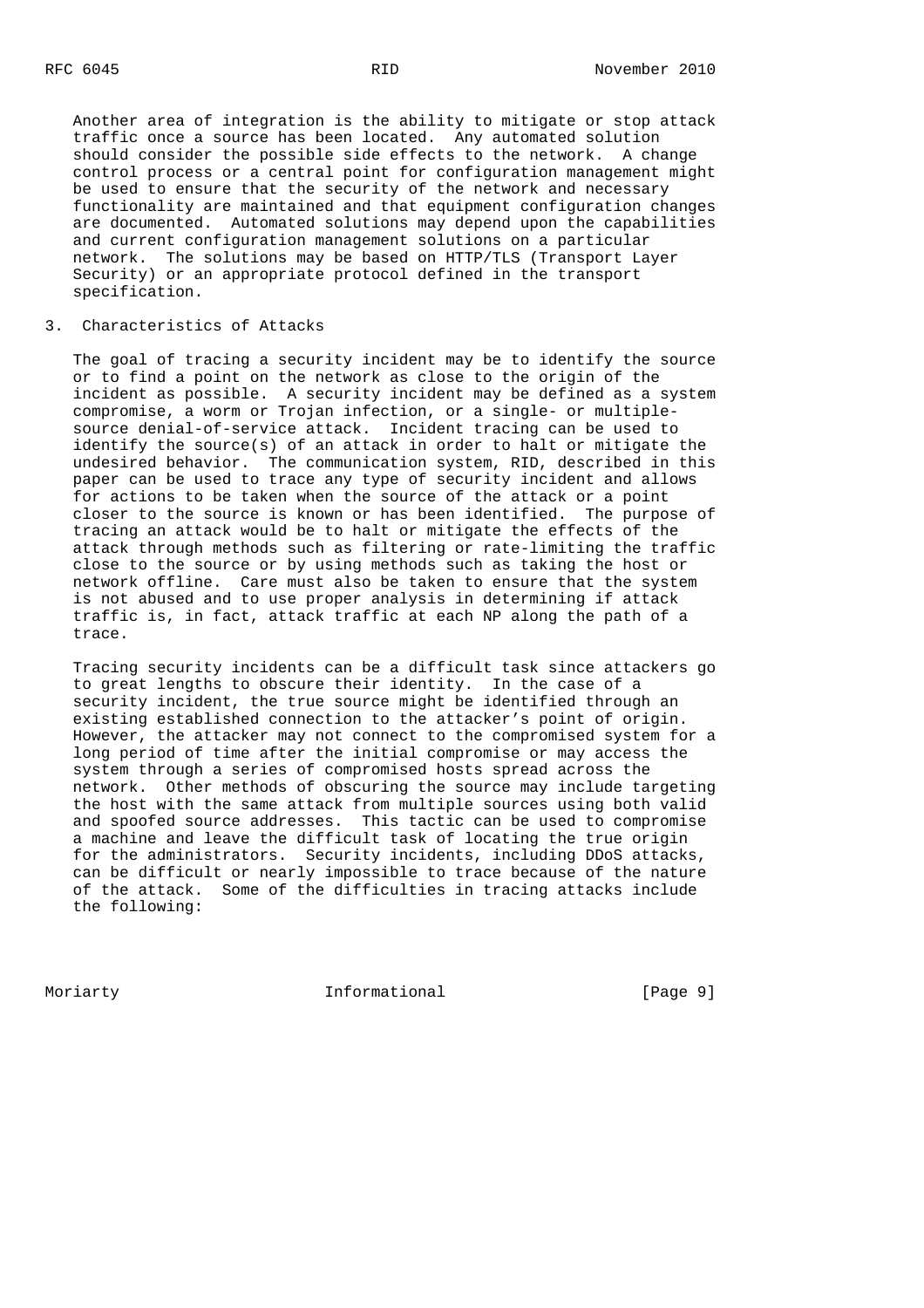- o the attack originates from multiple sources;
- o the attack may include various types of traffic meant to consume server resources, such as a SYN flood attack without a significant increase in bandwidth utilization;
- o the type of traffic could include valid destination services, which cannot be blocked since they are essential services to business, such as DNS servers at an NP or HTTP requests sent to an organization connected to the Internet;
- o the attack may utilize varying types of packets including TCP, UDP, ICMP, or other IP protocols;
- o the attack may be from "zombies", which then require additional searches to locate a controlling server as the true origin of the attack;
- o the attack may use a very small number of packets from any particular source, thus making a trace after the fact nearly impossible.

 If the source(s) of the attack cannot be determined from IP address information or tracing the increased bandwidth utilization, it may be possible to trace the traffic based on the type of packets seen by the client. In the case of packets with spoofed source addresses, it is no longer a trivial task to identify the source of an attack. In the case of an attack using valid source addresses, methods such as the traceroute utility can be used to fairly accurately identify the path of the traffic between the source and destination of an attack. If the true source has been identified, actions should be taken to halt or mitigate the effects of the attack by reporting the incident to the NP or the upstream NP closest to the source. In the case of a spoofed source address, other methods can be used to trace back to the source of an attack. The methods include packet filtering, packet hash comparisons, IP marking techniques, ICMP traceback, and packet flow analysis. As in the case of attack detection, tracing traffic across a single network is a function that can be used with RID in order to provide the network with the ability to trace spoofed traffic to the source, while RID provides all the necessary information to accommodate the approach used on any single network to accomplish this task. RID can also be used to report attack traffic close to the source where the IP address used was determined to be valid or simply to report that an incident occurred.

Moriarty **Informational** [Page 10]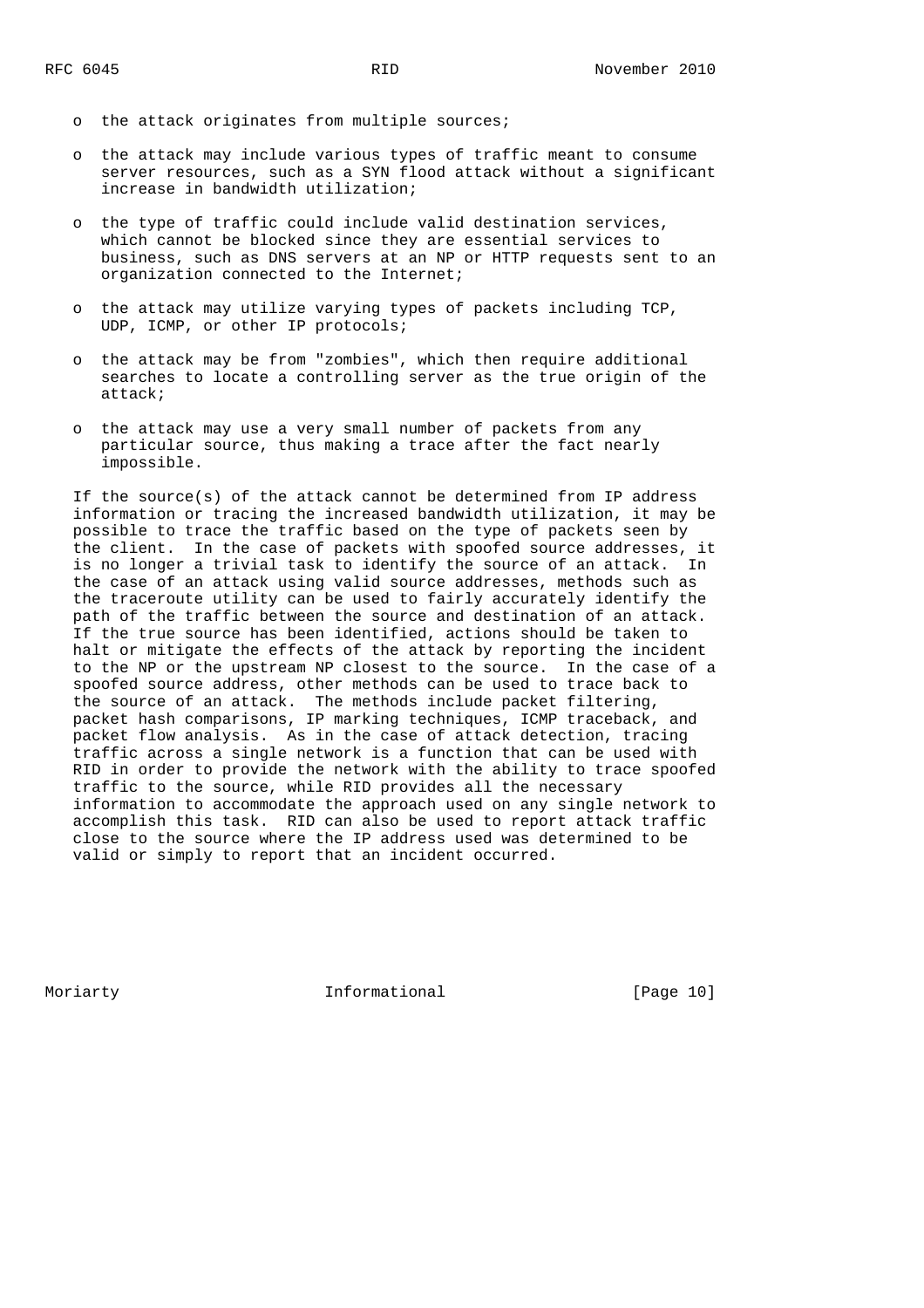### 3.1. Integrating Trace Approaches

 There have been many separate research initiatives to solve the problem of tracing upstream packets to detect the true source of attack traffic. Upstream packet tracing is currently confined to the borders of a network or an NP's network. Traces require access to network equipment and resources, thus potentially limiting a trace to a specific network. Once a trace reaches the boundaries of a network, the network manager or NP adjacent in the upstream trace must be contacted in order to continue the trace. NPs have been working on individual solutions to accomplish upstream tracing within their own network environments. The tracing mechanisms implemented thus far have included proprietary or custom solutions requiring specific information such as IP packet header data, hash values of the attack packets, or marked packets. Hash values are used to compare a packet against a database of packets that have passed through the network as described in "Hash-Based IP Traceback" [HASH-IPtrace]. Other research solutions involve marking packets as explained in "ICMP Traceback Messages" [ICMPtrace], "Practical network support for IP traceback" [NTWK-IPtrace], the IP Flow Information eXport (IPFIX) protocol [RFC3917], and IP marking [IPtrace]. The single-network traceback solutions were considered in developing RID to determine the information needed to accomplish an inter-network trace where different solutions may be in place.

## 3.2. Superset of Packet Information for Traces

 In order for network traffic to be traced across a network, an example packet from the attack must be sent along with the TraceRequest or Investigation request. According to the research for hash-based IP traceback, all of the non-changing fields of an IP header along with 8 bytes of payload are required to provide enough information to uniquely trace the path of a packet. The non-changing fields of the packet header and the 8 bytes of payload are the superset of data required by most single-network tracing systems used; limiting the shared data to the superset of the packet header and 8 bytes of payload prevents the need for sharing potentially sensitive information that may be contained in the data portion of a packet.

 The RecordItem class in the IODEF is used to store a hexadecimal formatted packet including all packet header information plus 8 bytes of payload, or the entire packet contents. The above trace systems do not require a full packet, but it may be useful in some cases, so the option is given to allow a full packet to be included in the data model.

Moriarty **Informational** [Page 11]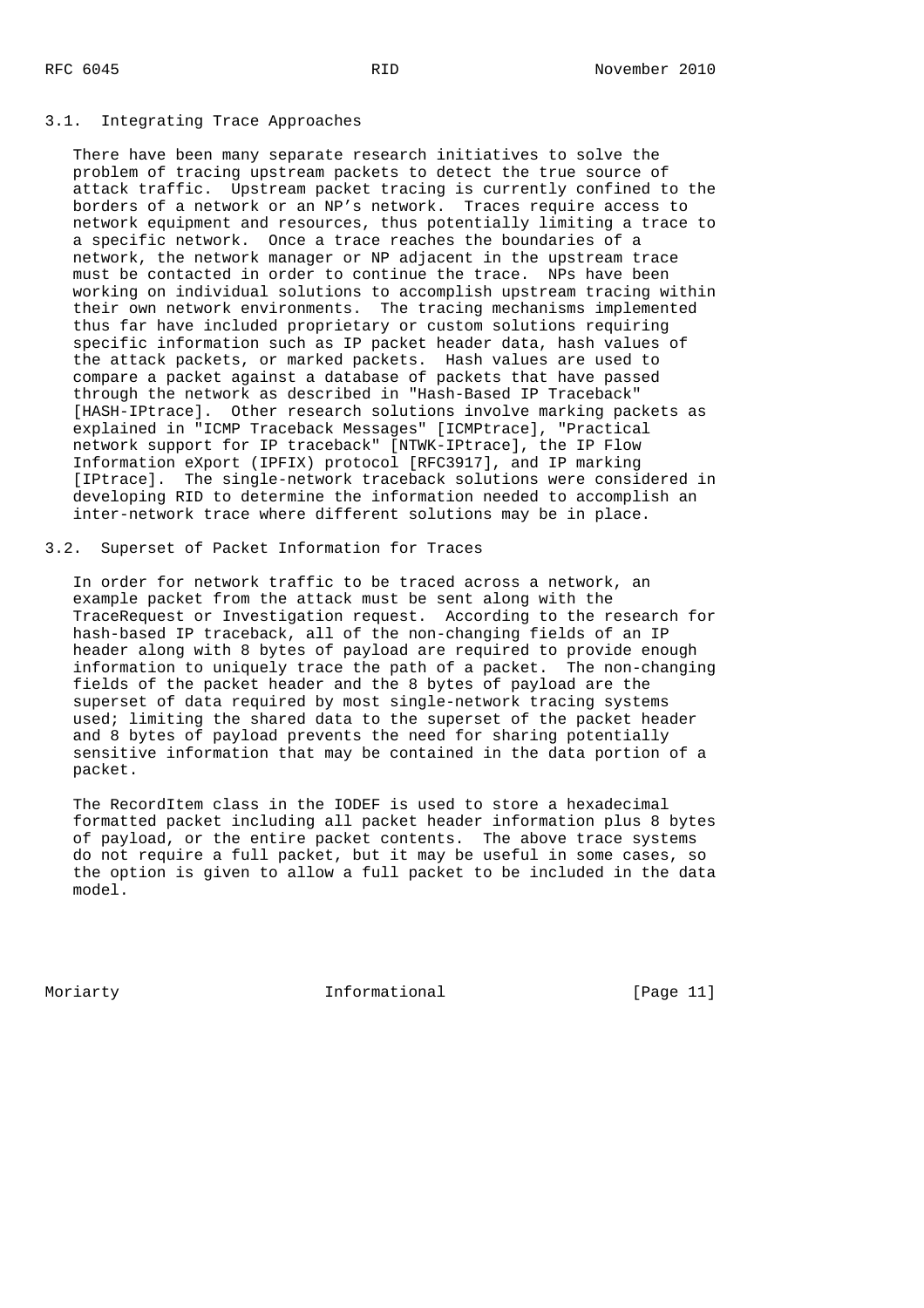If a subset of a packet is used, the research presented in "Hash- Based IP Traceback" [HASH-IPtrace] provides guidelines to establish a minimum requirement for distinguishing packets. The full packet and content SHOULD be provided, but the minimum requirement MUST be provided. The research from [HASH-IPtrace] found that the first 28 invariant bytes of a packet (masked IP header plus the first 8 bytes of the payload) are sufficient to differentiate almost all non identical IPv4 packets. RID requires the first 28 invariant bytes of an IPv4 packet in order to perform a trace. RID requires the first 48 invariant bytes for an IPv6 packet in order to distinguish the packet in a trace. Reference [HASH-IPtrace] for additional details.

 The input mechanism for packets to be traced should be flexible to allow intrusion detection systems or packet sniffers to provide the information. The system creating the RID message should also use the packet information to populate the Incident class information in order to avoid human error and also allow a system administrator to override the automatically populated information.

## 4. Communication between Network Providers

 Note: The Introduction, and Sub-sections 4.1 and 4.2, are informative, with the exception of references to IODEF/RID Transport [RFC6046]. Sub-sections 4.3, 4.4, and 4.5 are normative.

 Expediting the communication between CSIRTs is essential when responding to a security-related incident, which may cross network access points (Internet backbones) between providers. As a result of the urgency involved in this inter-NP security incident communication, there must be an effective system in place to facilitate the interaction. This communication policy or system should involve multiple means of communication to avoid a single point of failure. Email is one way to transfer information about the incident, packet traces, etc. However, email may not be received in a timely fashion or be acted upon with the same urgency as a phone call or other communication mechanism.

 Each NP should dedicate a phone number to reach a member of their respective CSIRT. The phone number could be dedicated to inter-NP incident communications and must be a hotline that provides a 24x7 live response. The phone line should reach someone who would have the authority, expertise, and the means to expedite the necessary action to investigate the incident. This may be a difficult policy to establish at smaller NPs due to resource limitations, so another solution may be necessary. An outside group may be able to serve this function if given the necessary access to the NP's network. The outside resource should be able to mitigate or alleviate the financial limitations and any lack of experienced resource personnel.

Moriarty **Informational** [Page 12]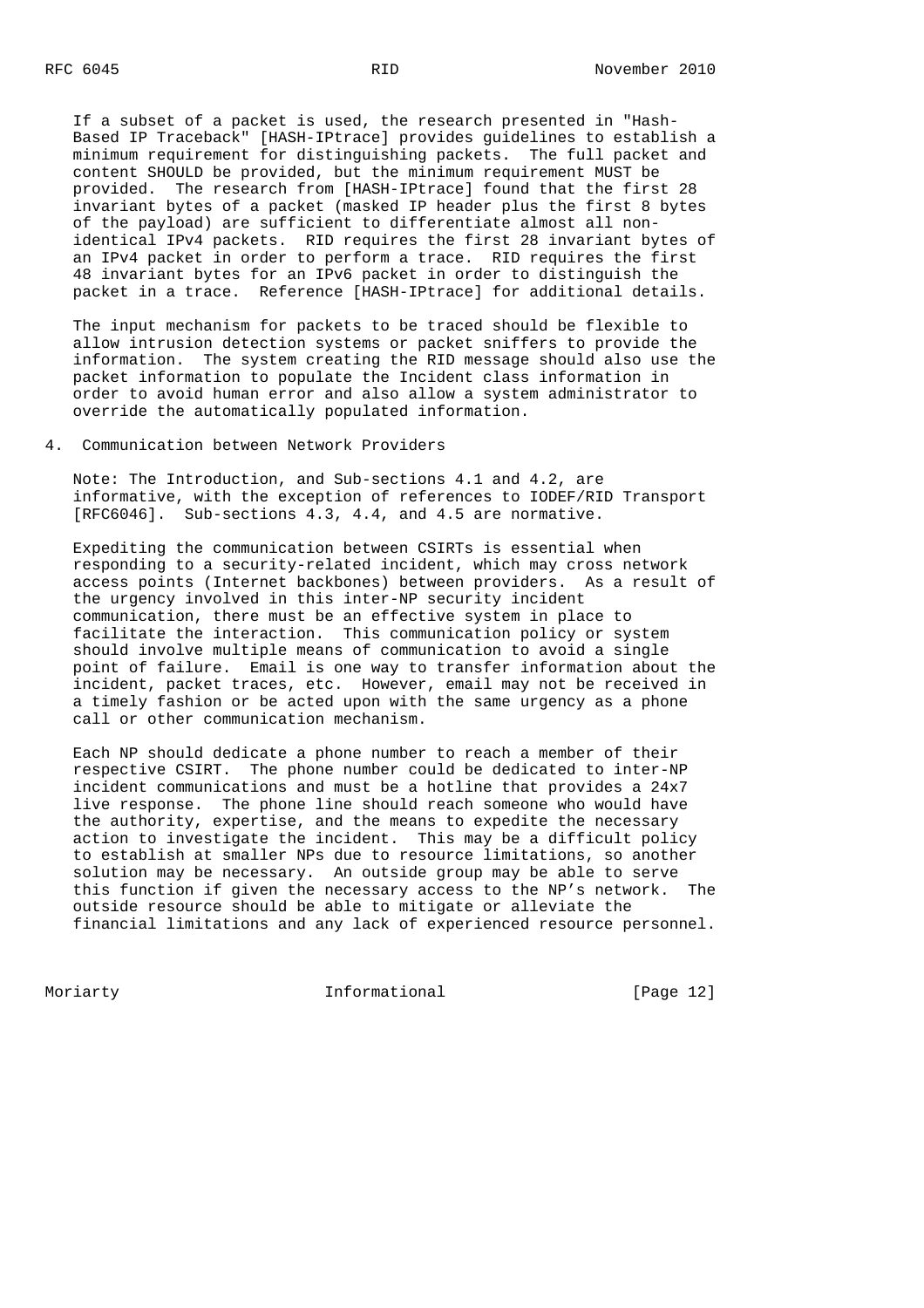A technical solution to trace traffic across a single NP may include homegrown or commercial systems for which RID messaging must accommodate the input requirements. The IHS used on the NP's backbone by the CSIRT to coordinate the trace across the single network requires a method to accept and process RID messages and relay TraceRequests to the system, as well as to wait for responses from the system to continue the RID request process as appropriate. In this scenario, each NP would maintain its own RID/IHS and integrate with a management station used for network monitoring and analysis. An alternative for NPs lacking sufficient resources may be to have a neutral third party with access to the NP's network resources who could be used to perform the incident handling functions. This could be a function of a central organization operating as a CSIRT for the Internet as a whole or within a consortium that may be able to provide centralized resources. Consortiums would consist of a group of NPs and/or CSIRTs that agree to participate in the RID communication protocol with an agreed-upon policy and communication protocol facilitating the secure transport of IODEF/RID XML documents. Transport for RID messages is specified in the IODEF/RID Transport [RFC6046] document.

 One goal of RID is to prevent the need to permit access to other networks' equipment through the use of a standard messaging mechanism to enable IHSs to communicate incident handling information to other networks in a consortium or in neighboring networks. The third party mentioned above may be used in this technical solution to assist in facilitating incident handling and possibly traceback through smaller NPs. The RID messaging mechanism may be a logical or physical out of-band network to ensure that the communication is secure and unaffected by the state of the network under attack. The two management methods would accommodate the needs of larger NPs to maintain full management of their network, and the third-party option could be available to smaller NPs who lack the necessary human resources to perform incident handling operations. The first method enables the individual NPs to involve their network operations staff to authorize the continuance of a trace or other necessary response to a RID communication request through their network via a notification and alerting system. The out-of-band logical solution for messaging may be permanent virtual circuits configured with a small amount of bandwidth dedicated to RID communications between NPs.

 The network used for the communication should consist of out-of-band or protected channels (direct communication links) or encrypted channels dedicated to the transport of RID messages. The communication links would be direct connections between network peers who have agreed-upon use and abuse policies through the use of a consortium. Consortiums might be linked through policy comparisons

Moriarty **Informational** [Page 13]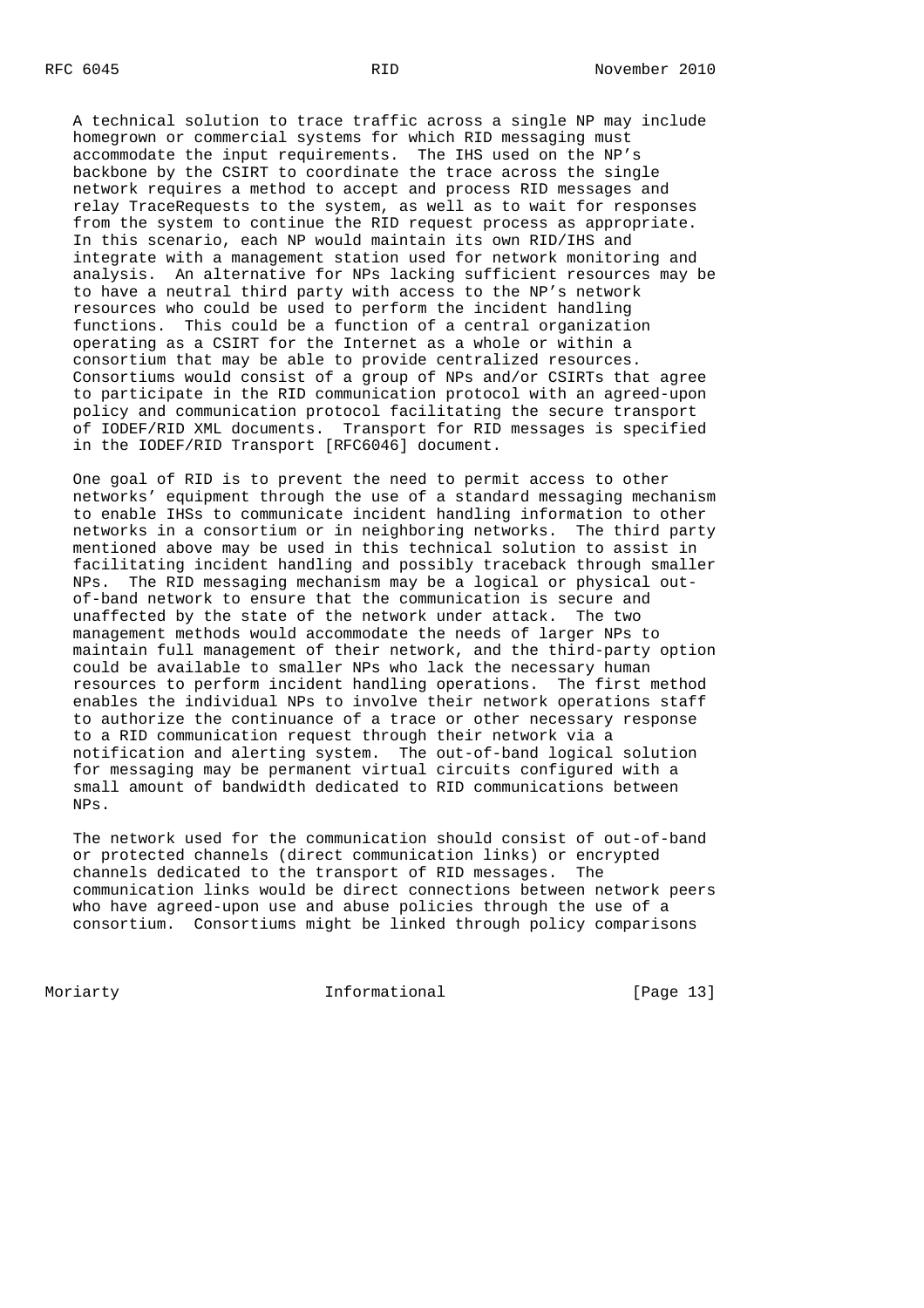and additional agreements to form a larger web or iterative network of peers that correlates to the traffic paths available over the larger web of networks. The maintenance of the individual links is the responsibility of the two network peers hosting the link. Contact information, IP addresses of RID systems, and other information must be coordinated between bilateral peers by a consortium and may use existing databases, such as the Routing Arbiter. The security, configuration, and Confidence rating schemes of the RID messaging peers must be negotiated by peers and must meet certain overall requirements of the fully connected network (Internet, government, education, etc.) through the peering and/or a consortium-based agreement.

 RID messaging established with clients of an NP may be negotiated in a contract as part of a value-added service or through a service level agreement (SLA). Further discussion is beyond the scope of this document and may be more appropriately handled in network peering or service level agreements.

 Procedures for incident handling need to be established and well known by anyone that may be involved in incident response. The procedures should also contain contact information for internal escalation procedures, as well as for external assistance groups such as a CSIRT, CERT Coordination Center (CERT/CC), Global Information Assurance Certification (GIAC), and the FBI or other assisting government organization in the country of the investigation.

### 4.1. Inter-Network Provider RID Messaging

 In order to implement a messaging mechanism between RID communication systems or IHSs, a standard protocol and format is required to ensure inter-operability between vendors. The messages would have to meet several requirements in order to be meaningful as they traverse multiple networks. RID provides the framework necessary for communication between networks involved in the incident handling, possible traceback, and mitigation of a security incident. Several message types described in Section 4.3 are necessary to facilitate the handling of a security incident. The message types include the Report, IncidentQuery, TraceRequest, RequestAuthorization, Result, and the Investigation request message. The Report message is used when an incident is to be filed on a RID system or associated database, where no further action is required. An IncidentQuery message is used to request information on a particular incident. A TraceRequest message is used when the source of the traffic may have been spoofed. In that case, each network provider in the upstream path who receives a TraceRequest will issue a trace across the network to determine the upstream source of the traffic. The RequestAuthorization and Result messages are used to communicate the

Moriarty **Informational** [Page 14]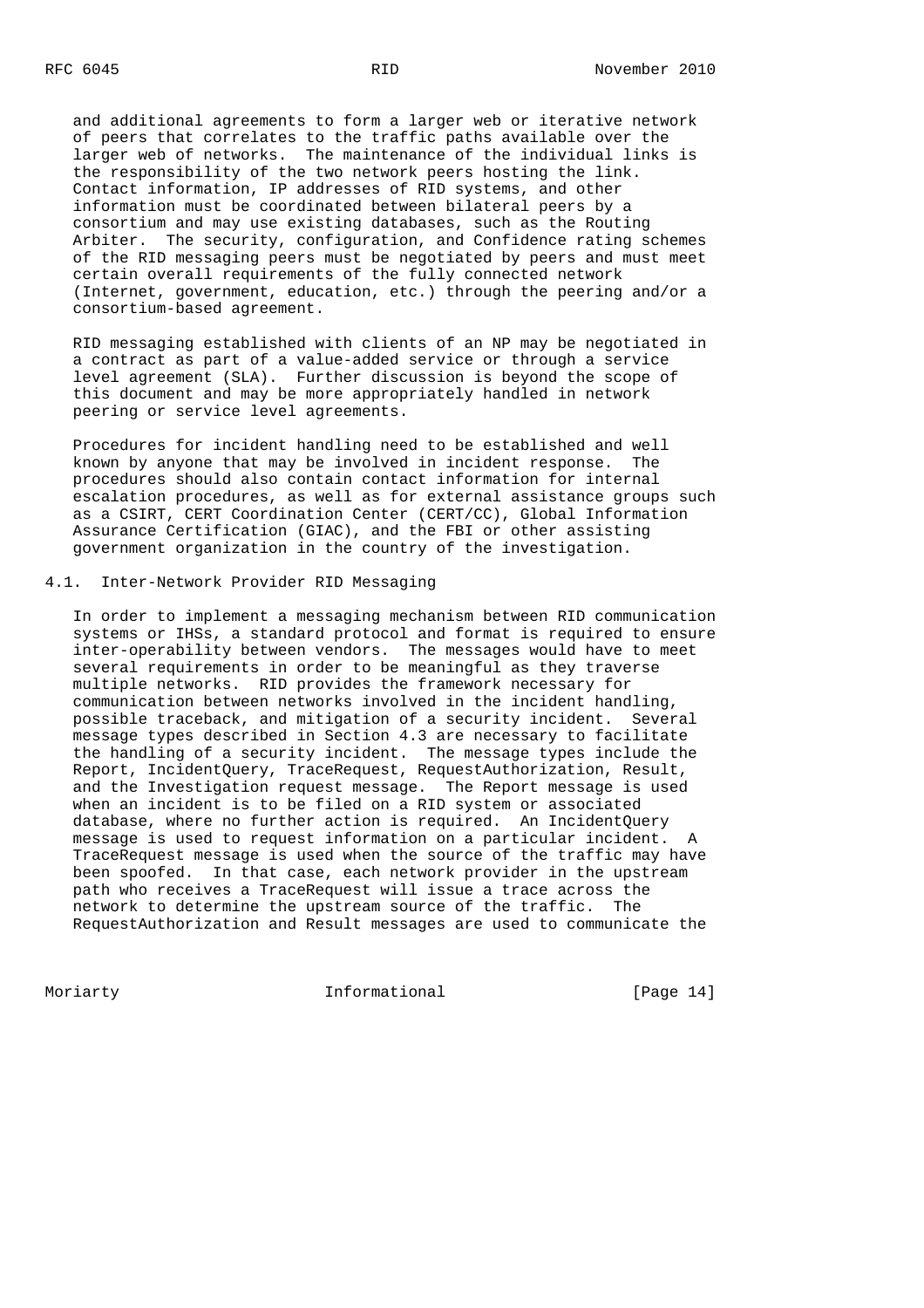status and result of a TraceRequest or Investigation request. The Investigation request message would only involve the RID communication systems along the path to the source of the traffic and not the use of network trace systems. The Investigation request leverages the bilateral relationships or a consortium's interconnections to mitigate or stop problematic traffic close to the source. Routes could determine the fastest path to a known source IP address in the case of an Investigation request. A message sent between RID systems for a TraceRequest or an Investigation request to stop traffic at the source through a bordering network would require the information enumerated below:

- 1. Enough information to enable the network administrators to make a decision about the importance of continuing the trace.
- 2. The incident or IP packet information needed to carry out the trace or investigation.
- 3. Contact information of the origin of the RID communication. The contact information could be provided through the Autonomous System Number (ASN) [RFC1930] or Network Information Center (NIC) handle information listed in the Registry for Internet Numbers or other Internet databases.
- 4. Network path information to help prevent any routing loops through the network from perpetuating a trace. If a RID system receives a TraceRequest containing its own information in the path, the trace must cease and the RID system should generate an alert to inform the network operations staff that a tracing loop exists.
- 5. A unique identifier for a single attack. This identifier should be used to correlate traces to multiple sources in a DDoS attack.

 Use of the communication network and the RID protocol must be for pre-approved, authorized purposes only. It is the responsibility of each participating party to adhere to guidelines set forth in both a global use policy for this system and one established through the peering agreements for each bilateral peer or agreed-upon consortium guidelines. The purpose of such policies is to avoid abuse of the system; the policies shall be developed by a consortium of participating entities. The global policy may be dependent on the domain it operates under; for example, a government network or a commercial network such as the Internet would adhere to different guidelines to address the individual concerns. Privacy issues must be considered in public networks such as the Internet. Privacy issues are discussed in the Security Considerations section, along with other requirements that must be agreed upon by participating entities.

Moriarty **Informational** [Page 15]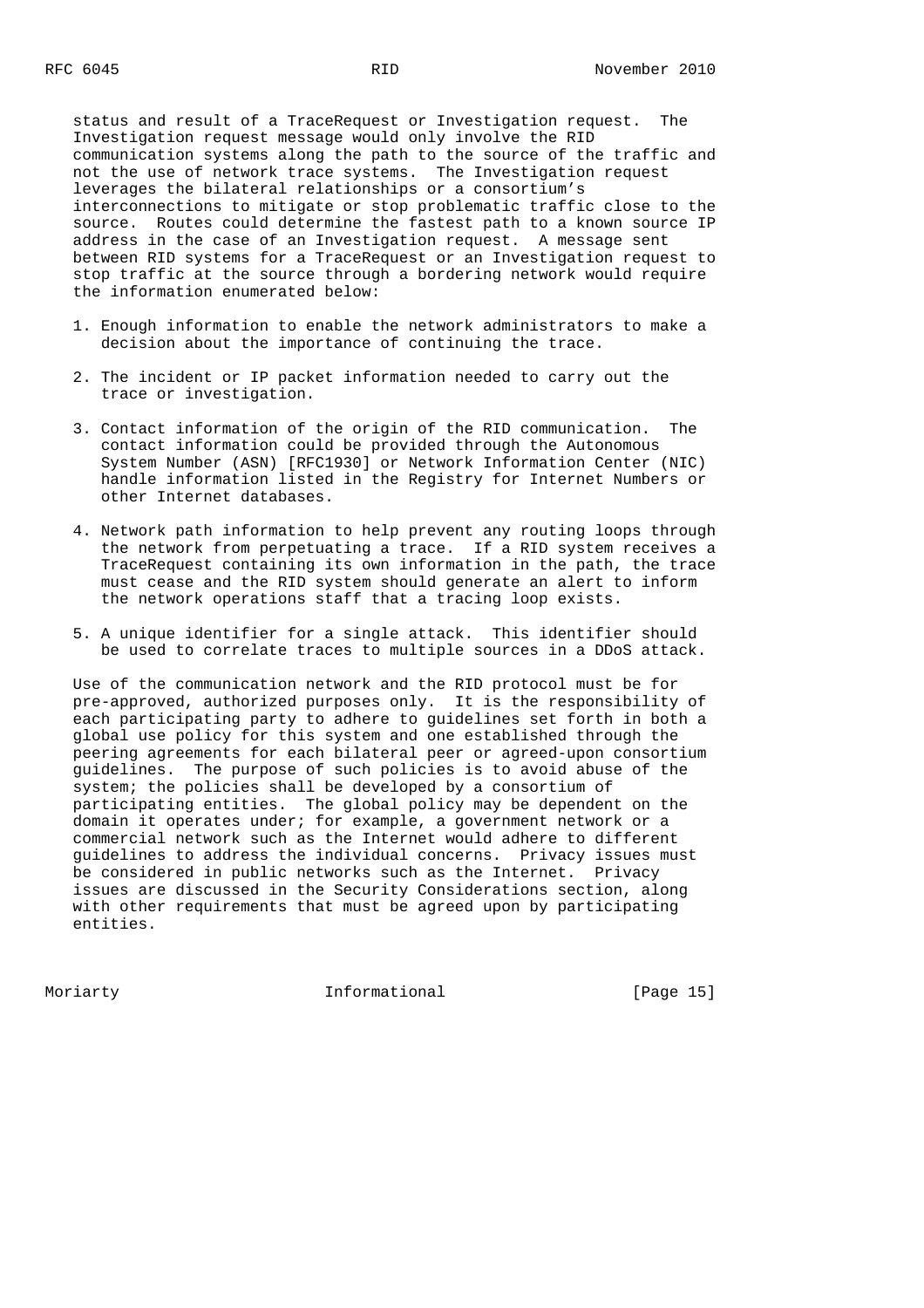RID requests must be legitimate security-related incidents and not used for purposes such as sabotage or censorship. An example of such abuse of the system would include a request to rate-limit legitimate traffic to prevent information from being shared between users on the Internet (restricting access to online versions of papers) or restricting access from a competitor's product in order to sabotage a business.

 The RID system should be configurable to either require user input or automatically continue traces. This feature would enable a network manager to assess the available resources before continuing a trace. A trace initiated from a TraceRequest may cause adverse effects on a network. If the Confidence rating is low, it may not be in the NP's best interest to continue the trace. The Confidence ratings must adhere to the specifications for selecting the percentage used to avoid abuse of the system. TraceRequests must be issued by authorized individuals from the initiating network, set forth in policy guidelines established through peering or SLA.

4.2. RID Network Topology

 The most basic topology for communicating RID systems would be a direct connection or a bilateral relationship as illustrated below.



Figure 1. Direct Peer Topology

 Within the consortium model, several topologies might be agreed upon and used. One would leverage bilateral network peering relationships of the members of the consortium. The peers for RID would match that of routing peers, and the logical network borders would be used. This approach may be necessary for an iterative trace where the source is unknown. The model would look like the above diagram; however, there may be an extensive number of interconnections of bilateral relationships formed. Also within a consortium model, it may be useful to establish an integrated mesh of networks to pass RID messages. This may be beneficial when the source address is known, and an interconnection may provide a faster route to reach the closest upstream peer to the source of the attack traffic. An example is illustrated below.

Moriarty **Informational** [Page 16]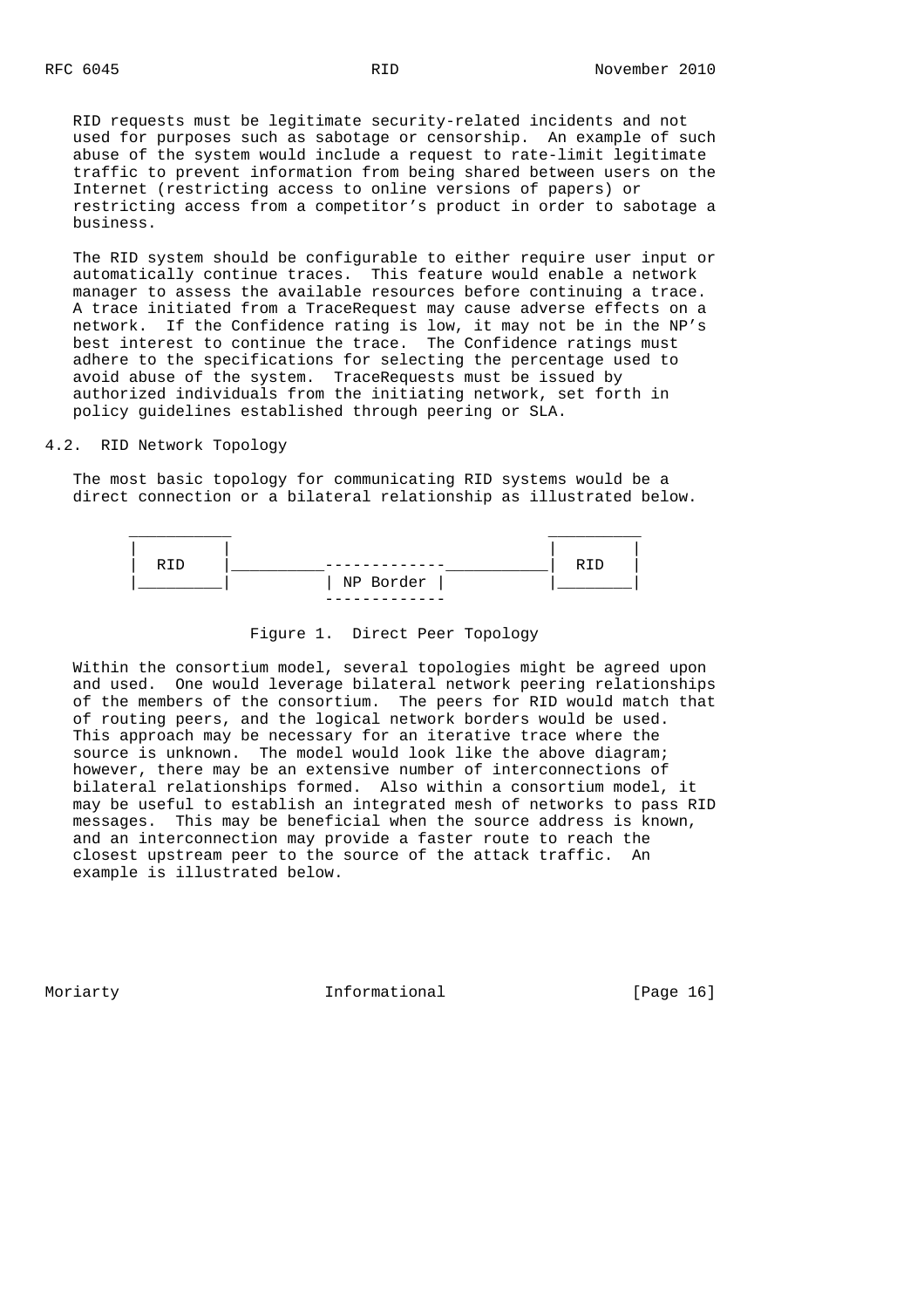

Direct connection to network that is not an immediate network peer

### Figure 2. Mesh Peer Topology

 By using a fully meshed model in a consortium, broadcasting RID requests would be possible, but not advisable. By broadcasting a request, RID peers that may not have carried the attack traffic on their network would be asked to perform a trace for the potential of decreasing the time in which the true source was identified. As a result, many networks would have utilized unnecessary resources for a TraceRequest that may have also been unnecessary.

## 4.3. Message Formats

 Section 4.3.2 describes the six RID message types, which are based on the IODEF model [RFC5070]. The messages are generated and received on RID communication systems on the NP's network. The messages may originate from IODEF messages from intrusion detection servers, CSIRTs, analysts, etc. A RID message uses the IODEF framework with the RID extension, which is encapsulated for transport [RFC6046]. Each RID message type, along with an example, is described in the following sections. The IODEF-RID schema is introduced in Section 4.3.3 to support the RID message types in Section 4.3.2.

4.3.1. RID Data Types

 RID is derived from the IODEF data model and inherits all of the data types defined in the IODEF model. One data type is added by RID: BOOLEAN.

4.3.1.1. Boolean

A boolean value is represented by the BOOLEAN data type.

 The BOOLEAN data type is implemented as "xs:boolean" [XMLschema] in the schema.

Moriarty **Informational** [Page 17]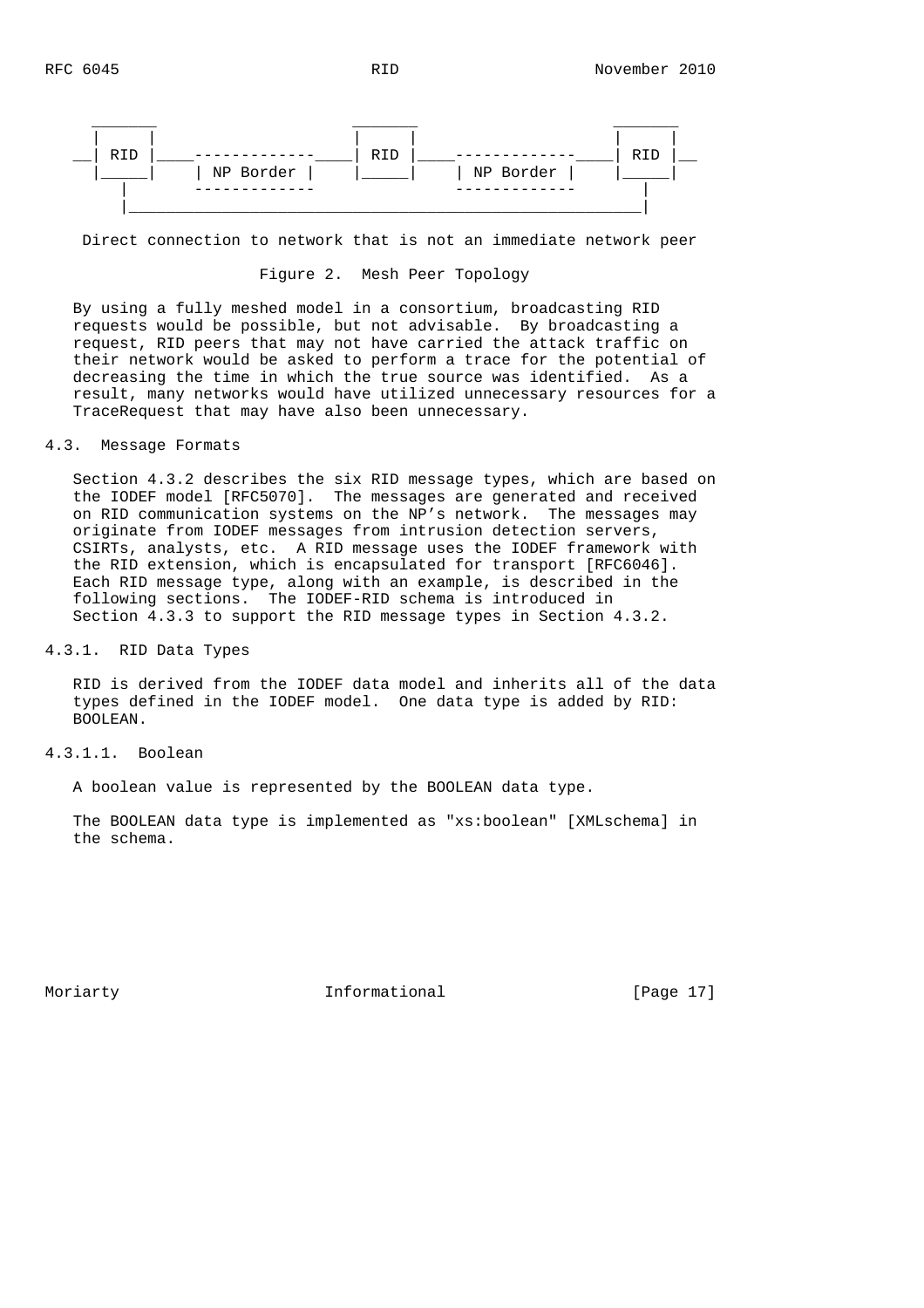4.3.2. RID Messages and Transport

The six RID message types follow:

- 1. TraceRequest. This message is sent to the RID system next in the upstream trace. It is used to initiate a TraceRequest or to continue a TraceRequest to an upstream network closer to the source address of the origin of the security incident. The TraceRequest would trigger a traceback on the network to locate the source of the attack traffic.
- 2. RequestAuthorization. This message is sent to the initiating RID system from each of the upstream NPs' RID systems to provide information on the request status in the current network.
- 3. Result. This message is sent to the initiating RID system through the network of RID systems in the path of the trace as notification that the source of the attack was located. The Result message is also used to provide the notification of actions taken for an Investigation request.
- 4. Investigation. This message type is used when the source of the traffic is believed not to be spoofed. The purpose of the Investigation request message is to leverage the existing peer relationships in order to notify the network provider closest to the source of the valid traffic of a security-related incident for any necessary actions to be taken.
- 5. Report. This message is used to report a security incident, for which no action is requested. This may be used for the purpose of correlating attack information by CSIRTs, statistics and trending information, etc.
- 6. IncidentQuery. This message is used to request information about an incident or incident type from a trusted RID system. The response is provided through the Report message.

 When a system receives a RID message, it must be able to determine the type of message and parse it accordingly. The message type is specified in the RIDPolicy class. The RIDPolicy class may also be used by the transport protocol to facilitate the communication of security incident data to trace, investigate, query, or report information regarding security incidents.

Moriarty **Informational** [Page 18]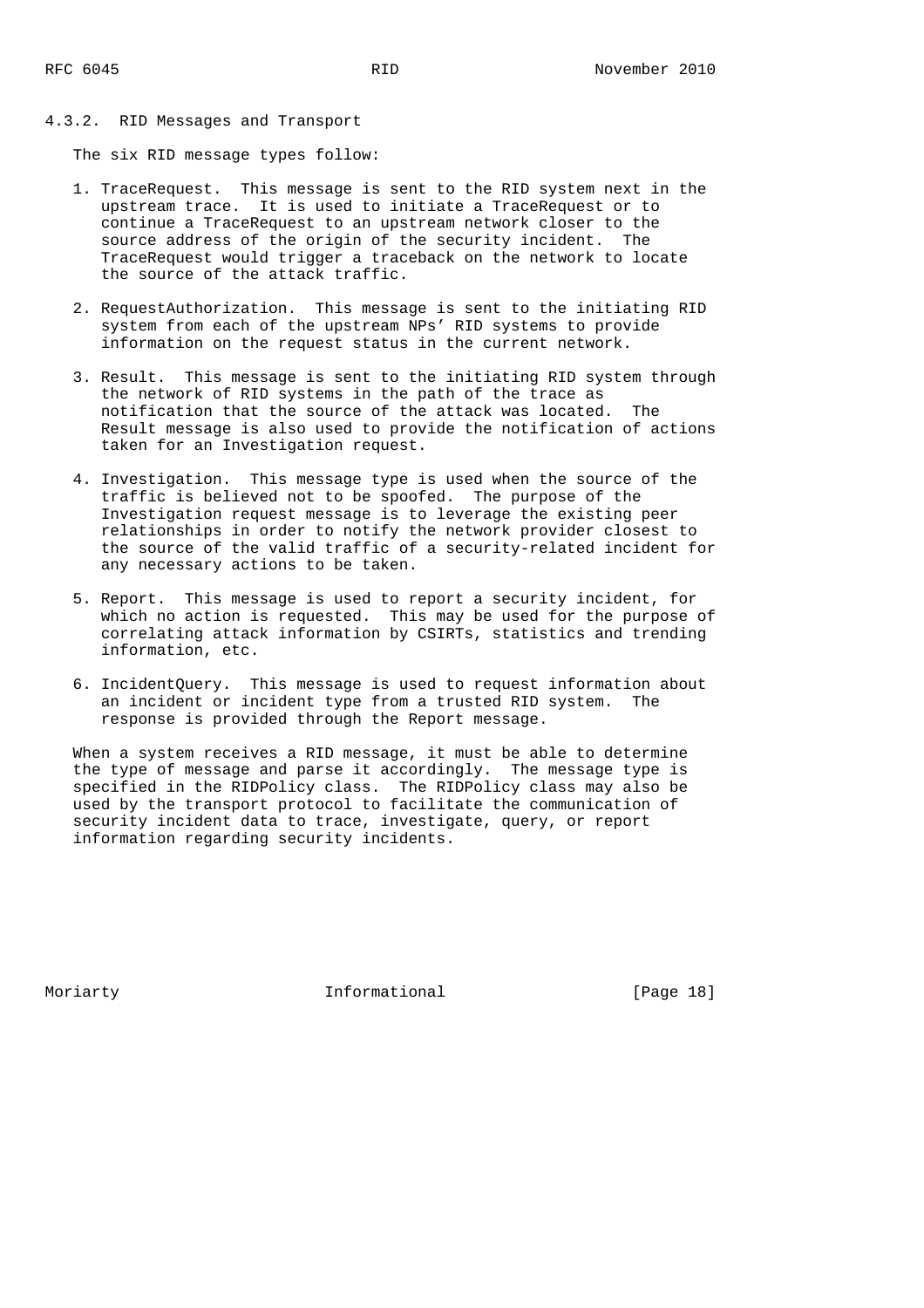## 4.3.3. IODEF-RID Schema

 There are three classes included in the RID extension required to facilitate RID communications. The RequestStatus class is used to indicate the approval status of a TraceRequest or Investigation request; the IncidentSource class is used to report whether or not a source was found and to identify the source host(s) or network(s); and the RIDPolicy class provides information on the agreed-upon policies and specifies the type of communication message being used.

 The RID schema acts as an envelope for the IODEF schema to facilitate RID communications. The intent in maintaining a separate schema and not using the AdditionalData extension of IODEF is the flexibility of sending messages between RID hosts. Since RID is a separate schema that includes the IODEF schema, the RID information acts as an envelope, and then the RIDPolicy class can be easily extracted for use by the transport protocol. The security requirements of sending incident information across the network include the use of encryption. The RIDPolicy information is not required to be encrypted, so separating out this data from the IODEF extension removes the need for decrypting and parsing the entire IODEF and RID document to determine how it should be handled at each RID host.

 The purpose of the RIDPolicy class is to specify the message type for the receiving host, facilitate the policy needs of RID, and provide routing information in the form of an IP address of the destination RID system.

 The policy information and guidelines are discussed in Section 6.6. The policy is defined between RID peers and within or between consortiums. The RIDPolicy is meant to be a tool to facilitate the defined policies. This MUST be used in accordance with policy set between clients, peers, consortiums, and/or regions. Security, privacy, and confidentiality MUST be considered as specified in this document.

Moriarty **Informational** [Page 19]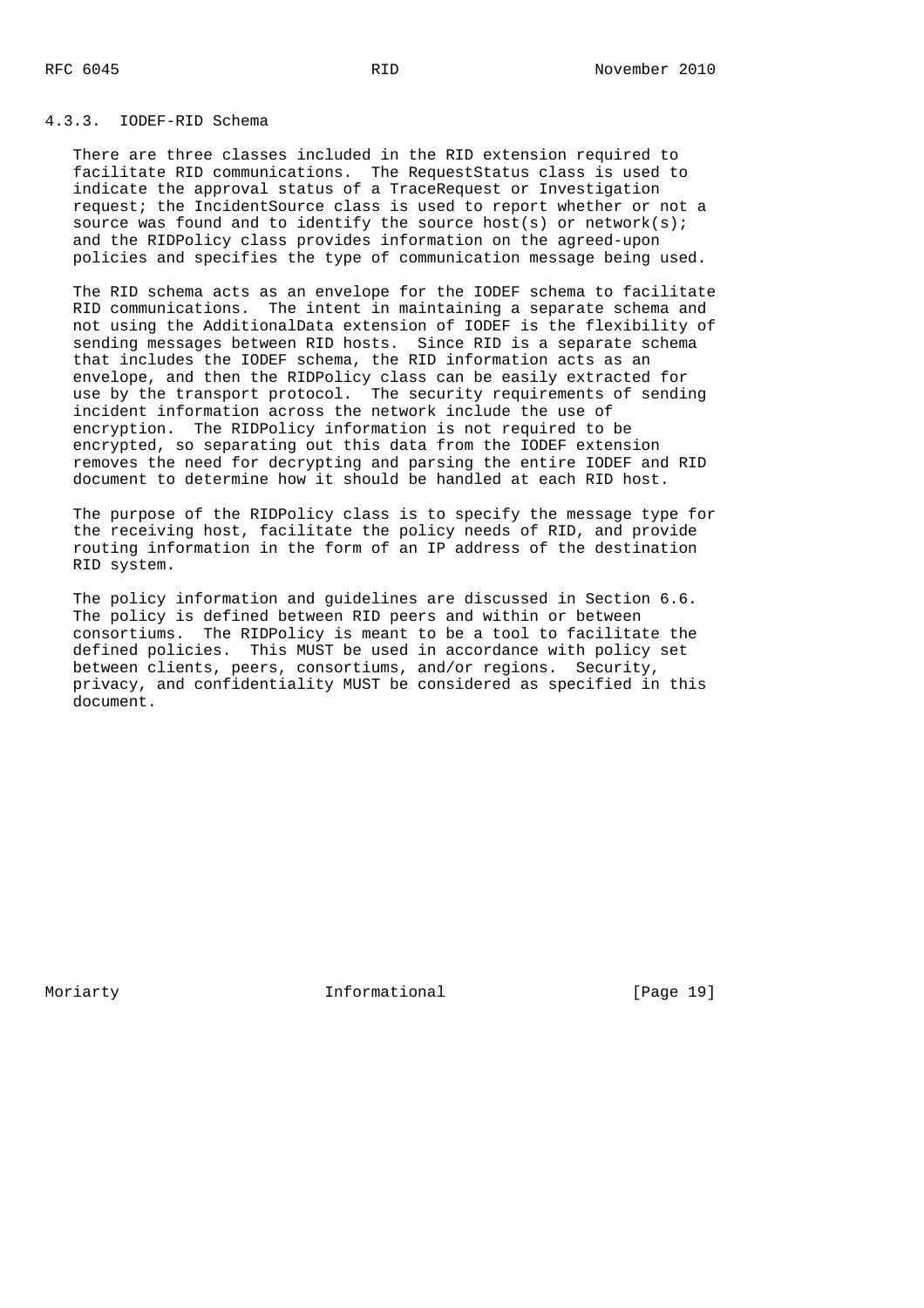The RID schema is defined as follows:

| ANY<br>ENUM restriction<br>ENUM type<br>STRING meaning | $  \rightarrow \left[ -2 \right]$ ----[ RIDPolicy<br>$ $ <>---{01}----[ RequestStatus |  |
|--------------------------------------------------------|---------------------------------------------------------------------------------------|--|

### Figure 3. The RID Schema

 The aggregate classes that constitute the RID schema in the iodef-rid namespace are as follows:

### RIDPolicy

 Zero or One. The RIDPolicy class is used by all message types to facilitate policy agreements between peers, consortiums, or federations, as well as to properly route messages.

#### RequestStatus

 Zero or One. The RequestStatus class is used only in RequestAuthorization messages to report back to the originating RID system if the trace will be continued by each RID system that received a TraceRequest in the path to the source of the traffic.

### IncidentSource

 Zero or One. The IncidentSource class is used in the Result message only. The IncidentSource provides the information on the identified source host or network of an attack trace or investigation.

 Each of the three listed classes may be the only class included in the RID class, hence the option for zero or one. In some cases, RIDPolicy MAY be the only class in the RID definition when used by the transport protocol [RFC6046], as that information should be as small as possible and may not be encrypted. The RequestStatus message MUST be able to stand alone without the need for an IODEF document to facilitate the communication, limiting the data transported to the required elements per [RFC6046].

Moriarty **Informational** [Page 20]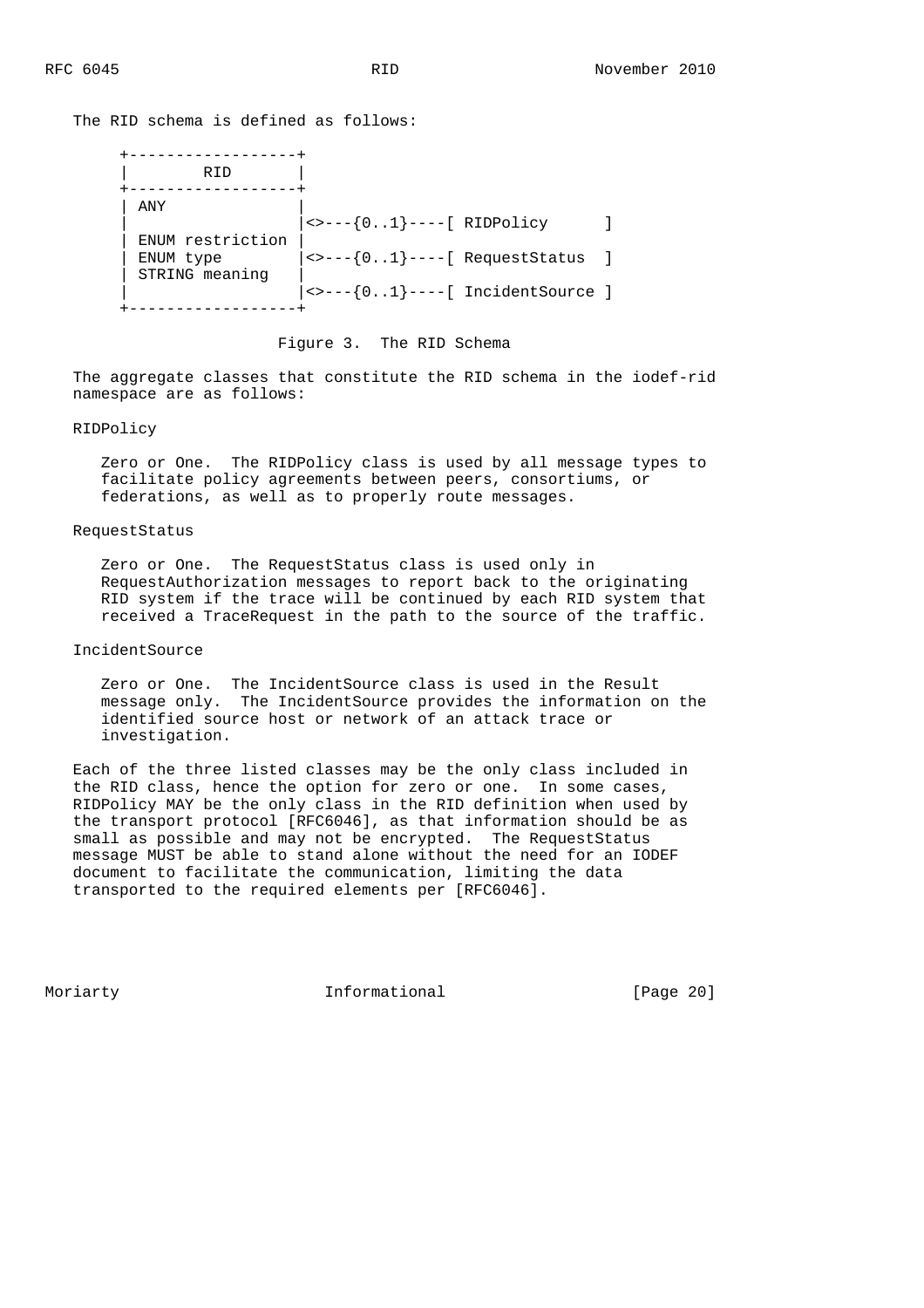### 4.3.3.1. RequestStatus Class

The RequestStatus class is an aggregate class in the RID class.

 +--------------------------------+ | RequestStatus | +--------------------------------+ | | ENUM restriction | ENUM AuthorizationStatus | | ENUM Justification | | STRING ext-AuthorizationStatus | | STRING ext-Justification | | | +--------------------------------+

Figure 4. The RequestStatus Class

The RequestStatus class has five attributes:

### restriction

 OPTIONAL. ENUM. This attribute indicates the disclosure guidelines to which the sender expects the recipient to adhere. This guideline provides no real security since it is the choice of the recipient of the document to honor it. This attribute follows the same guidelines as "restriction" used in IODEF.

### AuthorizationStatus

 REQUIRED. ENUM. The listed values are used to provide a response to the requesting CSIRT of the status of a TraceRequest in the current network.

- 1. Approved. The trace was approved and will begin in the current NP.
- 2. Denied. The trace was denied in the current NP. The next closest NP can use this message to filter traffic from the upstream NP using the example packet to help mitigate the effects of the attack as close to the source as possible. The RequestAuthorization message must be passed back to the originator and a Result message used from the closest NP to the source to indicate actions taken in the IODEF History class.

Moriarty **Informational** [Page 21]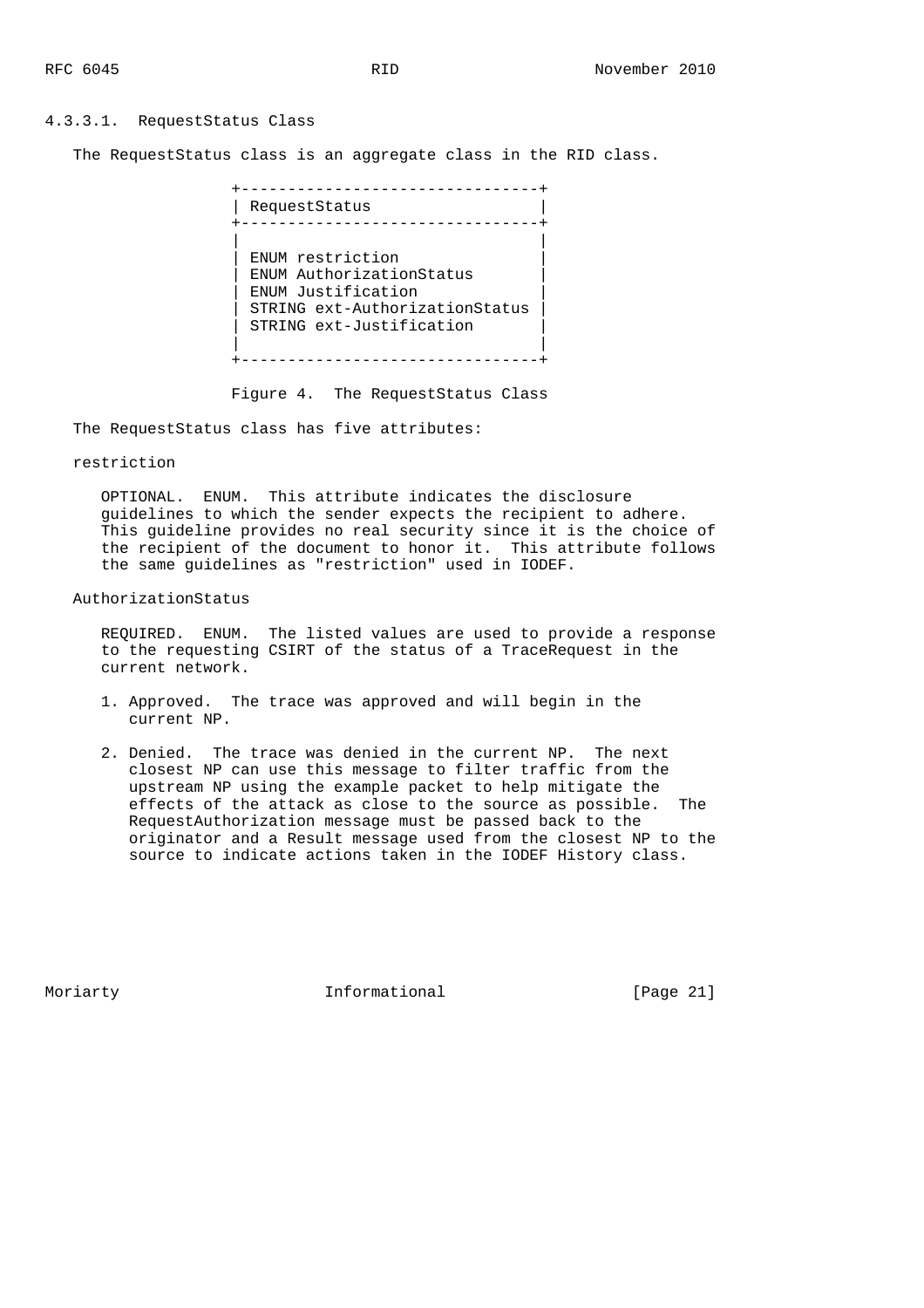- 3. Pending. Awaiting approval; a timeout period has been reached, which resulted in this Pending status and RequestAuthorization message being generated.
- 4. ext-value. An escape value used to extend this attribute. See IODEF [RFC5070], Section 5.1.

Justification

 OPTIONAL. ENUM. Provides a reason for a Denied or Pending message.

- 1. SystemResource. A resource issue exists on the systems that would be involved in the request.
- 2. Authentication. The enveloped digital signature [RFC3275] failed to validate.
- 3. AuthenticationOrigin. The detached digital signature for the original requestor on the IP packet failed to validate.
- 4. Encryption. Unable to decrypt the request.
- 5. Other. There were other reasons this request could not be processed.
- 6. ext-value. An escape value used to extend this attribute. See IODEF [RFC5070], Section 5.1.

AuthorizationStatus-ext

 OPTIONAL. STRING. A means by which to extend the AuthorizationStatus attribute. See IODEF [RFC5070], Section 5.1.

Justification-ext

 OPTIONAL. STRING. A means by which to extend the Justification attribute. See IODEF [RFC5070], Section 5.1.

Moriarty **Informational** [Page 22]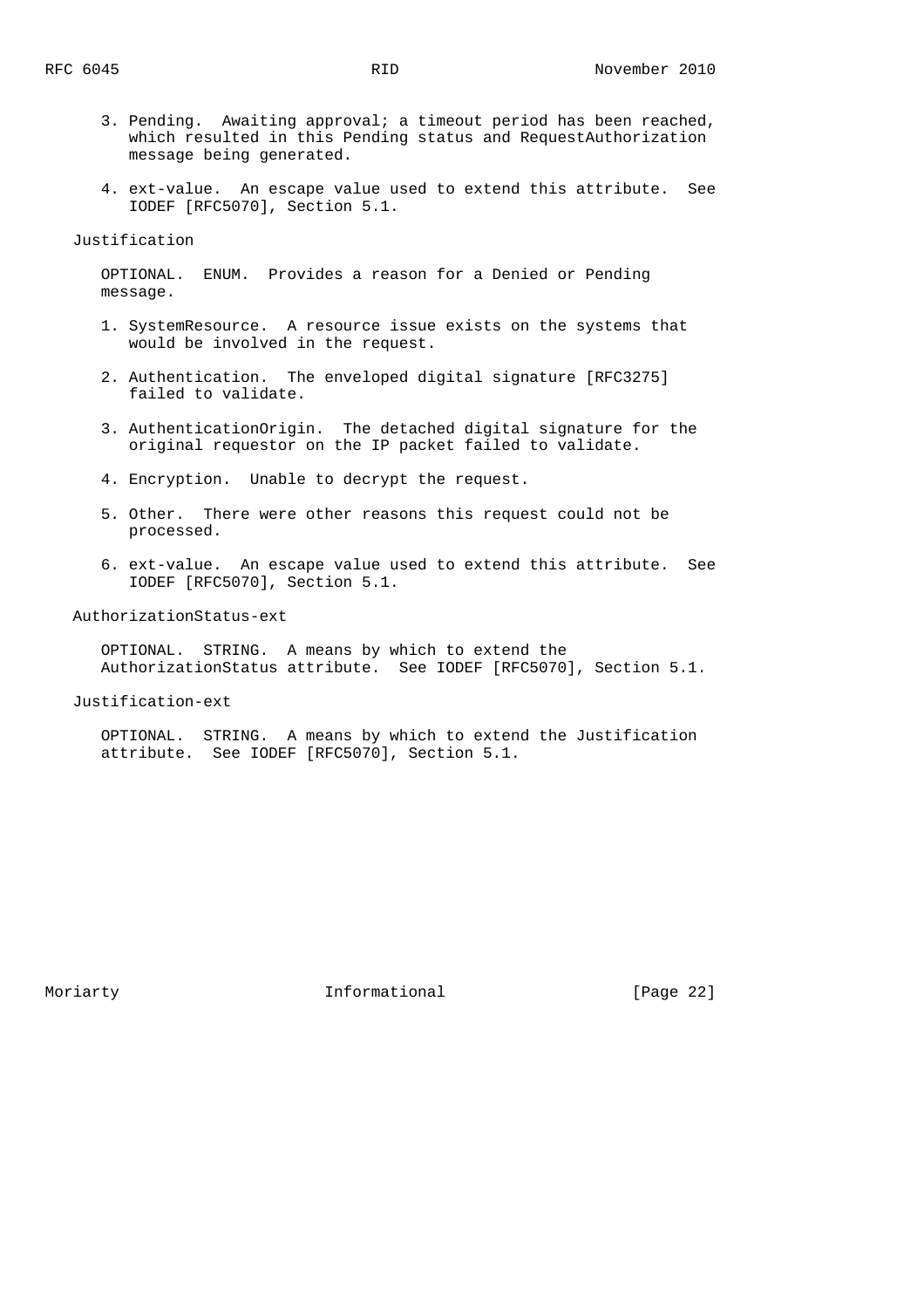## 4.3.3.2. IncidentSource Class

The IncidentSource class is an aggregate class in the RID class.

| IncidentSource   |                                                                                                          |  |
|------------------|----------------------------------------------------------------------------------------------------------|--|
| ENUM restriction | ------------[ SourceFound                                                                                |  |
|                  | $ \left\langle \texttt{>---}\left\{ 0\ldots\texttt{*}\right\} \texttt{---} -\left[ \texttt{Node}\right.$ |  |
|                  |                                                                                                          |  |

Figure 5. The IncidentSource Class

The elements that constitute the IncidentSource class follow:

SourceFound

 One. BOOLEAN. The Source class indicates if a source was identified. If the source was identified, it is listed in the Node element of this class.

 True. Source of incident was identified. False. Source of incident was not identified.

Node

 One. The Node class is used to identify a host or network device, in this case to identify the system communicating RID messages.

 The base definition of this class is reused from the IODEF specification [RFC5070], Section 3.16.

The IncidentSource class has one attribute:

restriction

 OPTIONAL. ENUM. This attribute indicates the disclosure guidelines to which the sender expects the recipient to adhere. This guideline provides no real security since it is the choice of the recipient of the document to honor it. This attribute follows the same guidelines as "restriction" used in IODEF.

Moriarty **Informational** [Page 23]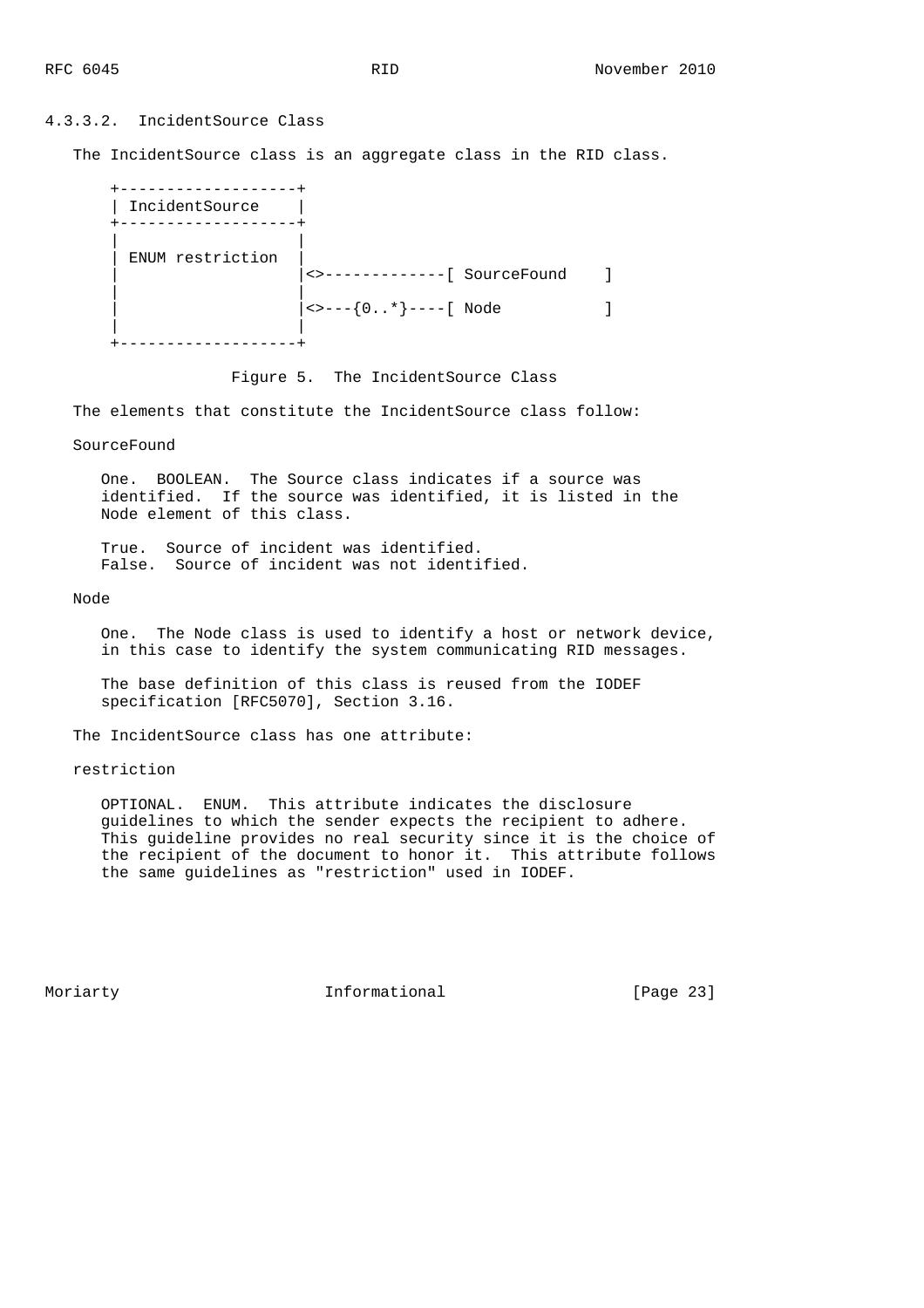### 4.3.3.3. RIDPolicy Class

 The RIDPolicy class facilitates the delivery of RID messages and is also referenced for transport in the transport document [RFC6046].

| RIDPolicy                               |                                                                                               |  |
|-----------------------------------------|-----------------------------------------------------------------------------------------------|--|
| ENUM restriction<br>ENUM MsqType        | <>-------------[ Node                                                                         |  |
| ENUM MsqDestination<br>ENUM ext-MsqType | $ \left\langle \rightarrow \left\langle -\right\rangle \{01\} \right\rangle$ ----[ IncidentID |  |
|                                         | ENUM ext-MsgDestination $  \leftarrow - -\{1* \} --- [$ PolicyRegion ]                        |  |
|                                         | $ $ <>---{ $1*$ }----[ TrafficType                                                            |  |
|                                         |                                                                                               |  |

Figure 6. The RIDPolicy Class

 The aggregate elements that constitute the RIDPolicy class are as follows:

#### Node

 One. The Node class is used to identify a host or network device, in this case to identify the system communicating RID messages.

 The base definition of this class is reused from the IODEF specification [RFC5070], Section 3.16.

#### IncidentID

 Zero or one. Global reference pointing back to the IncidentID defined in the IODEF data model. The IncidentID includes the name of the CSIRT, an incident number, and an instance of that incident. The instance number is appended with a dash separating the values and is used in cases for which it may be desirable to group incidents. Examples of incidents that may be grouped would be botnets, DDoS attacks, multiple hops of compromised systems found during an investigation, etc.

## PolicyRegion

 One or many. REQUIRED. The values for the attribute "region" are used to determine what policy area may require consideration before a trace can be approved. The PolicyRegion may include

Moriarty **Informational** [Page 24]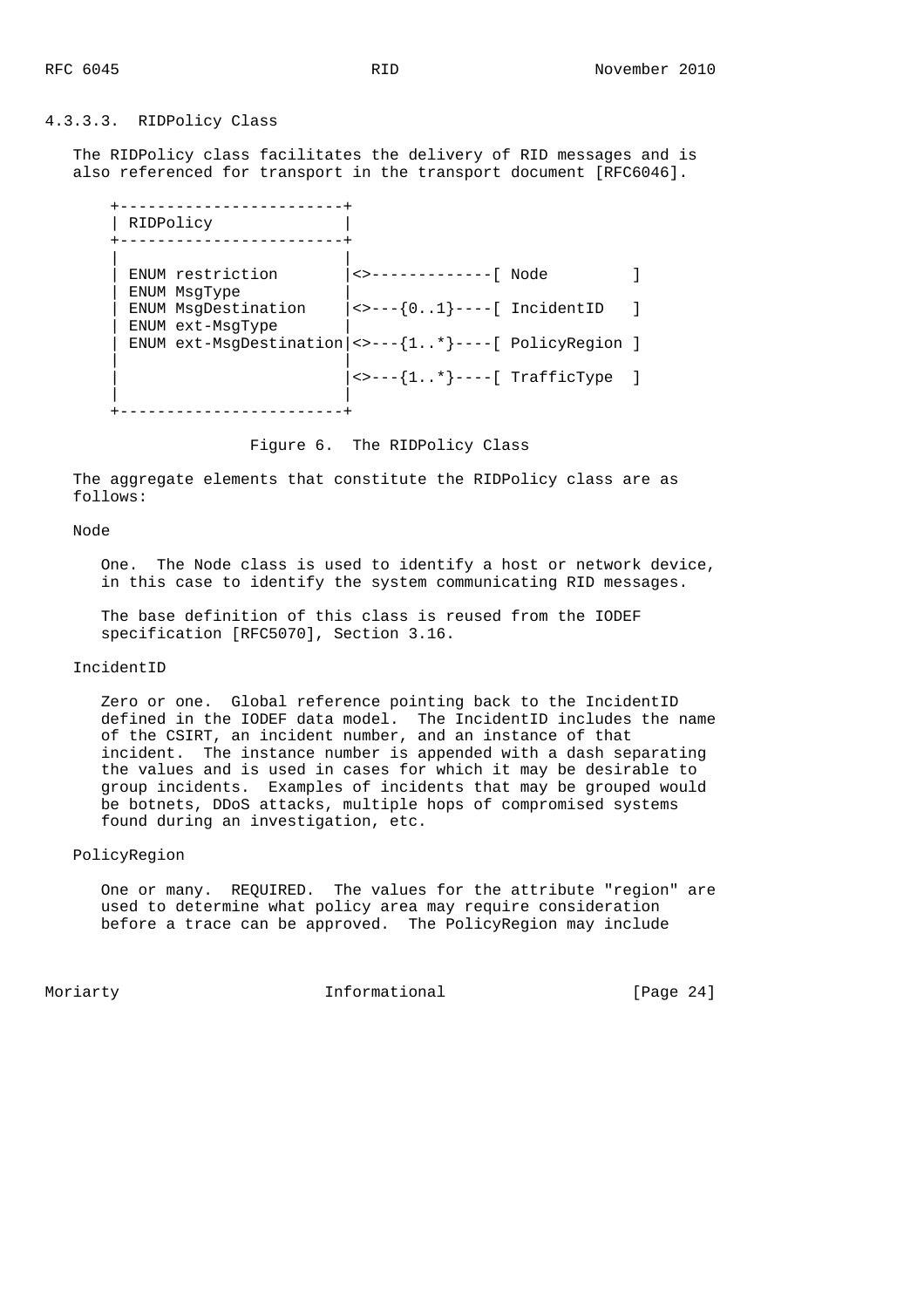multiple selections from the attribute list in order to fit all possible policy considerations when crossing regions, consortiums, or networks.

region

One. ENUM.

- 1. ClientToNP. An enterprise network initiated the request.
- 2. NPToClient. An NP passed a RID request to a client or an enterprise attached network to the NP based on the service level agreements.
- 3. IntraConsortium. A trace that should have no restrictions within the boundaries of a consortium with the agreed-upon use and abuse guidelines.
- 4. PeerToPeer. A trace that should have no restrictions between two peers but may require further evaluation before continuance beyond that point with the agreed-upon use and abuse guidelines.
- 5. BetweenConsortiums. A trace that should have no restrictions between consortiums that have established agreed-upon use and abuse guidelines.
- 6. AcrossNationalBoundaries. This selection must be set if the trace type is anything but a trace of attack traffic with malicious intent. This must also be set if the traffic request is based upon regulations of a specific nation that would not apply to all nations. This is different from the "BetweenConsortiums" setting since it may be possible to have multiple nations as members of the same consortium, and this option must be selected if the traffic is of a type that may have different restrictions in other nations.
- 7. ext-value. An escape value used to extend this attribute. See IODEF [RFC5070], Section 5.1.

Moriarty **Informational** [Page 25]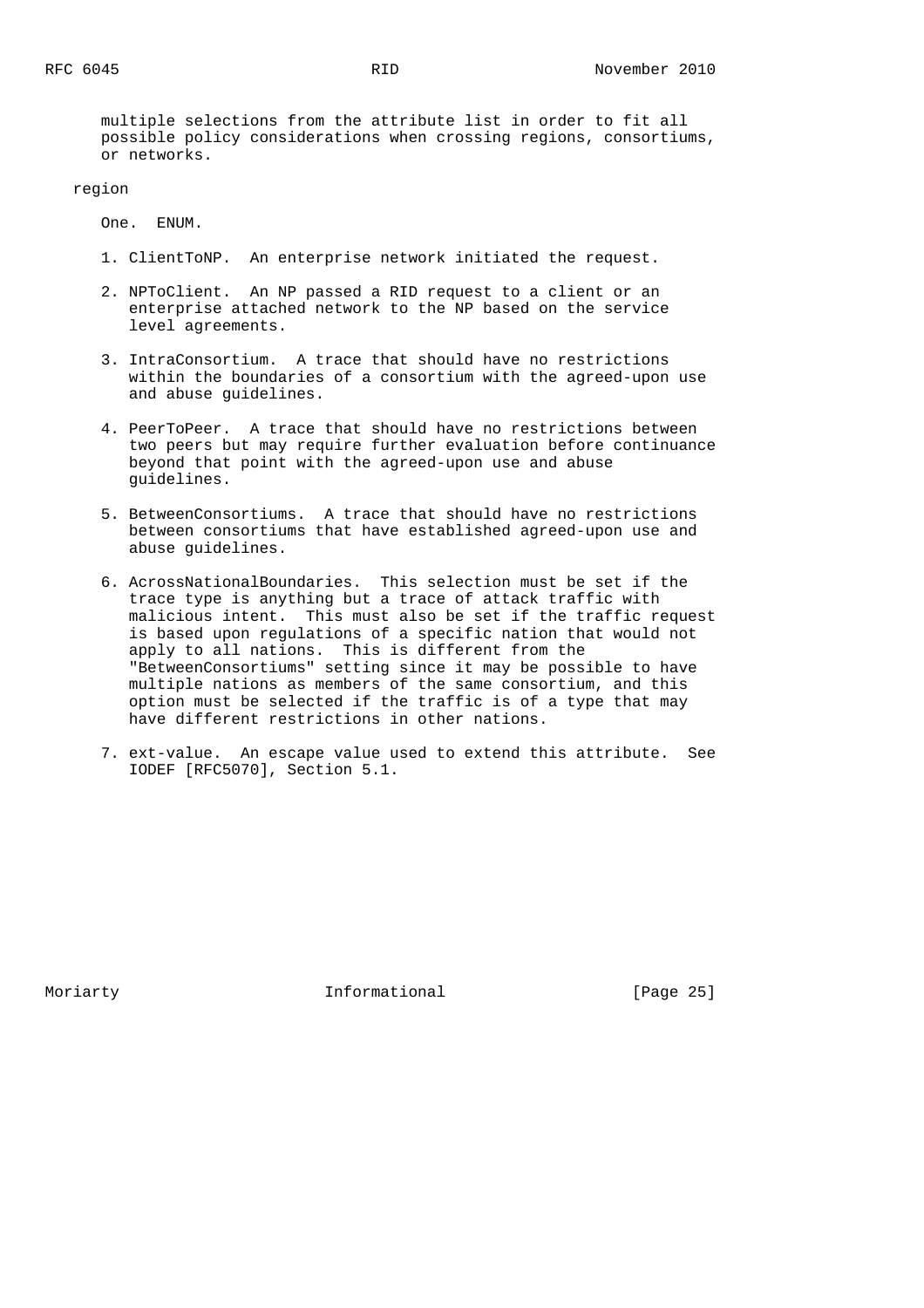### TrafficType

 One or many. REQUIRED. The values for the attribute "type" are meant to assist in determining if a trace is appropriate for the NP receiving the request to continue the trace. Multiple values may be selected for this element; however, where possible, it should be restricted to one value that would most accurately describe the traffic type.

### type

One. ENUM.

- 1. Attack. This option should only be selected if the traffic is related to a network-based attack. The type of attack MUST also be listed in more detail in the IODEF Method and Impact classes for further clarification to assist in determining if the trace can be continued ([RFC5070], Sections 3.9 and 3.10.1).
- 2. Network. This option MUST only be selected when the trace is related to NP network traffic or routing issues.
- 3. Content. This category MUST be used only in the case in which the request is related to the content and regional restrictions on accessing that type of content exist. This is not malicious traffic but may include determining what sources or destinations accessed certain materials available on the Internet, including, but not limited to, news, technology, or inappropriate content.
- 4. OfficialBusiness. This option MUST be used if the traffic being traced is requested or is affiliated with any government or other official business request. This would be used during an investigation by government authorities or other government traces to track suspected criminal or other activities.
- 5. Other. If this option is selected, a description of the traffic type MUST be provided so that policy decisions can be made to continue or stop the trace. The information should be provided in the IODEF message in the Expectation class or in the History class using a HistoryItem log.
- 6. ext-value. An escape value used to extend this attribute. See IODEF [RFC5070], Section 5.1.

Moriarty **Informational** [Page 26]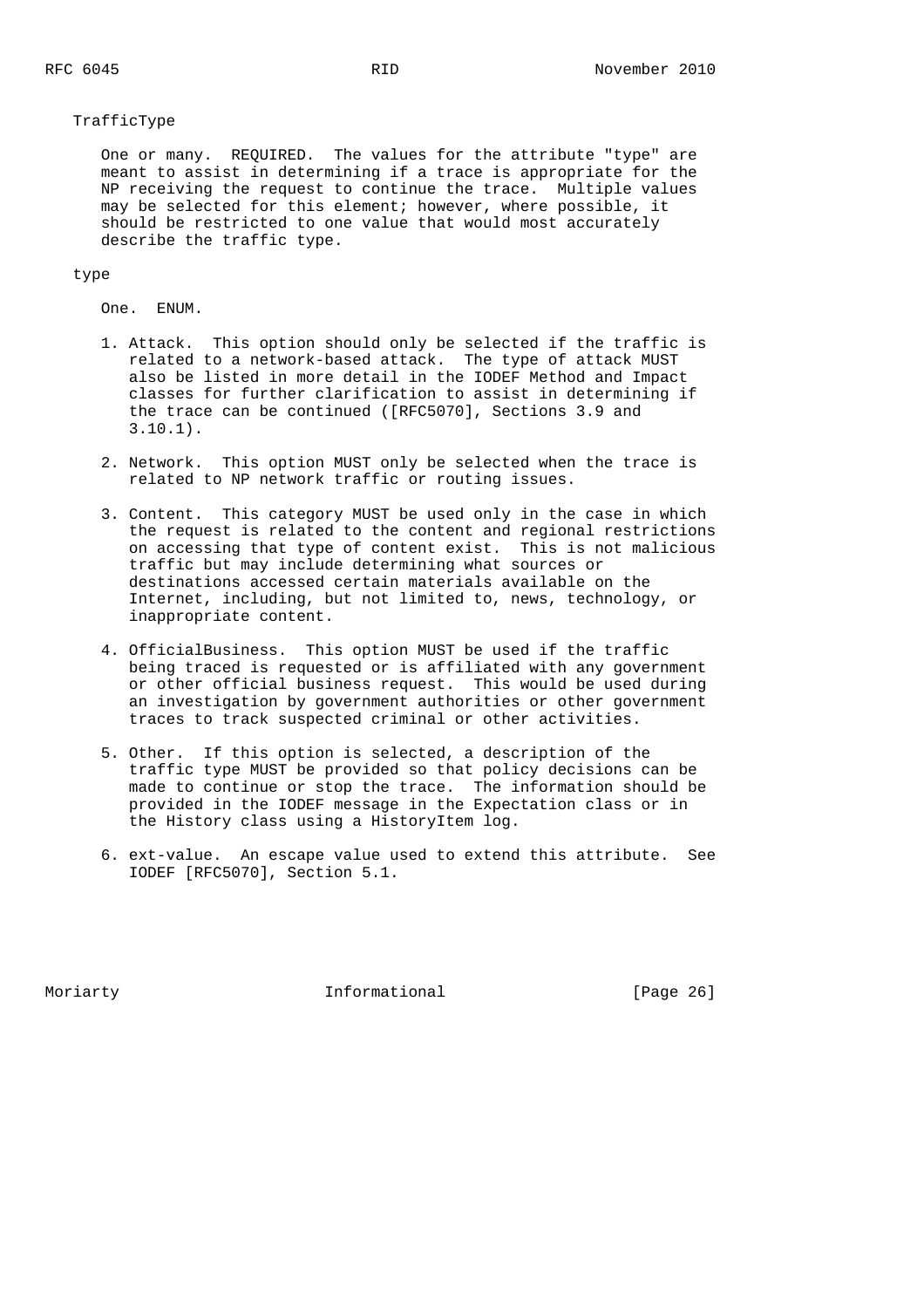The RIDPolicy class has five attributes:

### restriction

 OPTIONAL. ENUM. This attribute indicates the disclosure guidelines to which the sender expects the recipient to adhere. This guideline provides no real security since it is the choice of the recipient of the document to honor it. This attribute follows the same guidelines as "restriction" used in IODEF.

#### MsgType

 REQUIRED. ENUM. The type of RID message sent. The six types of messages are described in Section 4.3.2 and can be noted as one of the six selections below.

- 1. TraceRequest. This message may be used to initiate a TraceRequest or to continue a TraceRequest to an upstream network closer to the source address of the origin of the security incident.
- 2. RequestAuthorization. This message is sent to the initiating RID system from each of the upstream RID systems to provide information on the request status in the current network.
- 3. Result. This message indicates that the source of the attack was located and the message is sent to the initiating RID system through the RID systems in the path of the trace.
- 4. Investigation. This message type is used when the source of the traffic is believed to be valid. The purpose of the Investigation request is to leverage the existing peer or consortium relationships in order to notify the NP closest to the source of the valid traffic that some event occurred, which may be a security-related incident.
- 5. Report. This message is used to report a security incident, for which no action is requested in the IODEF Expectation class. This may be used for the purpose of correlating attack information by CSIRTs, statistics and trending information, etc.
- 6. IncidentQuery. This message is used to request information from a trusted RID system about an incident or incident type.

Moriarty **Informational** [Page 27]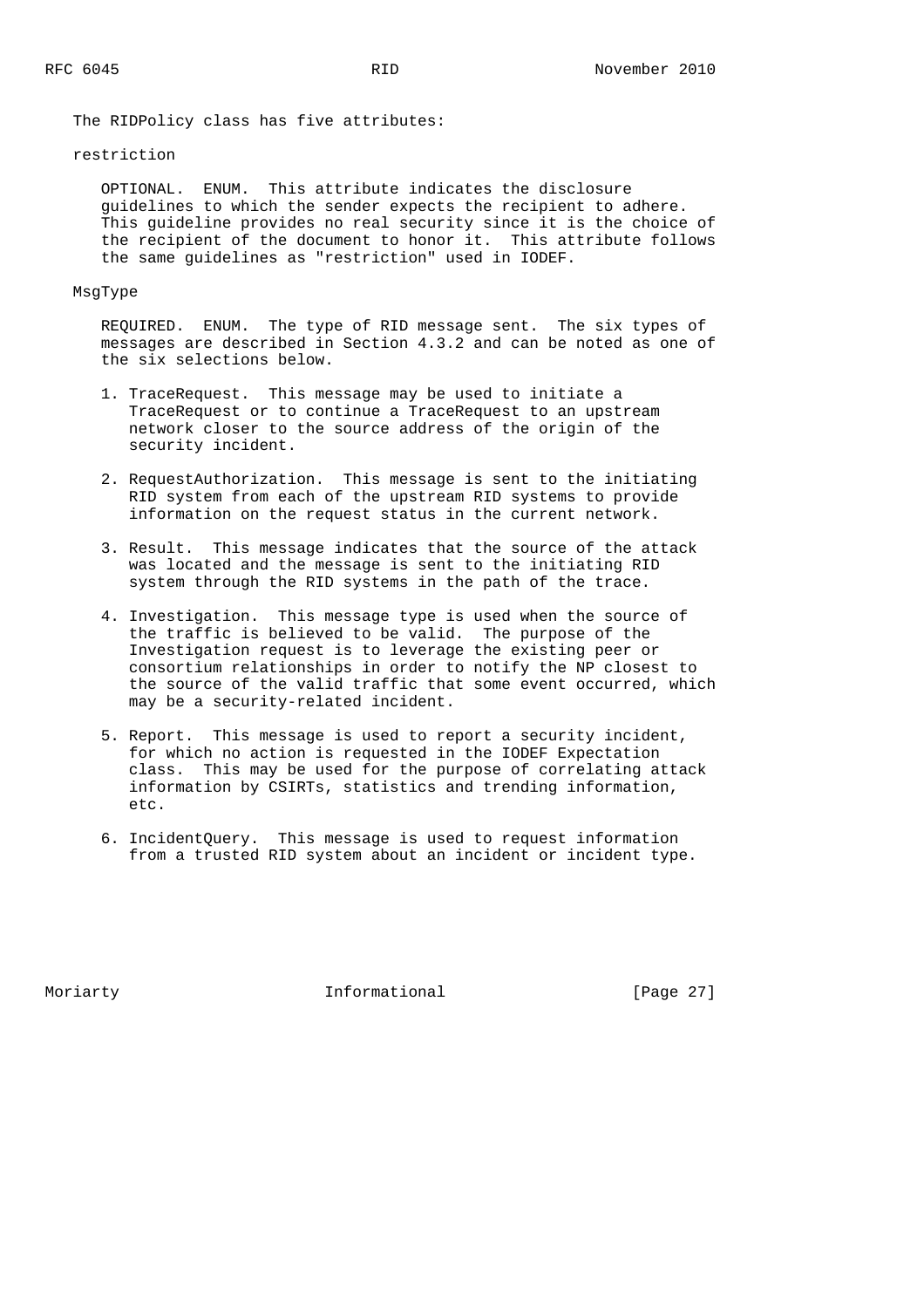Additionally, there is an extension attribute to add new enumerated values:

 - ext-value. An escape value used to extend this attribute. See IODEF [RFC5070], Section 5.1.

### MsgDestination

 REQUIRED. ENUM. The destination required at this level may either be the RID messaging system intended to receive the request, or, in the case of an Investigation request, the source of the incident. In the case of an Investigation request, the RID system that can help stop or mitigate the traffic may not be known, and the message may have to traverse RID messaging systems by following the routing path to the RID system closest to the source of the attack traffic. The Node element lists either the RID system or the IP address of the source, and the meaning of the value in the Node element is determined by the MsgDestination element.

- 1. RIDSystem. The address listed in the Node element of the RIDPolicy class is the next upstream RID system that will receive the RID message.
- 2. SourceOfIncident. The address listed in the Node element of the RIDPolicy class is the incident source. The IP address is used to determine the path of RID systems that will be used to find the closest RID system to the source of an attack in which the IP address used by the source is believed to be valid and an Investigation request message is used. This is not to be confused with the IncidentSource class, as the defined value here is from an initial trace or Investigation request, not the source used in a Result message.
- 3. ext-value. An escape value used to extend this attribute. See IODEF [RFC5070], Section 5.1.

### MsgType-ext

 OPTIONAL. STRING. A means by which to extend the MsgType attribute. See IODEF [RFC5070], Section 5.1.

### MsgDestination-ext

 OPTIONAL. STRING. A means by which to extend the MsgDestination attribute. See IODEF [RFC5070], Section 5.1.

Moriarty **Informational** [Page 28]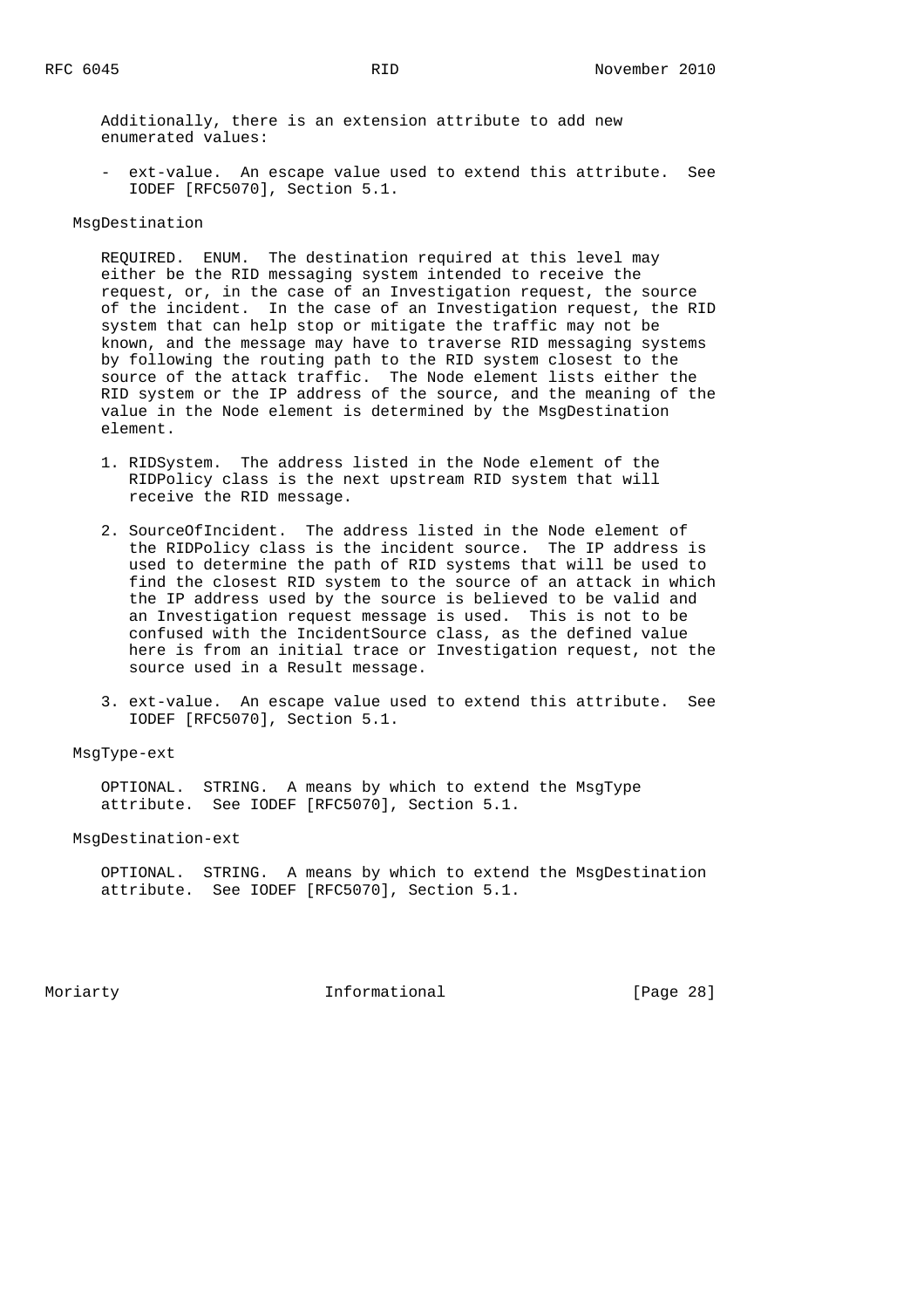## 4.3.4. RID Namespace

 The RID schema declares a namespace of "iodef-rid-1.0" and registers it per [XMLnames]. Each IODEF-RID document MUST use the "iodef rid-1.0" namespace in the top-level element RID-Document. It can be referenced as follows:

#### <RID-Document

 version="1.00" lang="en-US" xmlns:iodef-rid="urn:ietf:params:xml:ns:iodef-rid-1.0" xsi:schemaLocation=http://www.iana.org/assignments/xml-registry/ schema/iodef-rid-1.0.xsd">

#### 4.4. RID Messages

 The IODEF model is followed as specified in [RFC5070] for each of the RID message types. The RID schema is used in combination with IODEF documents to facilitate RID communications. Each message type varies slightly in format and purpose; hence, the requirements vary and are specified for each. All classes, elements, attributes, etc., that are defined in the IODEF-Document are valid in the context of a RID message; however, some listed as optional in IODEF are mandatory for RID as listed for each message type. The IODEF model MUST be fully implemented to ensure proper parsing of all RID messages.

 Note: The implementation of the RID system may obtain some of the information needed to fill in the content required for each message type automatically from packet input to the system or default information such as that used in the EventData class.

## 4.4.1. TraceRequest

 Description: This message or document is sent to the network management station next in the upstream trace once the upstream source of the traffic has been identified.

 The following information is required for TraceRequest messages and is provided through:

RID Information:

 RIDPolicy RID message type, IncidentID, and destination policy information

IODEF Information:

Time Stamps (DetectTime, StartTime, EndTime, ReportTime).

Moriarty **Informational** [Page 29]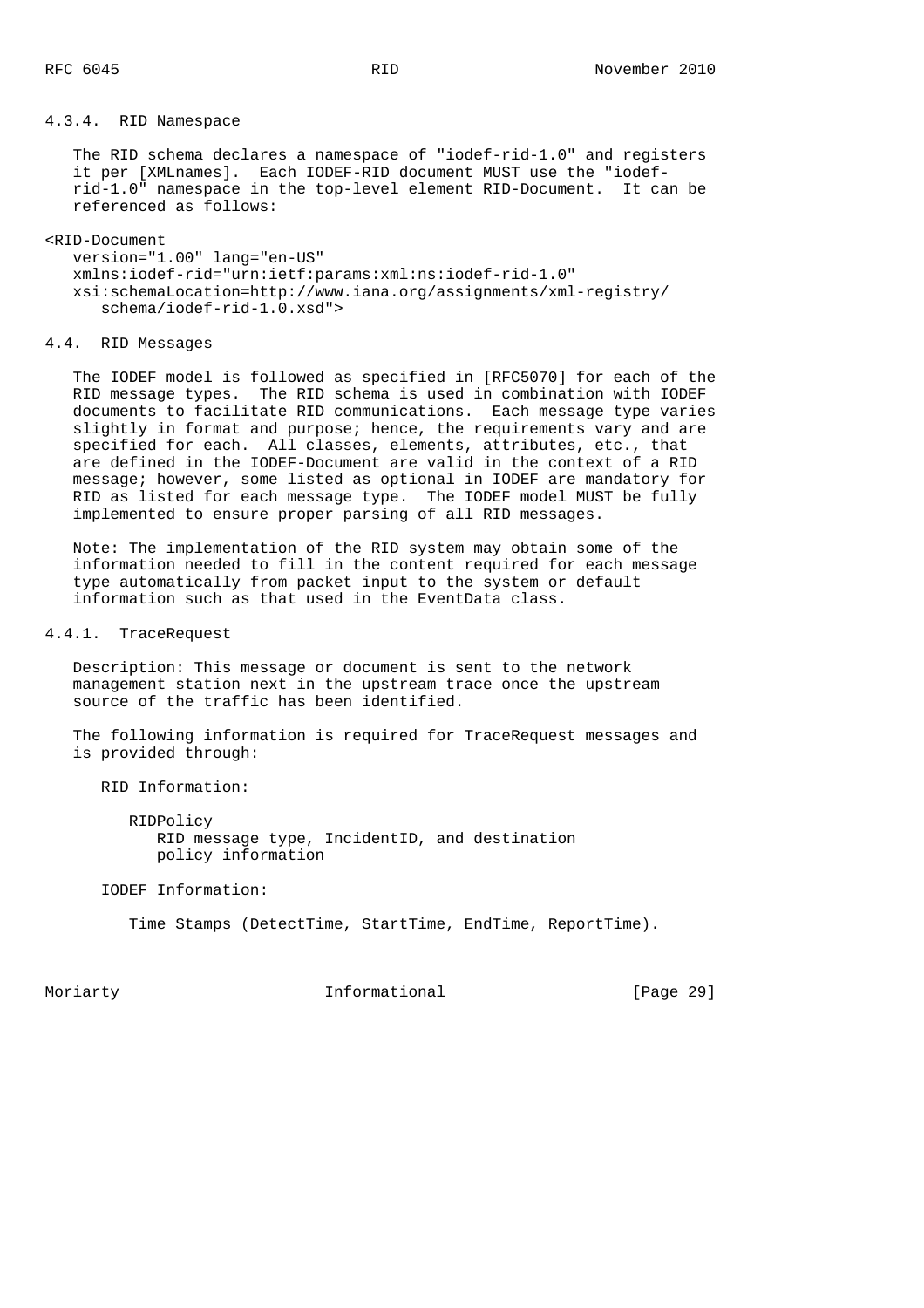Incident Identifier (Incident class, IncidentID). Trace number - used for multiple traces of a single incident; must be noted.

- Confidence rating of security incident (Impact and Confidence class).
- System class is used to list both the Source and Destination Information used in the attack and must note if the traffic is spoofed, thus requiring an upstream TraceRequest in RID.
- Expectation class should be used to request any specific actions to be taken close to the source.
- Path information of nested RID systems, beginning with the request originator used in the trace using IODEF EventData with category set to "infrastructure".
- Event, Record, and RecordItem classes to include example packets and other information related to the incident. Note: Event information included here requires a second instance of EventData in addition to that used to convey NP path contact information.
- Standards for encryption and digital signatures [RFC3275], [XMLsig]:
	- Digital signature from initiating RID system, passed to all systems in upstream trace using XML digital signature.

 A DDoS attack can have many sources, resulting in multiple traces to locate the sources of the attack. It may be valid to continue multiple traces for a single attack. The path information would enable the administrators to determine if the exact trace had already passed through a single network. The Incident Identifier must also be used to identify multiple TraceRequests from a single incident. If a single TraceRequest results in divergent paths of TraceRequests, a separate instance number MUST be used under the same IncidentID. The IncidentID instance number of IODEF can be used to correlate related incident data that is part of a larger incident.

## 4.4.2. RequestAuthorization

 Description: This message is sent to the initiating RID system from the next upstream NP's RID system to provide information on the request status in the current network.

Moriarty **Informational** [Page 30]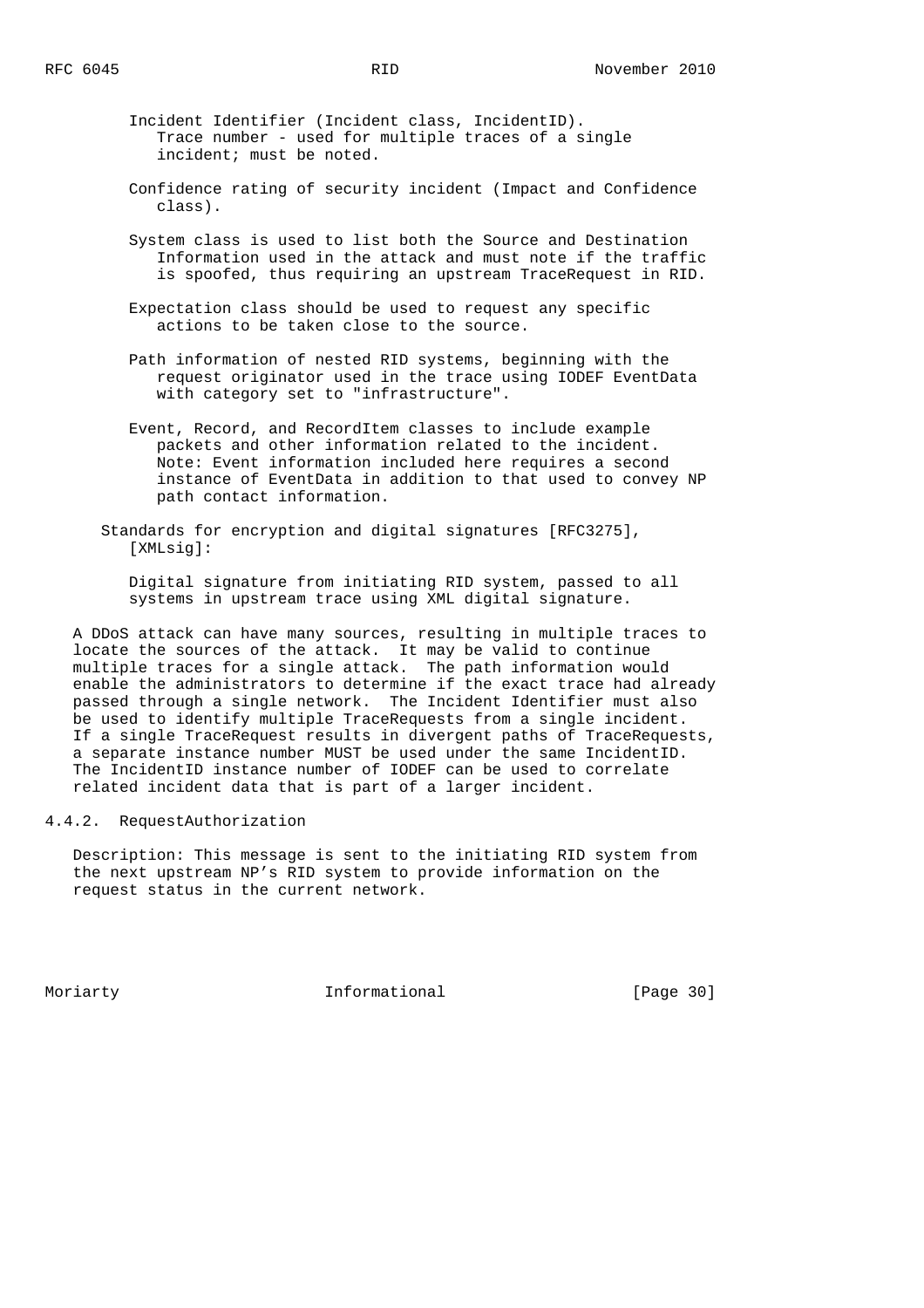The following information is required for RequestAuthorization messages and is provided through:

RID Information:

 RIDPolicy RID message type, IncidentID, and destination policy information

 Status of TraceRequest RequestStatus class in RID schema

 Standards for encryption and digital signatures [RFC3275], [XMLsig]:

 Digital signature of responding NP for authenticity of Trace Status Message, from the NP creating this message using XML digital signature.

 A message is sent back to the initiating RID system of the trace as status notification. This message verifies that the next RID system in the path has received the message from the previous system in the path. This message also verifies that the trace is now continuing, has stopped, or is pending in the next upstream RID system. Pending status would be automatically generated after a 2-minute timeout without system-predefined or administrator action taken to approve or disapprove the trace continuance. If a Request is denied, the originator and sending peer (if they are not the same) MUST both receive the message. This enables the sending peer the option to take action to stop or mitigate the traffic as close to the source as possible.

4.4.3. Result

 Description: This message indicates that the trace or investigation has been completed and provides the result. The Result message includes information on whether or not a source was found and the source information through the IncidentSource class. The Result information MUST go back to the originating RID system that began the investigation or trace. An NP may use any number of incident handling data sources to ascertain the true source of an attack. All of the possible information sources may or may not be readily tied into the RID communications system.

Moriarty **Informational** [Page 31]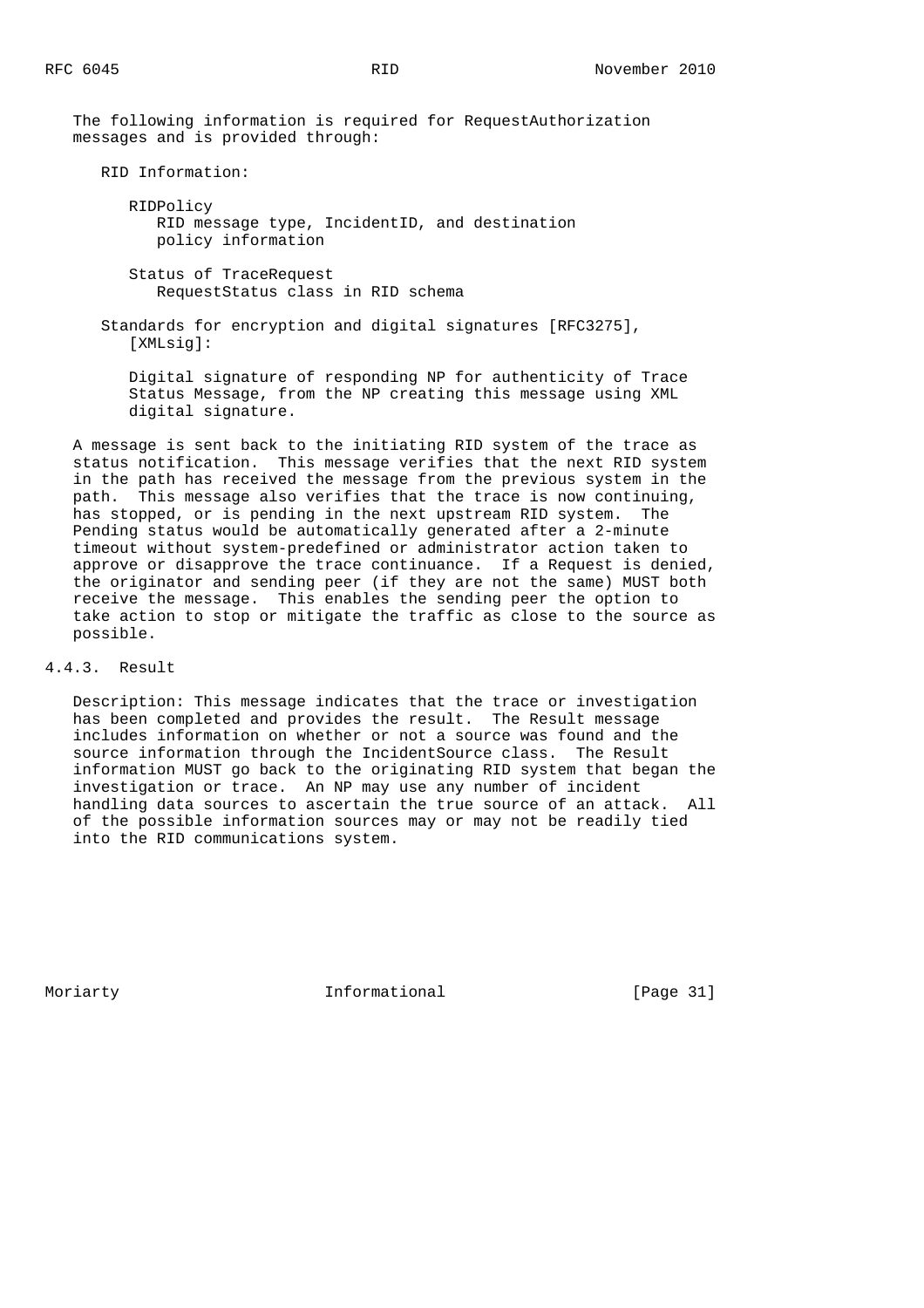The following information is required for Result messages and will be provided through: RID Information: RIDPolicy RID message type, IncidentID, and destination policy information Incident Source The IncidentSource class of the RID schema is used to note if a source was identified and provide the source address(es). IODEF Information: Time Stamps (DetectTime, StartTime, EndTime, ReportTime). Incident Identifier (Incident class, IncidentID). Trace number - used for multiple traces of a single incident; must be noted. Confidence rating of security incident (Impact and Confidence class). System class is used to list both the Source and Destination Information used in the attack and must note if the traffic is spoofed, thus requiring an upstream TraceRequest in RID. History class "atype" attribute is used to note any actions taken. History class also notes any other background information including notes about the confidence level or rating of the result information. Path information of nested RID systems, beginning with the request originator used in the trace using IODEF EventData with category set to "infrastructure". The last NP listed is the NP that located the source of the traffic (the NP sending the Result message). Event, Record, and RecordItem classes to include example packets and other information related to the incident (optional). Note: Event information included here requires a second instance of EventData in addition to that used to convey NP path contact information.

Moriarty **Informational** [Page 32]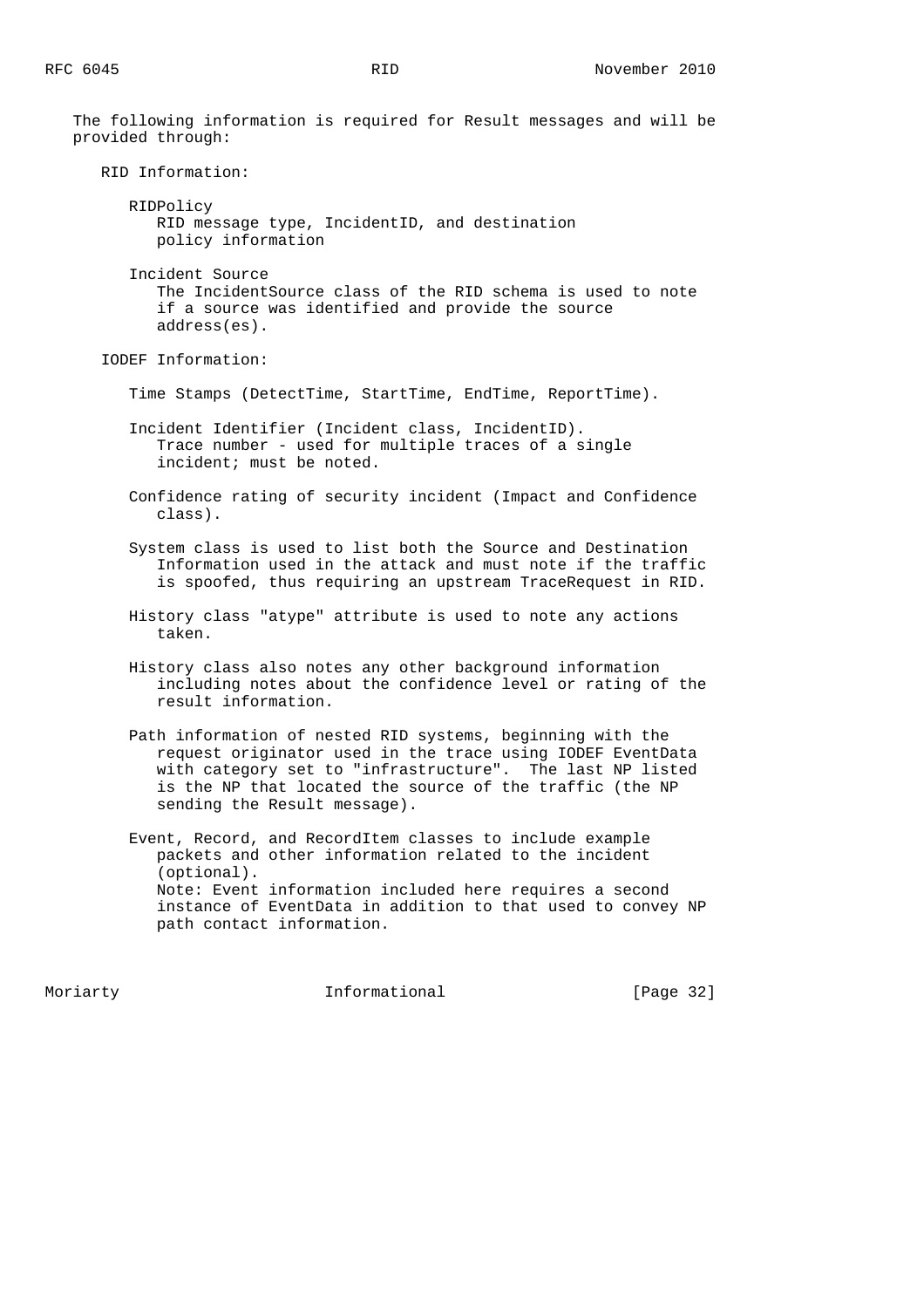Standards for encryption and digital signatures [RFC3275]:

 Digital signature of source NP for authenticity of Result Message, from the NP creating this message using XML digital signature.

 A message is sent back to the initiating RID system to notify the associated CSIRT that the source has been located. The actual source information may or may not be included, depending on the policy of the network in which the client or host is attached. Any action taken by the NP to act upon the discovery of the source of a trace should be included. The NP may be able to automate the adjustment of filters at their border router to block outbound access for the machine(s) discovered as a part of the attack. The filters may be comprehensive enough to block all Internet access until the host has taken the appropriate action to resolve any security issues or to rate-limit the ingress traffic as close to the source as possible.

 Security and privacy considerations discussed in Section 6 MUST be taken into account.

 Note: The History class has been expanded in IODEF to accommodate all of the possible actions taken as a result of a RID TraceRequest or Investigation request using the "iodef:atype", or action type, attribute. The History class should be used to note all actions taken close to the source of a trace or incident using the most appropriate option for the type of action along with a description. The "atype" attribute in the Expectation class can also be used to request an appropriate action when a TraceRequest or Investigation request is made.

### 4.4.4. Investigation Request

 Description: This message type is used when the source of the traffic is believed not to be spoofed. The purpose of the Investigation request message is to leverage the existing bilateral peer relationships in order to notify the network provider closest to the source of the valid traffic that some event occurred, which may be a security-related incident.

 The following information is required for Investigation request messages and is provided through:

RID Information:

| RID Policy         |                                               |  |
|--------------------|-----------------------------------------------|--|
|                    | RID message type, IncidentID, and destination |  |
| policy information |                                               |  |

Moriarty **Informational** [Page 33]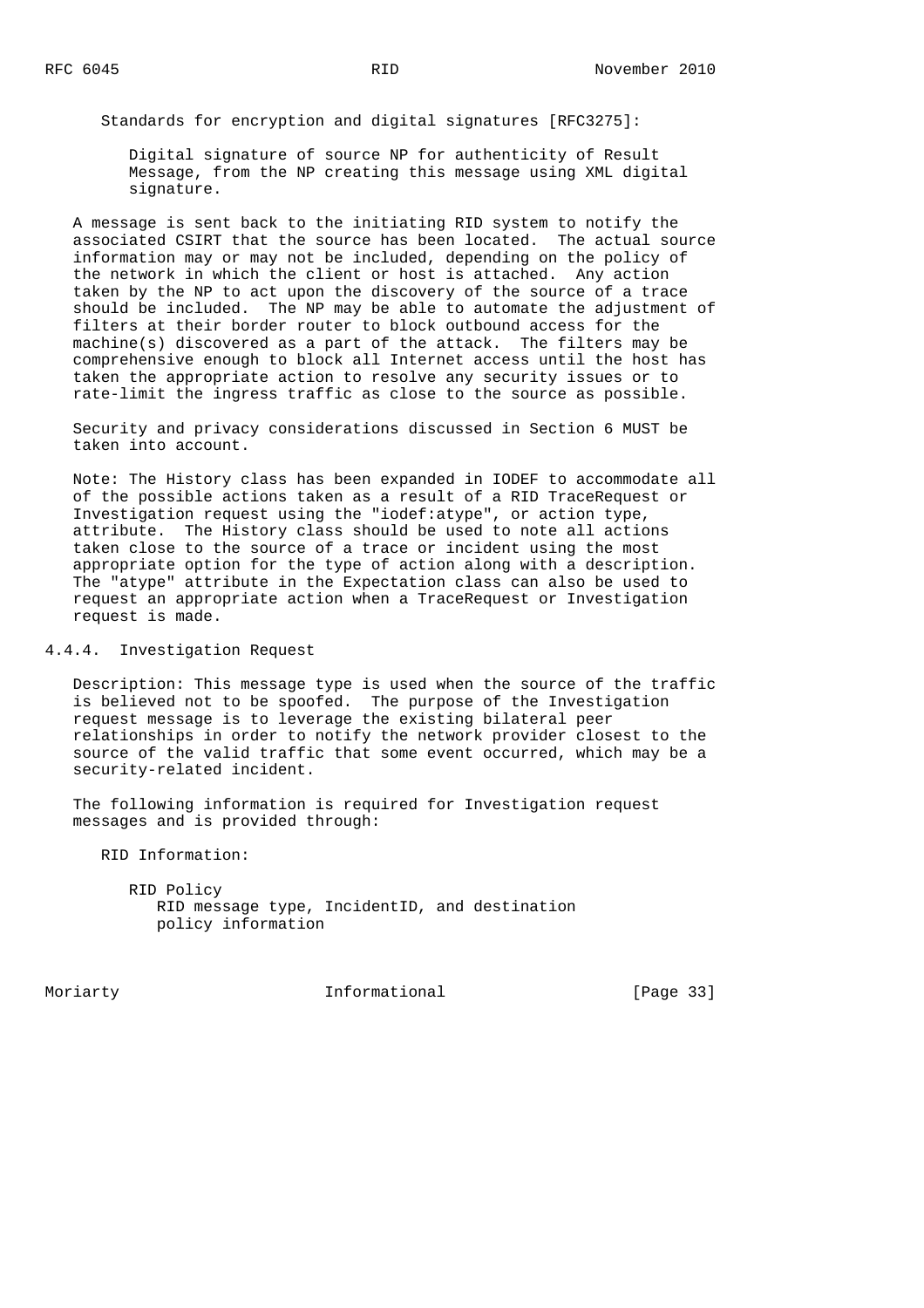IODEF Information:

Time Stamps (DetectTime, StartTime, EndTime, ReportTime).

- Incident Identifier (Incident class, IncidentID). Trace number - used for multiple traces of a single incident; must be noted.
- Confidence rating of security incident (Impact and Confidence class).
- System class is used to list both the Source and Destination Information used in the attack and must note if the traffic is spoofed, thus requiring an upstream TraceRequest in RID.
- Expectation class should be used to request any specific actions to be taken close to the source.
- Path information of nested RID systems, beginning with the request originator used in the trace using IODEF EventData with category set to "infrastructure".
- Event, Record, and RecordItem classes to include example packets and other information related to the incident. Note: Event information included here requires a second instance of EventData in addition to that used to convey NP path contact information.

Standards for encryption and digital signatures [RFC3275]:

 Digital signature from initiating RID system, passed to all systems in upstream trace using XML digital signature.

 Security considerations would include the ability to encrypt [XMLencrypt] the contents of the Investigation request message using the public key of the destination RID system. The incident number would increase as if it were a TraceRequest message in order to ensure uniqueness within the system. The relaying peers would also append their Autonomous System (AS) or RID system information as the request message was relayed along the web of network providers so that the Result message could utilize the same path as the set of trust relationships for the return message, thus indicating any actions taken. The request would also be recorded in the state tables of both the initiating and destination NP RID systems. The destination NP is responsible for any actions taken as a result of the request in adherence to any service level agreements or internal policies. The NP should confirm that the traffic actually originated from the suspected system before taking any action and confirm the

Moriarty **Informational** [Page 34]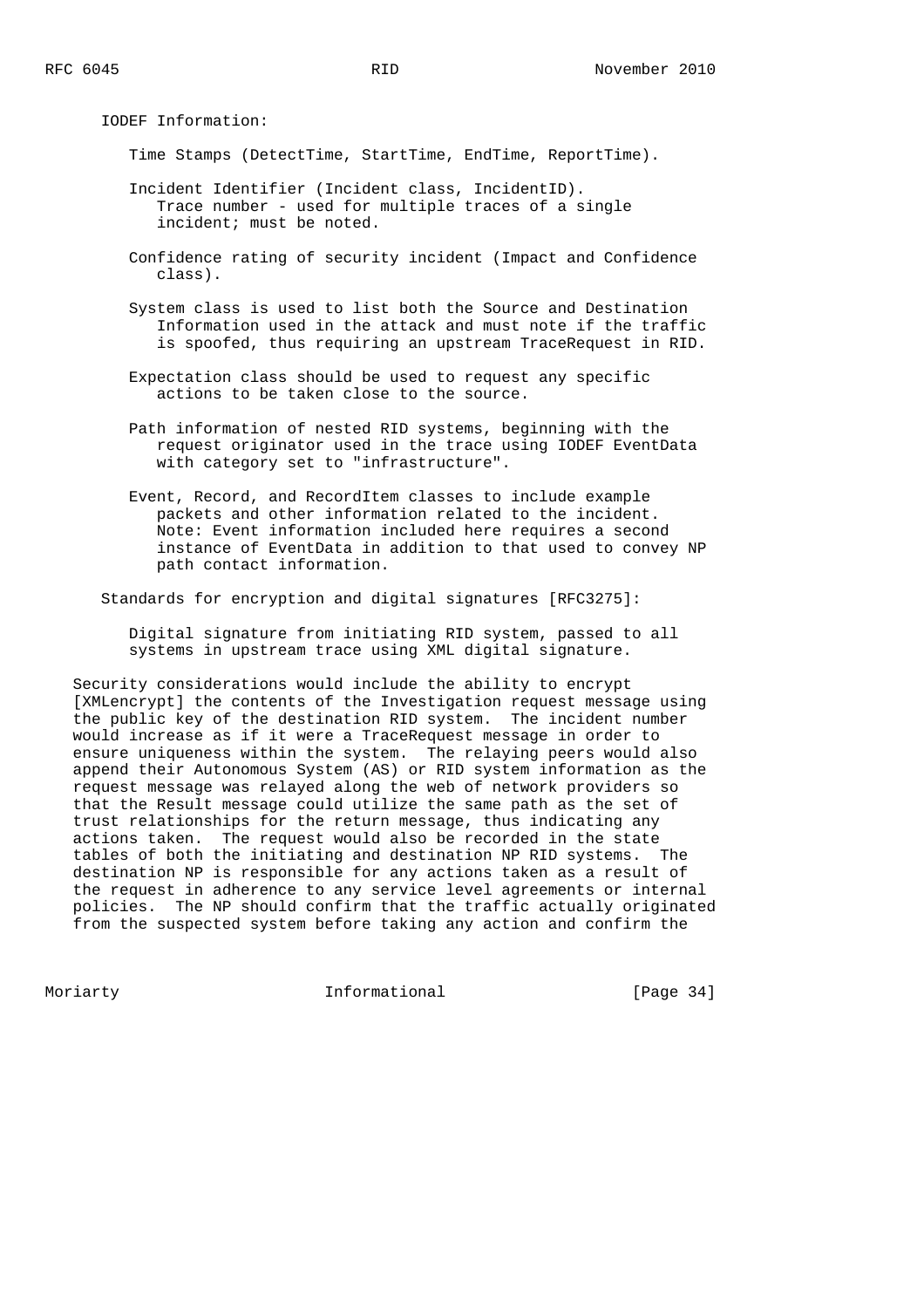reason for the request. The request may be sent directly to a known RID system or routed by the source address of the attack using the message destination of RIDPolicy, SourceOfIncident.

 Note: All intermediate parties must be able to view RIDPolicy information in order to properly direct RID messages.

4.4.5. Report

 Description: This message or document is sent to a RID system to provide a report of a security incident. This message does not require any actions to be taken, except to file the report on the receiving RID system or associated database.

 The following information is required for Report messages and will be provided through:

RID Information:

 RID Policy RID message type, IncidentID, and destination policy information

 The following data is recommended if available and can be provided through:

IODEF Information:

Time Stamps (DetectTime, StartTime, EndTime, ReportTime).

- Incident Identifier (Incident class, IncidentID). Trace number - used for multiple traces of a single incident; must be noted.
- Confidence rating of security incident (Impact and Confidence class).
- System class is used to list both the Source and Destination Information used in the attack.
- Event, Record, and RecordItem classes to include example packets and other information related to the incident (optional).

Standards for encryption and digital signatures [RFC3275]:

 Digital signature from initiating RID system, passed to all systems receiving the report using XML digital signature.

Moriarty **Informational** [Page 35]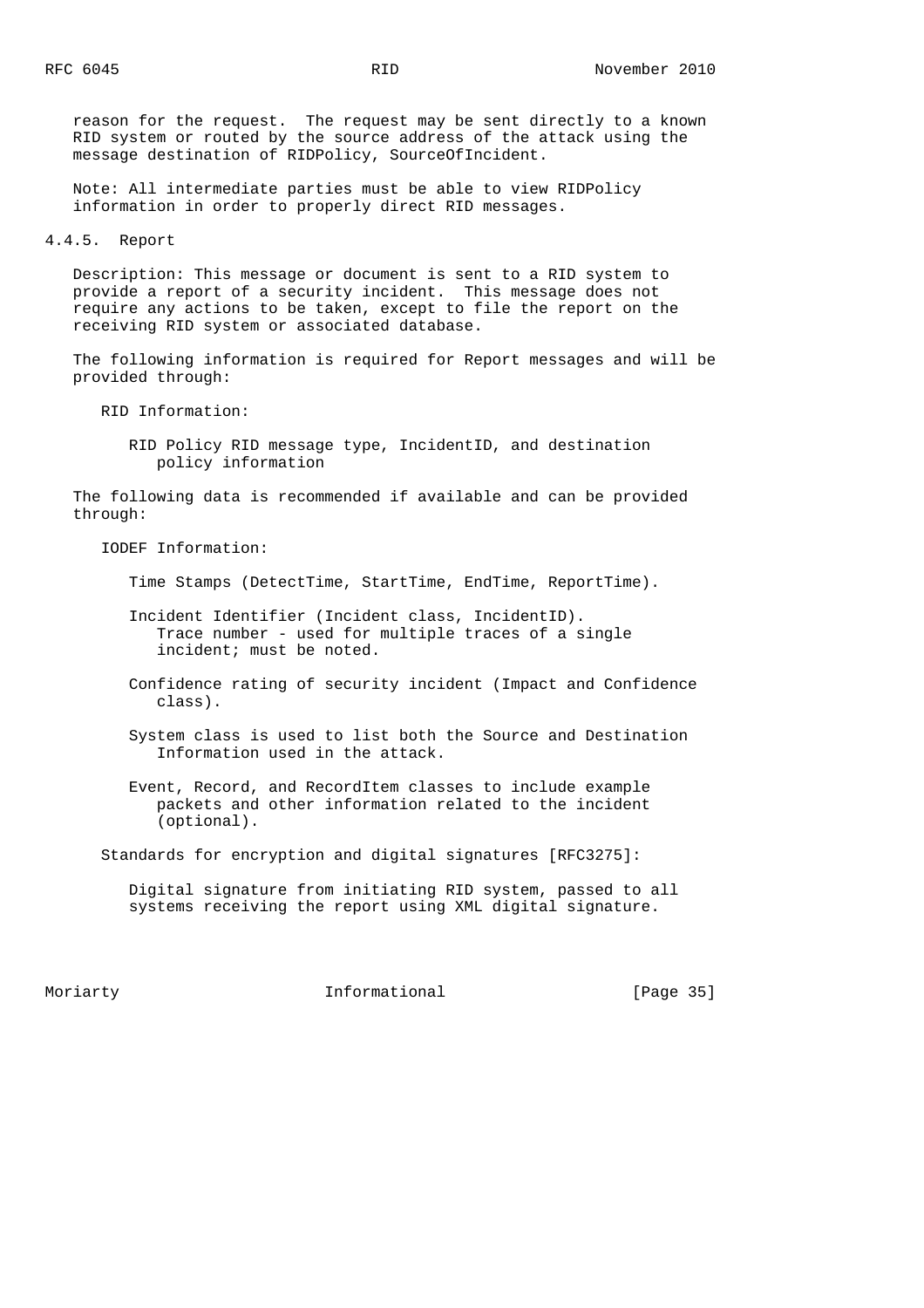Security considerations would include the ability to encrypt [XMLencrypt] the contents of the Report message using the public key of the destination RID system. Senders of a Report message should note that the information may be used to correlate security incident information for the purpose of trending, pattern detection, etc., and may be shared with other parties unless otherwise agreed upon with the receiving RID system. Therefore, sending parties of a Report message may obfuscate or remove destination addresses or other sensitive information before sending a Report message. A Report message may be sent either to file an incident report or in response to an IncidentQuery, and data sensitivity must be considered in both cases. The NP path information is not necessary for this message, as it will be communicated directly between two trusted RID systems.

## 4.4.6. IncidentQuery

 Description: The IncidentQuery message is used to request incident information from a trusted RID system. The request can include the incident number, if known, or detailed information about the incident. If the incident number is known, the Report message containing the incident information can easily be returned to the trusted requestor using automated methods. If an example packet or other unique information is included in the IncidentQuery, the return report may be automated; otherwise, analyst intervention may be required.

 The following information must be used for an IncidentQuery message and is provided through:

RID Information:

 RID Policy RID message type, IncidentID, and destination policy information

IODEF Information (optional):

Time Stamps (DetectTime, StartTime, EndTime, ReportTime).

 Incident Identifier (Incident class, IncidentID). Trace number - used for multiple traces of a single incident; must be noted.

 Confidence rating of security incident (Impact and Confidence class).

 System class is used to list both the Source and Destination Information used in the attack.

Moriarty **Informational** [Page 36]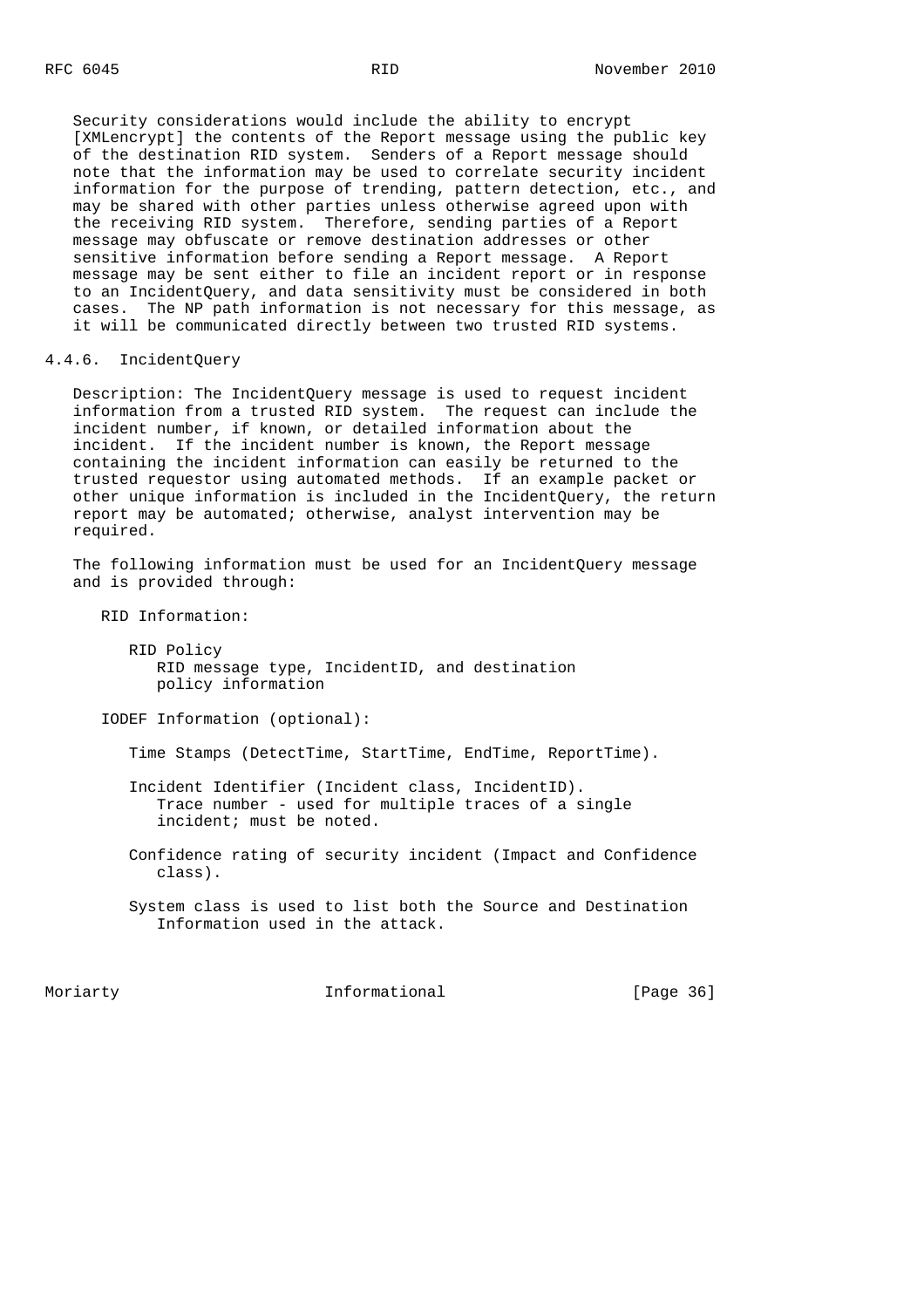Event, Record, and RecordItem classes to include example packets and other information related to the incident (optional).

Standards for encryption and digital signatures [RFC3275]:

 Digital signature from initiating RID system, passed to all systems receiving the IncidentQuery using XML digital signature. If a packet is not included, the signature may be based on the RIDPolicy class.

 The proper response to the IncidentQuery message is a Report message. Multiple incidents may be returned for a single query if an incident type is requested. In this case, the receiving system would send an IODEF document containing multiple incidents or all instances of an incident. The system sending the reply may pre-set a limit to the number of documents returned in one report. The recommended limit is 5, to prevent the documents from becoming too large. Other transfer methods may be suited better than RID for large transfers of data. The Confidence rating may be used in the IncidentQuery message to select only incidents with an equal or higher Confidence rating than what is specified. This may be used for cases when information is gathered on a type of incident but not on specifics about a single incident. Source and Destination Information may not be needed if the IncidentQuery is intended to gather data about a specific type of incident as well.

4.5. RID Communication Exchanges

 The following section outlines the communication flows for RID and also provides examples of messages. The proper response to a TraceRequest is a RequestAuthorization message. The RequestAuthorization message lets the requestor know if the trace will continue through the next upstream network. If there is a problem with the request, such as a failure to validate the digital signature or decrypt the request, a RequestAuthorization message MUST be sent to the requestor and the downstream peer (if they are not one and the same) providing the reason why the message could not be processed. Assuming that the trace continued, additional TraceRequests with the response of a RequestAuthorization message would occur passing the request upstream in the path to the source of the traffic related to the incident. Once a source is found, a Result message is sent to the originator of the trace, as determined by the NP path information provided through the document instance of EventData, where contact is set to "infrastructure". The NP path information is also used when sending the RequestAuthorization messages to the first entry (the trace originator) and the last nested entry (the downstream peer). The Result message is encrypted

Moriarty **Informational** [Page 37]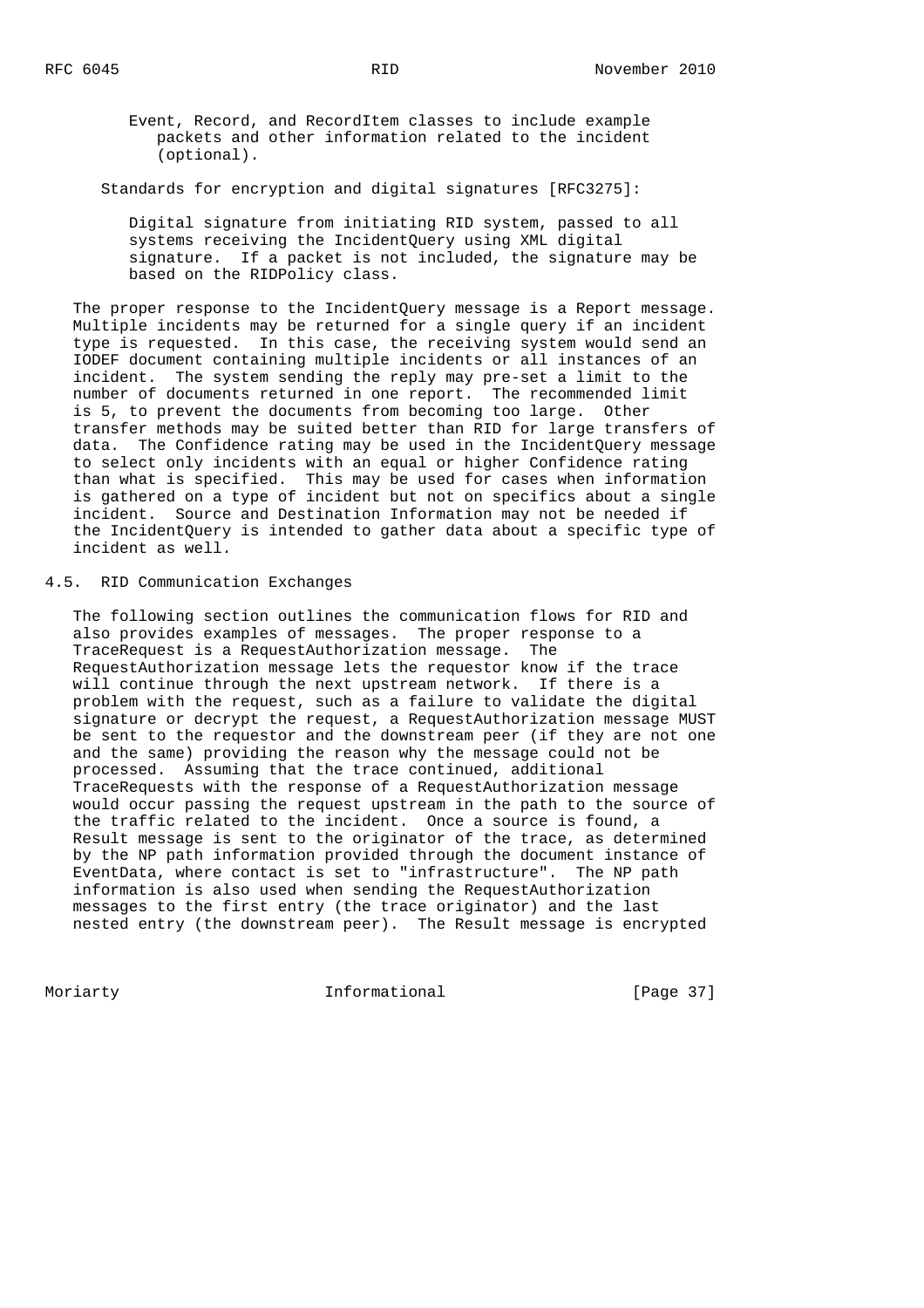[XMLencrypt] for the originator providing information about the incident source and any actions taken. If the originator fails to decrypt or authenticate the Result message, a RequestAuthorization message is sent in response; otherwise, no return message is sent. If a RequestAuthorization message is sent with the RequestStatus set to Denied, a downstream peer receiving this message may choose to take action to stop or mitigate the traffic at that point in the network, as close to the source as possible. If the downstream peer chooses this option, it would send a Result message to the trace originator.

 Note: For each example listed below, [RFC5735] addresses were used. Assume that each IP address listed is actually a separate network range held by different NPs. Addresses were used from /27 network ranges.

Moriarty 1nformational [Page 38]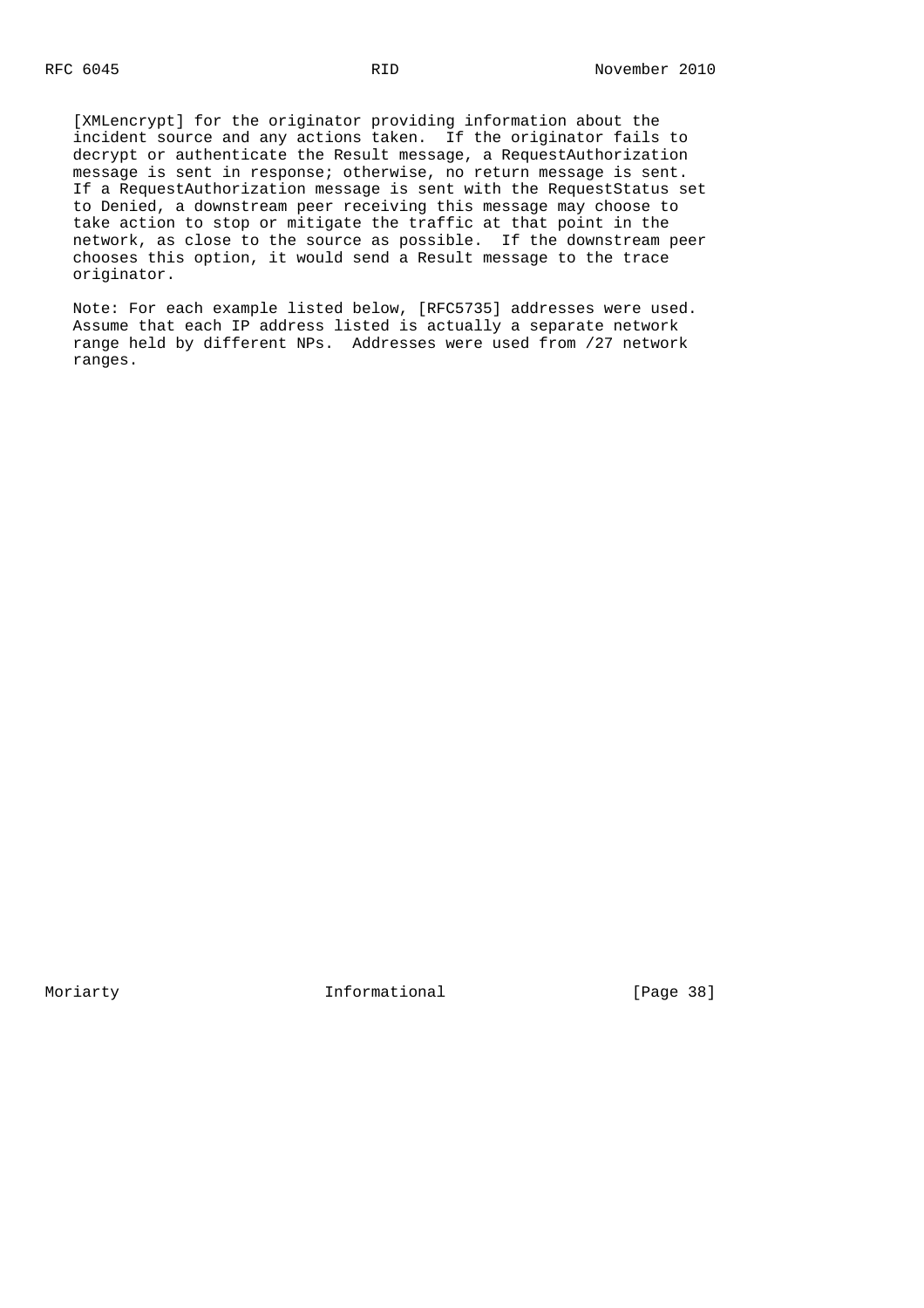# 4.5.1. Upstream Trace Communication Flow

 The diagram below outlines the RID TraceRequest communication flow between RID systems on different networks tracing an attack.

| Attack Dest           | $NP-1$                                                      | $NP-2$                                  | $NP-3$                             | Attack Src |   |
|-----------------------|-------------------------------------------------------------|-----------------------------------------|------------------------------------|------------|---|
| 1. Attack<br>reported | Attack<br>detected                                          |                                         |                                    |            |   |
| 2.                    | Initiate trace                                              |                                         |                                    |            |   |
| 3.                    | Locate origin<br>through<br>upstream NP                     |                                         |                                    |            |   |
| 4.                    | o---TraceRequest----->                                      |                                         |                                    |            |   |
| 5.                    |                                                             | Trace<br>Initiated                      |                                    |            |   |
| б.                    | <-RequestAuthorization-o                                    |                                         |                                    |            |   |
| 7.                    |                                                             | Locate origin<br>through<br>upstream NP |                                    |            |   |
| 8.                    |                                                             | o---TraceRequest--->                    |                                    |            |   |
| 9.                    |                                                             |                                         | Trace Initiated                    |            |   |
| 10.                   | <----------RequestAuthorization----o<br><---RequestAuth---o |                                         |                                    |            |   |
| 11.                   |                                                             |                                         | Locate attack<br>source on network |            | X |
| 12.                   | <-------------Result----------------0                       |                                         |                                    |            |   |
|                       |                                                             |                                         |                                    |            |   |

Figure 7. TraceRequest Communication Flow

 Before a trace is initiated, the RID system should verify if an instance of the trace or a similar request is not active. The traces may be resource intensive; therefore, providers need to be able to detect potential abuse of the system or unintentional resource drains. Information such as the Source and Destination Information, associated packets, and the incident may be desirable to maintain for a period of time determined by administrators.

Moriarty 1nformational [Page 39]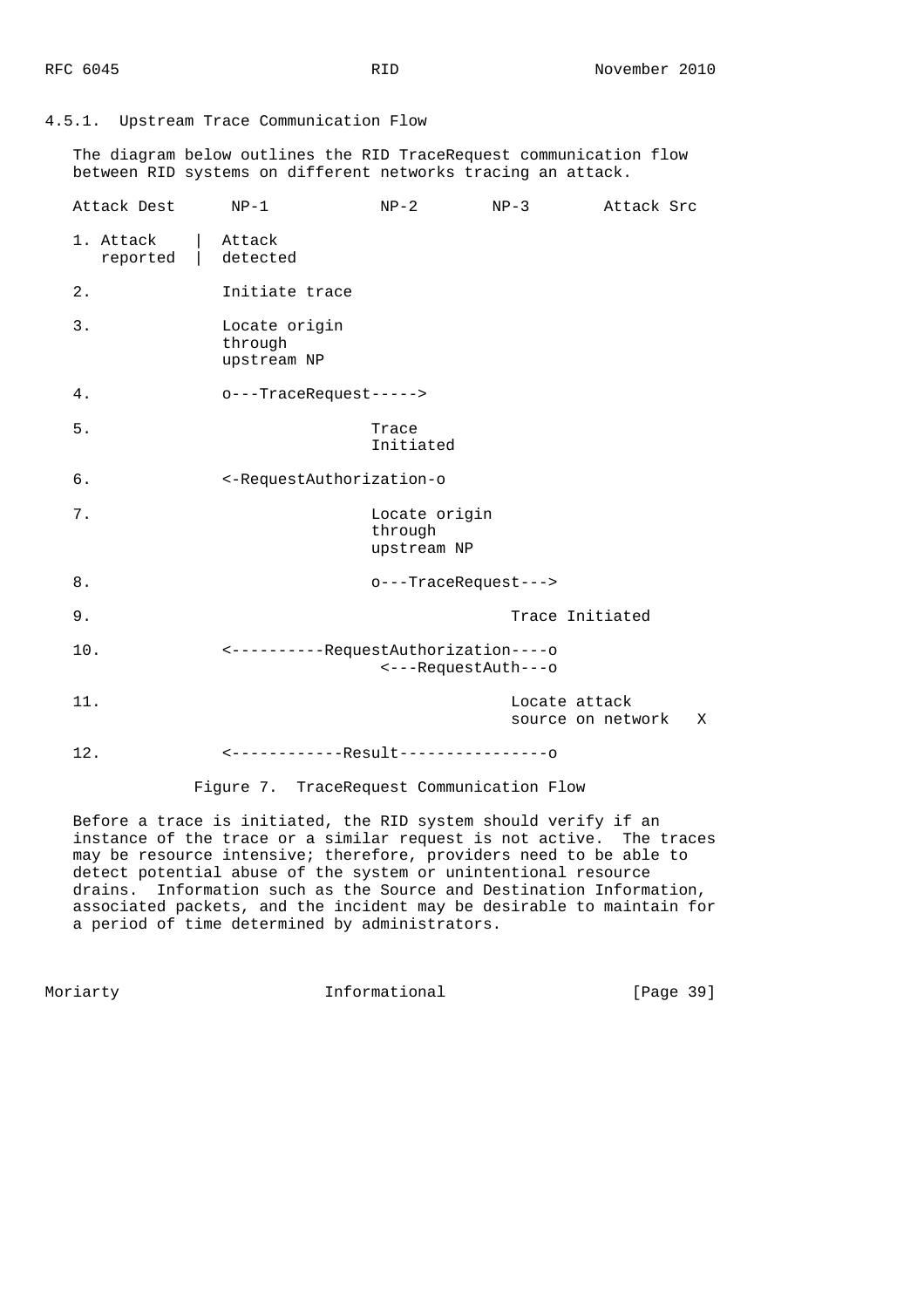The communication flow demonstrates that a RequestAuthorization message is sent to both the downstream peer and the original requestor. If a TraceRequest is denied, the downstream peer has the option to take an action and respond with a Result message. The originator of the request may follow up with the downstream peer of the NP involved using an Investigation request to ensure that an action is taken if no response is received. Nothing precludes the originator of the request from initiating a new TraceRequest bypassing the NP that denied the request, if a trace is needed beyond that point. Another option may be for the initiator to send an Investigation request to an NP upstream of the NP that denied the request if enough information was gathered to discern the true source of the attack traffic from the incident handling information.

4.5.1.1. RID TraceRequest Example

 The example listed is of a TraceRequest based on the incident report example from the IODEF document. The RID extension classes were included as appropriate for a TraceRequest message using the RIDPolicy class. The example given is that of a CSIRT reporting a DoS attack in progress to the upstream NP. The request asks the next NP to continue the trace and have the traffic mitigated closer to the source of the traffic.

 In the following example, use of [XMLsig] to generate digital signatures does not currently provide digest algorithm agility, as [XMLsig] only supports SHA-1. A future version of [XMLsig] may support additional digest algorithms to support digest algorithm agility.

```
<iodef-rid:RID xmlns:iodef-rid="urn:ietf:params:xml:ns:iodef-rid-1.0"
                xmlns:iodef="urn:ietf:params:xml:ns:iodef-1.0">
  <iodef-rid:RIDPolicy MsgType="TraceRequest"
                        MsgDestination="RIDSystem">
     <iodef-rid:PolicyRegion region="IntraConsortium"/>
    <iodef:Node>
       <iodef:Address category="ipv4-addr">192.0.2.3</iodef:Address>
     </iodef:Node>
     <iodef-rid:TrafficType type="Attack"/>
     <iodef:IncidentID name="CERT-FOR-OUR-DOMAIN">
      CERT-FOR-OUR-DOMAIN#207-1
     </iodef:IncidentID>
   </iodef-rid:RIDPolicy>
</iodef-rid:RID>
```
Moriarty **Informational** [Page 40]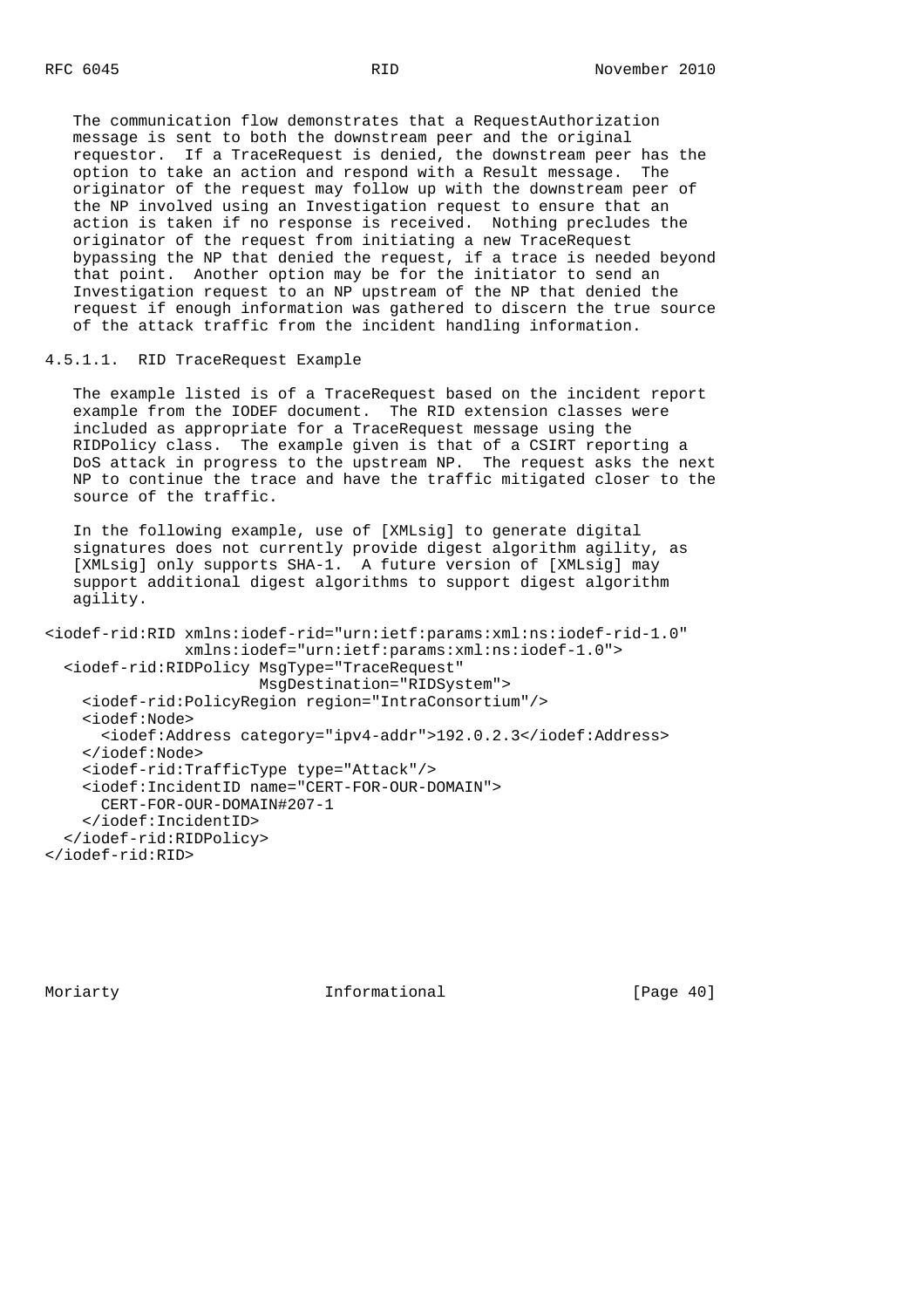```
<!-- IODEF-Document accompanied by the above RID -->
<iodef:IODEF-Document version="1.00"
                       xmlns:iodef="urn:ietf:params:xml:ns:iodef-1.0">
   <iodef:Incident restriction="need-to-know" purpose="traceback">
     <iodef:IncidentID name="CERT-FOR-OUR-DOMAIN">
       CERT-FOR-OUR-DOMAIN#207-1
     </iodef:IncidentID>
     <iodef:DetectTime>2004-02-02T22:49:24+00:00</iodef:DetectTime>
     <iodef:StartTime>2004-02-02T22:19:24+00:00</iodef:StartTime>
     <iodef:ReportTime>2004-02-02T23:20:24+00:00</iodef:ReportTime>
     <iodef:Description>Host involved in DoS attack</iodef:Description>
     <iodef:Assessment>
       <iodef:Impact severity="low" completion="failed" type="dos"/>
     </iodef:Assessment>
     <iodef:Contact role="creator" type="organization">
       <iodef:ContactName>Constituency-contact for 192.0.2.35
       </iodef:ContactName>
       <iodef:Email>Constituency-contact@192.0.2.35</iodef:Email>
     </iodef:Contact>
     <iodef:EventData>
       <iodef:Flow>
         <iodef:System category="source">
           <iodef:Node>
             <iodef:Address category="ipv4-addr">192.0.2.35
             </iodef:Address>
           </iodef:Node>
           <iodef:Service>
             <iodef:port>38765</iodef:port>
           </iodef:Service>
         </iodef:System>
         <iodef:System category="target">
           <iodef:Node>
             <iodef:Address category="ipv4-addr">192.0.2.67
             </iodef:Address>
           </iodef:Node>
           <iodef:Service>
             <iodef:port>80</iodef:port>
           </iodef:Service>
         </iodef:System>
       </iodef:Flow>
       <iodef:Expectation severity="high" action="rate-limit-host">
         <iodef:Description>
           Rate-limit traffic close to source
         </iodef:Description>
       </iodef:Expectation>
```
Moriarty **Informational** [Page 41]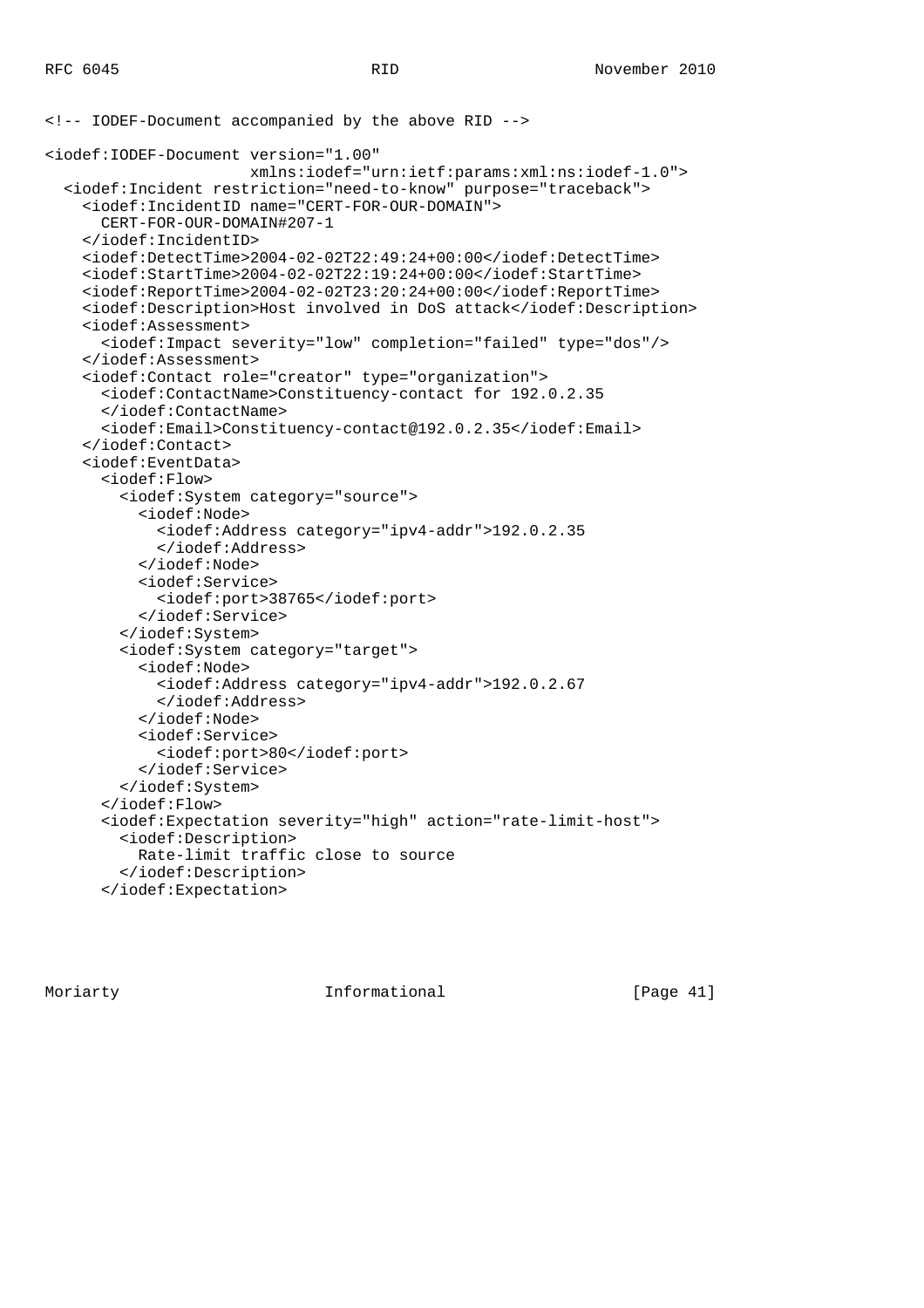<iodef:Record> <iodef:RecordData> <iodef:Description> The IPv4 packet included was used in the described attack </iodef:Description> <iodef:RecordItem dtype="ipv4-packet">450000522ad9 0000ff06c41fc0a801020a010102976d0050103e020810d9 4a1350021000ad6700005468616e6b20796f7520666f7220 6361726566756c6c792072656164696e6720746869732052 46432e0a </iodef:RecordItem> </iodef:RecordData> </iodef:Record> </iodef:EventData> <iodef:History> <iodef:HistoryItem> <iodef:DateTime>2001-09-14T08:19:01+00:00</iodef:DateTime> <iodef:IncidentID name="CSIRT-FOR-OUR-DOMAIN"> CSIRT-FOR-OUR-DOMAIN#207-1 </iodef:IncidentID> <iodef:Description> Notification sent to next upstream NP closer to 192.0.2.35 </iodef:Description> </iodef:HistoryItem> </iodef:History> </iodef:Incident> </iodef:IODEF-Document>

Moriarty **Informational** [Page 42]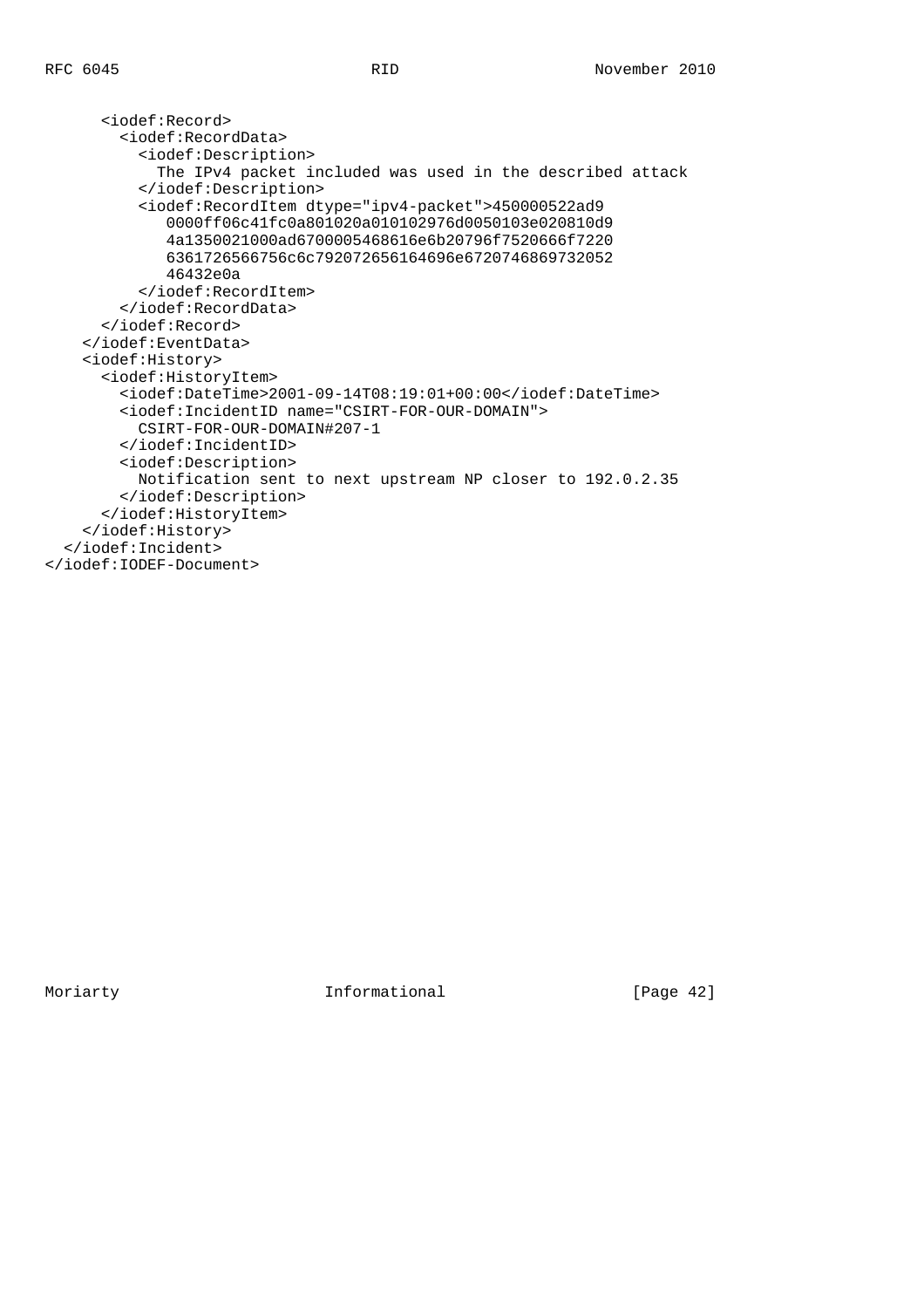```
<!-- Digital signature accompanied by above RID and IODEF -->
<Envelope xmlns="urn:envelope"
           xmlns:iodef="urn:ietf:params:xml:ns:iodef-1.0"
           xmlns:iodef-rid="urn:ietf:params:xml:ns:iodef-rid-1.0">
   <iodef:IODEF-Document>
     <iodef:Incident>
       <iodef:EventData>
         <iodef:Record>
           <iodef:RecordData>
             <iodef:RecordItem type="ipv4-packet">450000522ad9
              0000ff06c41fc0a801020a010102976d0050103e020810d9
              4a1350021000ad6700005468616e6b20796f7520666f7220
              6361726566756c6c792072656164696e6720746869732052
              46432e0a
             </iodef:RecordItem>
           </iodef:RecordData>
         </iodef:Record>
       </iodef:EventData>
     </iodef:Incident>
   </iodef:IODEF-Document>
   <Signature xmlns="http://www.w3.org/2000/09/xmldsig#">
     <SignedInfo>
       <CanonicalizationMethod
          Algorithm="http://www.w3.org/TR/2001/
           REC-xml-c14n-20010315#WithComments"/>
       <SignatureMethod
          Algorithm="http://www.w3.org/2000/09/xmldsig#dsa-sha1"/>
       <Reference URI="">
         <Transforms>
           <Transform Algorithm=
            "http://www.w3.org/2000/09/xmldsig#enveloped-signature"/>
         </Transforms>
         <DigestMethod
            Algorithm="http://www.w3.org/2000/09/xmldsig#sha1"/>
         <DigestValue>KiI5+6SnFAs429VNwsoJjHPplmo=</DigestValue>
       </Reference>
     </SignedInfo>
     <SignatureValue>
       VvyXqCzjoW0m2NdxNeToXQcqcSM80W+JMW+Kn01cS3z3KQwCPeswzg==
     </SignatureValue>
```
Moriarty **Informational** [Page 43]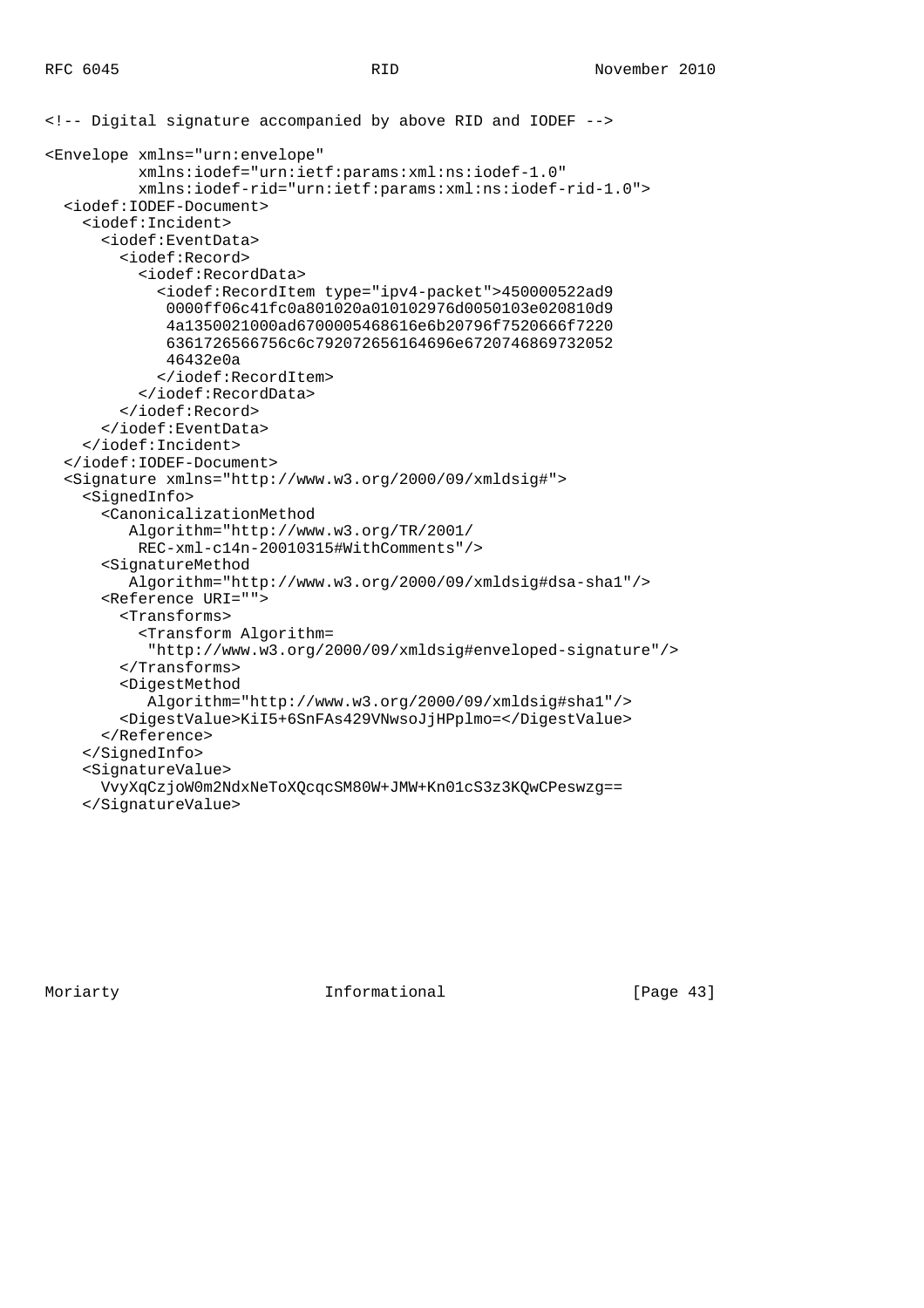```
 <KeyInfo>
       <KeyValue>
         <DSAKeyValue>
           <P>/KaCzo4Syrom78z3EQ5SbbB4sF7ey80etKII864WF64B81uRpH5t9j
              QTxeEu0ImbzRMqzVDZkVG9xD7nN1kuFw==</P>
           <Q>li7dzDacuo67Jg7mtqEm2TRuOMU=</Q>
           <G>Z4Rxsnqc9E7pGknFFH2xqaryRPBaQ01khpMdLRQnG541Awtx/XPaF5
              Bpsy4pNWMOHCBiNU0NogpsQW5QvnlMpA==</G>
           <Y>VFWTD4I/aKni4YhDyYxAJozmj1iAzPLw9Wwd5B+Z9J5E7lHjcAJ+bs
              HifTyYdnj+roGzy4o09YntYD8zneQ7lw==</Y>
         </DSAKeyValue>
       </KeyValue>
     </KeyInfo>
   </Signature>
</Envelope>
```
# 4.5.1.2. RequestAuthorization Message Example

 The example RequestAuthorization message is in response to the TraceRequest message listed above. The NP that received the request is responding to approve the trace continuance in their network.

```
<iodef-rid:RID xmlns:iodef-rid="urn:ietf:params:xml:ns:iodef-rid-1.0"
                xmlns:iodef="urn:ietf:params:xml:ns:iodef-1.0">
   <iodef-rid:RIDPolicy MsgType="RequestAuthorization"
                        MsgDestination="RIDSystem">
     <iodef-rid:PolicyRegion region="IntraConsortium"/>
     <iodef:Node>
       <iodef:Address category="ipv4-addr">192.0.2.67</iodef:Address>
     </iodef:Node>
     <iodef-rid:TrafficType type="Attack"/>
     <iodef:IncidentID name="CERT-FOR-OUR-DOMAIN">
       CERT-FOR-OUR-DOMAIN#207-1
     </iodef:IncidentID>
   </iodef-rid:RIDPolicy>
   <iodef-rid:RequestStatus AuthorizationStatus="Approved"/>
</iodef-rid:RID>
```
4.5.1.3. Result Message Example

 The example Result message is in response to the TraceRequest listed above. This message type only comes after a RequestAuthorization within the TraceRequest flow of messages. It may be a direct response to an Investigation request. This message provides information about the source of the attack and the actions taken to mitigate the traffic.

Moriarty **Informational Informational** [Page 44]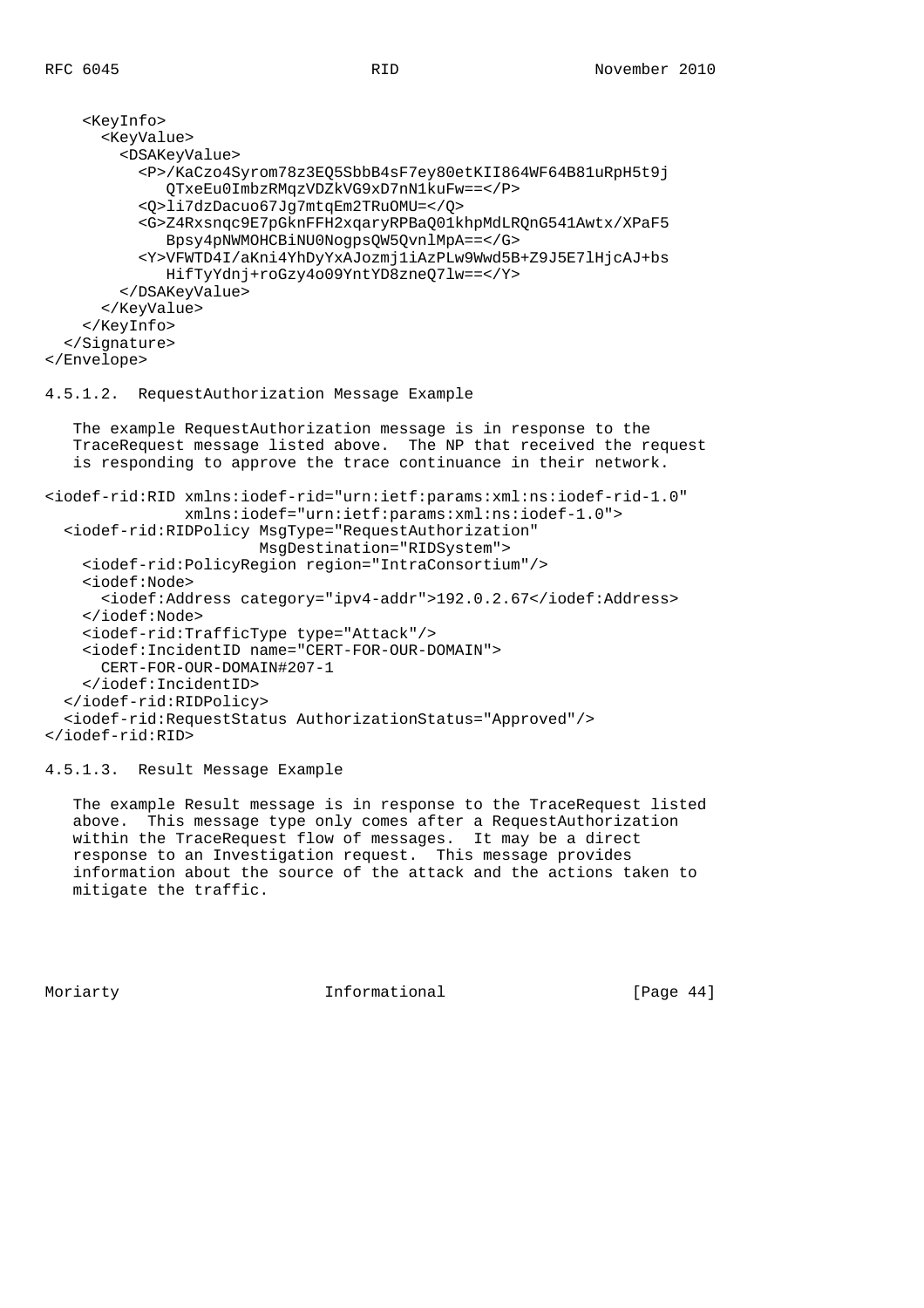```
<iodef-rid:RID xmlns:iodef-rid="urn:ietf:params:xml:ns:iodef-rid-1.0"
                xmlns:iodef="urn:ietf:params:xml:ns:iodef-1.0">
   <iodef-rid:RIDPolicy MsgType="Result"
                        MsgDestination="RIDSystem">
     <iodef-rid:PolicyRegion region="IntraConsortium"/>
     <iodef:Node>
       <iodef:Address category="ipv4-addr">192.0.2.67</iodef:Address>
     </iodef:Node>
     <iodef-rid:TrafficType type="Attack"/>
     <iodef:IncidentID name="CERT-FOR-OUR-DOMAIN">
       CERT-FOR-OUR-DOMAIN#207-1
     </iodef:IncidentID>
   </iodef-rid:RIDPolicy>
   <iodef-rid:IncidentSource>
     <iodef-rid:SourceFound>true</iodef-rid:SourceFound>
     <iodef:Node>
       <iodef:Address category="ipv4-addr">192.0.2.37</iodef:Address>
     </iodef:Node>
   </iodef-rid:IncidentSource>
</iodef-rid:RID>
<!-- IODEF-Document accompanied by the above RID -->
<iodef:IODEF-Document version="1.00"
                       xmlns:iodef="urn:ietf:params:xml:ns:iodef-1.0">
   <iodef:Incident restriction="need-to-know" purpose="traceback">
     <iodef:IncidentID name="CERT-FOR-OUR-DOMAIN">
       CERT-FOR-OUR-DOMAIN#207-1
     </iodef:IncidentID>
     <iodef:DetectTime>2004-02-02T22:49:24+00:00</iodef:DetectTime>
     <iodef:StartTime>2004-02-02T22:19:24+00:00</iodef:StartTime>
     <iodef:ReportTime>2004-02-02T23:20:24+00:00</iodef:ReportTime>
     <iodef:Description>Host involved in DoS attack</iodef:Description>
     <iodef:Assessment>
       <iodef:Impact severity="low" completion="failed" type="dos"/>
     </iodef:Assessment>
     <iodef:Contact role="creator" type="organization">
       <iodef:ContactName>Constituency-contact for 192.0.2.35
       </iodef:ContactName>
       <iodef:Email>Constituency-contact@192.0.2.35</iodef:Email>
     </iodef:Contact>
     <iodef:EventData>
       <iodef:Contact role="admin" type="organization">
         <iodef:ContactName>Admin-contact for 192.0.2.35
         </iodef:ContactName>
         <iodef:Email>Admin-contact@10.1.1.2</iodef:Email>
       </iodef:Contact>
```
Moriarty **Informational Informational** [Page 45]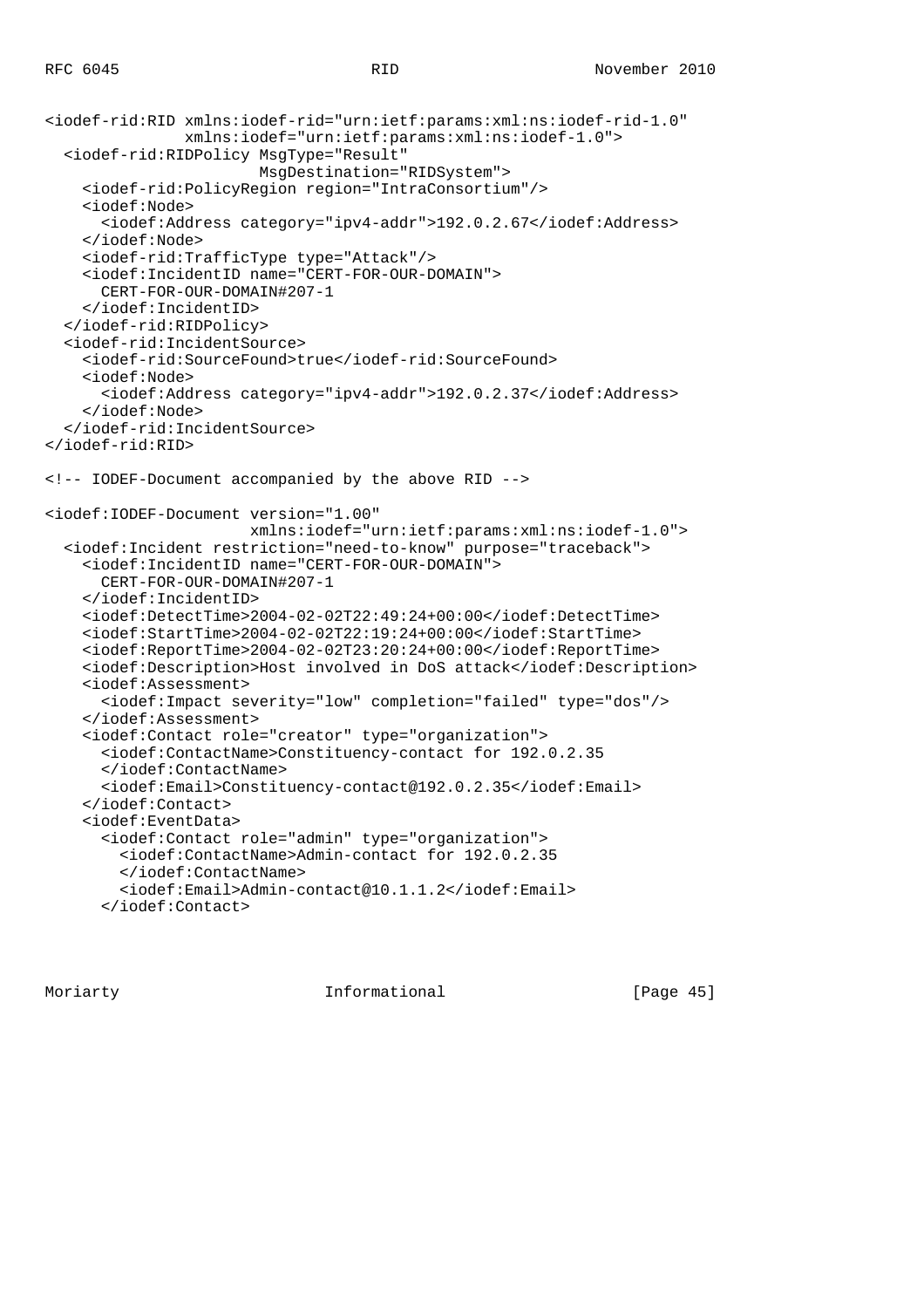```
 <iodef:Flow>
     <iodef:System category="intermediate">
       <iodef:Node>
         <iodef:Address category="ipv4-addr">192.0.2.35
         </iodef:Address>
       </iodef:Node>
     </iodef:System>
   </iodef:Flow>
   <iodef:EventData>
     <iodef:Contact role="admin" type="organization">
       <iodef:ContactName>Admin-contact for 192.0.2.3
       </iodef:ContactName>
       <iodef:Email>Admin-contact@192.0.2.3</iodef:Email>
     </iodef:Contact>
     <iodef:Flow>
       <iodef:System category="intermediate">
         <iodef:Node>
           <iodef:Address category="ipv4-addr">192.0.2.3
           </iodef:Address>
         </iodef:Node>
       </iodef:System>
     </iodef:Flow>
   </iodef:EventData>
 </iodef:EventData>
 <iodef:EventData>
   <iodef:Flow>
     <iodef:System category="source">
       <iodef:Node>
         <iodef:Address category="ipv4-addr">192.0.2.35
         </iodef:Address>
       </iodef:Node>
       <iodef:Service>
         <iodef:port>38765</iodef:port>
       </iodef:Service>
     </iodef:System>
     <iodef:System category="target">
       <iodef:Node>
         <iodef:Address category="ipv4-addr">192.0.2.67
         </iodef:Address>
       </iodef:Node>
       <iodef:Service>
         <iodef:port>80</iodef:port>
       </iodef:Service>
     </iodef:System>
   </iodef:Flow>
```
Moriarty **Informational Informational** [Page 46]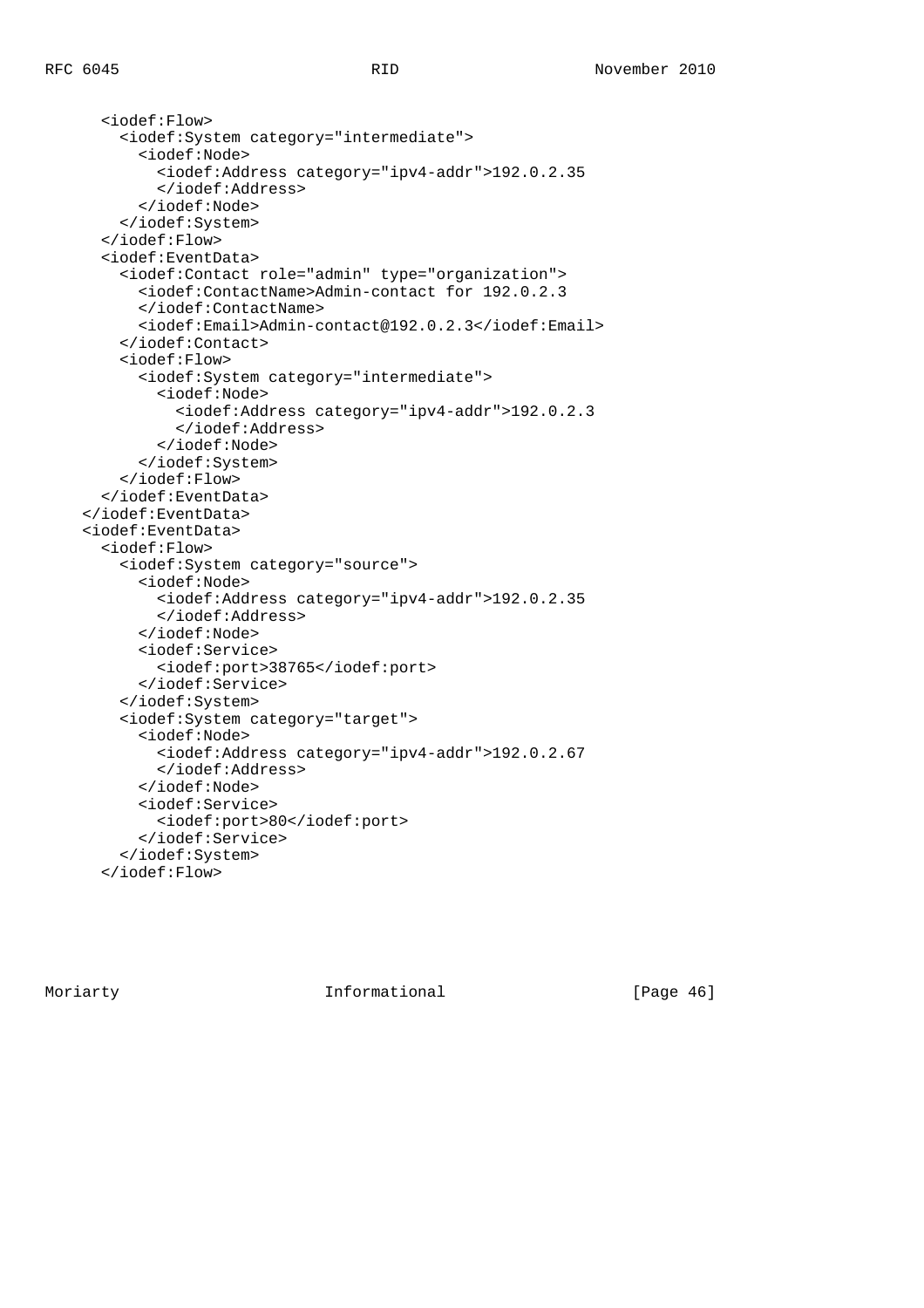```
 <iodef:Expectation severity="high" action="rate-limit-host">
       <iodef:Description>
         Rate-limit traffic close to source
       </iodef:Description>
     </iodef:Expectation>
     <iodef:Record>
       <iodef:RecordData>
         <iodef:Description>
           The IPv4 packet included was used in the described attack
         </iodef:Description>
         <iodef:RecordItem dtype="ipv4-packet">450000522ad9
         0000ff06c41fc0a801020a010102976d0050103e020810d9
         4a1350021000ad6700005468616e6b20796f7520666f7220
         6361726566756c6c792072656164696e6720746869732052
         46432e0a
         </iodef:RecordItem>
       </iodef:RecordData>
     </iodef:Record>
   </iodef:EventData>
   <iodef:History>
     <iodef:HistoryItem>
       <iodef:DateTime>2004-02-02T22:53:01+00:00</iodef:DateTime>
       <iodef:IncidentID name="CSIRT-FOR-OUR-DOMAIN">
         CSIRT-FOR-OUR-DOMAIN#207-1
       </iodef:IncidentID>
       <iodef:Description>
         Notification sent to next upstream NP closer to 192.0.2.35
       </iodef:Description>
     </iodef:HistoryItem>
     <iodef:HistoryItem action="rate-limit-host">
       <iodef:DateTime>2004-02-02T23:07:21+00:00</iodef:DateTime>
       <iodef:IncidentID name="CSIRT-FOR-NP3">
         CSIRT-FOR-NP3#3291-1
       </iodef:IncidentID>
       <iodef:Description>
         Host rate-limited for 24 hours
       </iodef:Description>
     </iodef:HistoryItem>
   </iodef:History>
 </iodef:Incident>
```
</iodef:IODEF-Document>

4.5.2. Investigation Request Communication Flow

 The diagram below outlines the RID Investigation request communication flow between RID systems on different networks for a security incident with a known source address. The proper response to an Investigation request is a Result message. If there is a

Moriarty **Informational** [Page 47]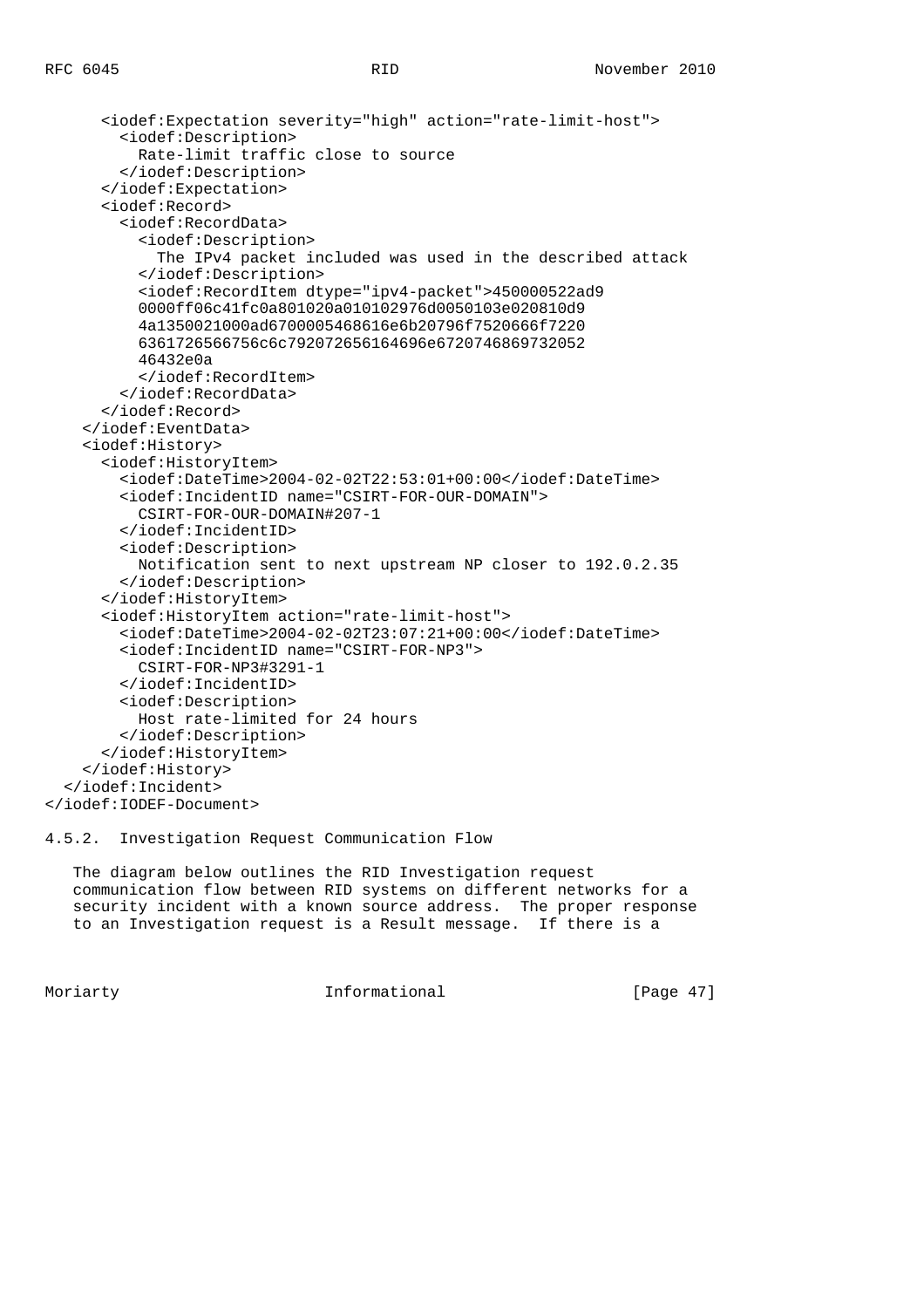problem with the request, such as a failure to validate the digital signature or decrypt the request, a RequestAuthorization message is sent to the requestor. The RequestAuthorization message should provide the reason why the message could not be processed.

| Attack Dest           | $NP-1$                                   | $NP-2$                                                               | Attack Src |  |  |
|-----------------------|------------------------------------------|----------------------------------------------------------------------|------------|--|--|
| 1. Attack<br>reported | Attack<br>detected                       |                                                                      |            |  |  |
| 2.                    | Determine source<br>of security incident |                                                                      |            |  |  |
| 3.                    | o---Investigation---->                   |                                                                      |            |  |  |
| 4.                    |                                          | Research<br>incident and<br>determine appropriate<br>actions to take |            |  |  |
| 5.                    | <-------Result-------o                   |                                                                      |            |  |  |

Figure 8. Investigation Communication Flow

### 4.5.2.1. Investigation Request Example

 The following example only includes the RID-specific details. The IODEF and security measures are similar to the TraceRequest information, with the exception that the source is known and the receiving RID system is known to be close to the source. The source known is indicated in the IODEF document, which allows for incident sources to be listed as spoofed, if appropriate.

```
<iodef-rid:RID xmlns:iodef-rid="urn:ietf:params:xml:ns:iodef-rid-1.0"
                xmlns:iodef="urn:ietf:params:xml:ns:iodef-1.0">
  <iodef-rid:RIDPolicy MsgType="Investigation"
                        MsgDestination="SourceOfIncident">
     <iodef-rid:PolicyRegion region="PeerToPeer"/>
    <iodef:Node>
       <iodef:Address category="ipv4-addr">192.0.2.98</iodef:Address>
     </iodef:Node>
     <iodef-rid:TrafficType type="Attack"/>
     <iodef:IncidentID name="CERT-FOR-OUR-DOMAIN">
      CERT-FOR-OUR-DOMAIN#208-1
     </iodef:IncidentID>
   </iodef-rid:RIDPolicy>
</iodef-rid:RID>
```
Moriarty **Informational** [Page 48]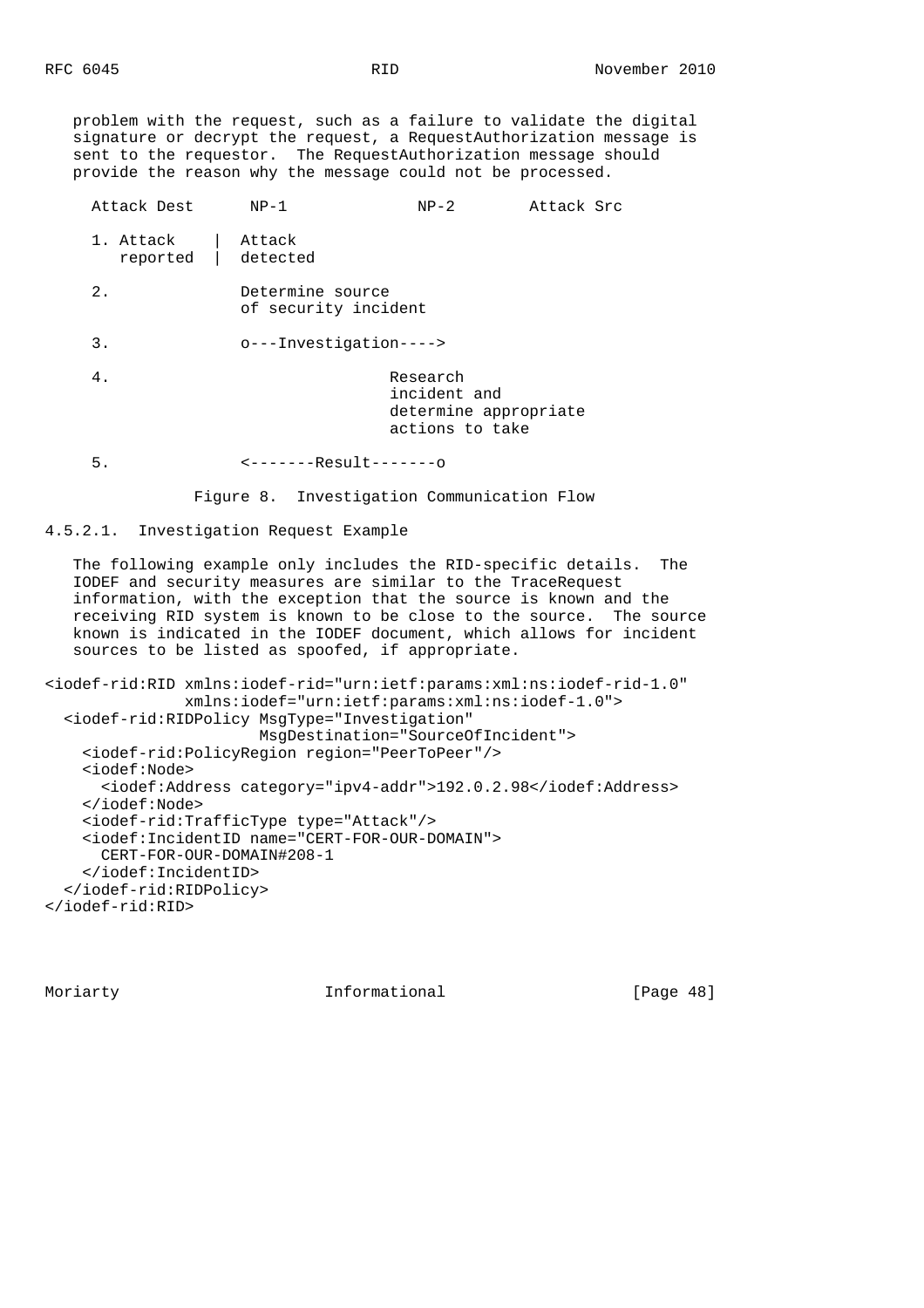```
<!-- IODEF-Document accompanied by the above RID -->
<iodef:IODEF-Document version="1.00"
                       xmlns:iodef="urn:ietf:params:xml:ns:iodef-1.0">
   <iodef:Incident restriction="need-to-know" purpose="other">
     <iodef:IncidentID name="CERT-FOR-OUR-DOMAIN">
       CERT-FOR-OUR-DOMAIN#208-1
     </iodef:IncidentID>
     <iodef:DetectTime>2004-02-05T08:13:33+00:00</iodef:DetectTime>
     <iodef:StartTime>2004-02-05T08:13:31+00:00</iodef:StartTime>
     <iodef:EndTime>2004-02-05T08:13:33+00:00</iodef:EndTime>
     <iodef:ReportTime>2004-02-05T08:13:35+00:00</iodef:ReportTime>
     <iodef:Description>Host involved in DoS attack</iodef:Description>
     <iodef:Assessment>
       <iodef:Impact severity="low" completion="failed" type="recon"/>
     </iodef:Assessment>
     <iodef:Contact role="creator" type="organization">
       <iodef:ContactName>Constituency-contact for 192.0.2.35
       </iodef:ContactName>
       <iodef:Email>Constituency-contact@10.1.1.2</iodef:Email>
     </iodef:Contact>
     <iodef:EventData>
       <iodef:Flow>
         <iodef:System category="source">
           <iodef:Node>
             <iodef:Address category="ipv4-addr">192.0.2.35
             </iodef:Address>
           </iodef:Node>
           <iodef:Service>
             <iodef:port>41421</iodef:port>
           </iodef:Service>
         </iodef:System>
         <iodef:System category="target">
           <iodef:Node>
             <iodef:Address category="ipv4-addr">192.0.2.67
             </iodef:Address>
           </iodef:Node>
           <iodef:Service>
             <iodef:port>80</iodef:port>
           </iodef:Service>
         </iodef:System>
       </iodef:Flow>
       <iodef:Expectation severity="high" action="investigate">
         <iodef:Description>
           Investigate whether source has been compromised
         </iodef:Description>
       </iodef:Expectation>
     </iodef:EventData>
```
Moriarty **Informational** [Page 49]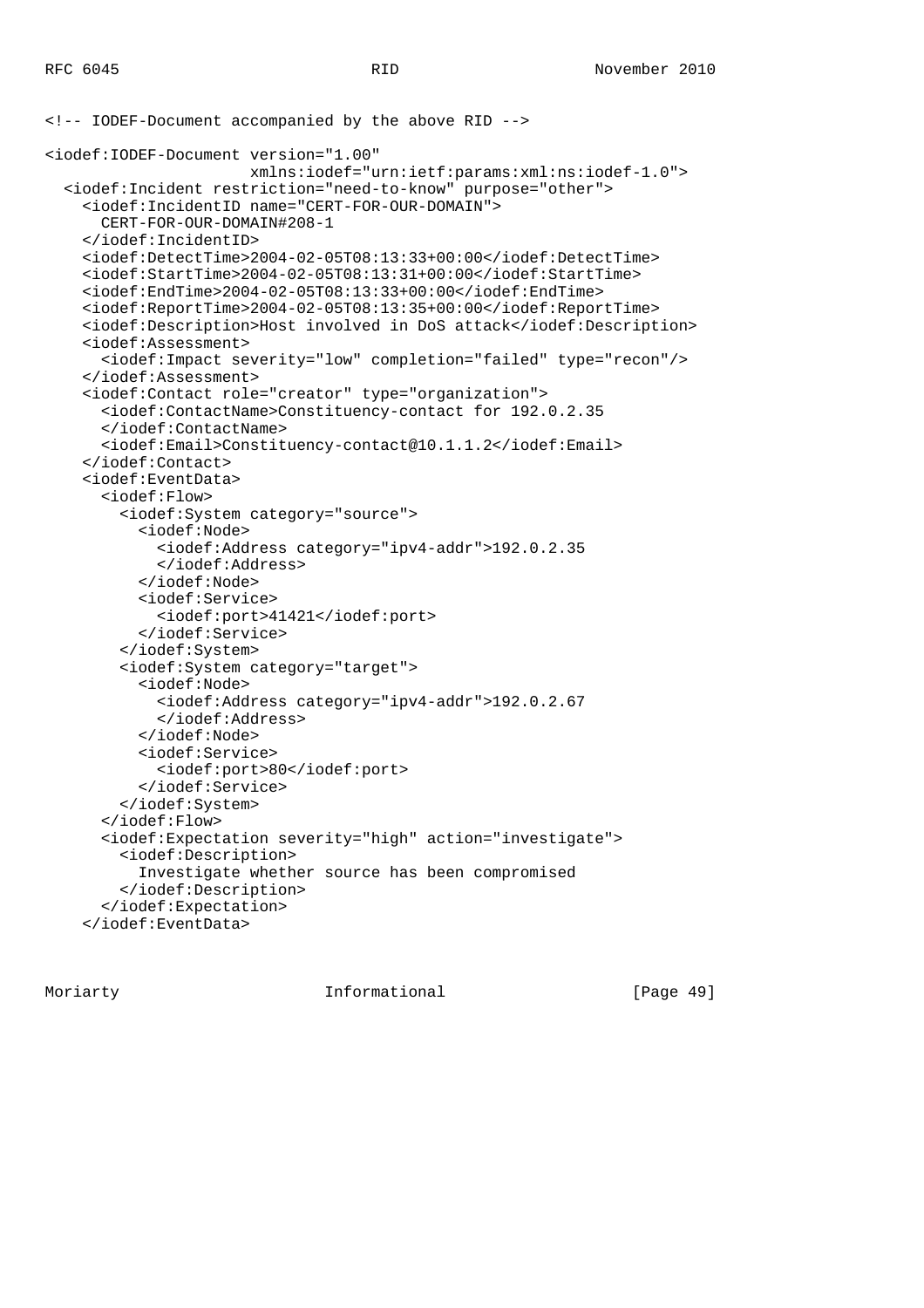```
 <iodef:History>
       <iodef:HistoryItem>
         <iodef:DateTime>2004-02-05T08:19:01+00:00</iodef:DateTime>
         <iodef:IncidentID name="CSIRT-FOR-OUR-DOMAIN">
           CSIRT-FOR-OUR-DOMAIN#208-1
         </iodef:IncidentID>
         <iodef:Description>
           Investigation request sent to NP for 192.0.2.35
         </iodef:Description>
       </iodef:HistoryItem>
     </iodef:History>
   </iodef:Incident>
</iodef:IODEF-Document>
4.5.2.2. RequestAuthorization Message Example
   The example RequestAuthorization message is in response to the
    Investigation request listed above. The NP that received the request
   was unable to validate the digital signature used to authenticate the
   sending RID system.
<iodef-rid:RID xmlns:iodef-rid="urn:ietf:params:xml:ns:iodef-rid-1.0"
                xmlns:iodef="urn:ietf:params:xml:ns:iodef-1.0">
   <iodef-rid:RIDPolicy MsgType="RequestAuthorization"
                        MsgDestination="RIDSystem">
     <iodef-rid:PolicyRegion region="IntraConsortium"/>
     <iodef:Node>
       <iodef:Address category="ipv4-addr">192.0.2.67</iodef:Address>
     </iodef:Node>
     <iodef-rid:TrafficType type="Attack"/>
     <iodef:IncidentID name="CERT-FOR-OUR-DOMAIN">
       CERT-FOR-OUR-DOMAIN#208-1
     </iodef:IncidentID>
   </iodef-rid:RIDPolicy>
   <iodef-rid:RequestStatus AuthorizationStatus="Denied"
                            Justification="Authentication"/>
</iodef-rid:RID>
```
Moriarty **Informational** [Page 50]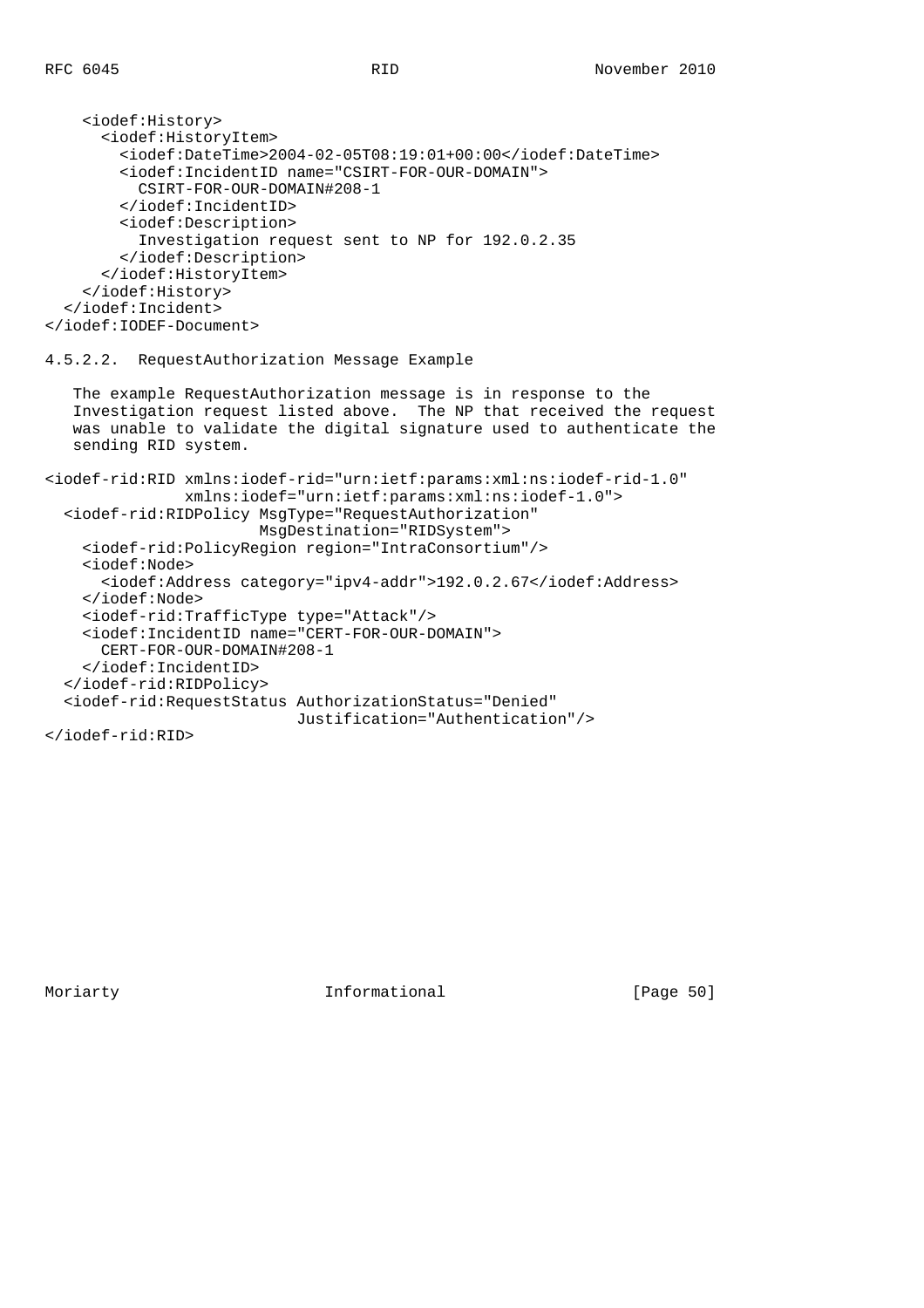4.5.3. Report Communication

 The diagram below outlines the RID Report communication flow between RID systems on different networks.

 $NP-1$   $NP-2$ 

 1. Generate incident information and prepare Report message

 2. o-------Report-------> 3. File report in database

Figure 9. Report Communication Flow

 The Report communication flow is used to provide information on specific incidents detected on the network. Incident information may be shared between CSIRTs or participating RID hosts using this format. When a report is received, the RID system must verify that the report has not already been filed. The incident number and incident data, such as the hexadecimal packet and incident class information, can be used to compare with existing database entries. The Report message typically does not have a response. If there is a problem with the Report message, such as a failure to validate the digital signature [RFC3275] or decrypt the request, a RequestAuthorization message is sent to the requestor. The RequestAuthorization message should provide the reason why the message could not be processed.

4.5.3.1. Report Example

 The following example only includes the RID-specific details. This report is an unsolicited Report message that includes an IPv4 packet. The IODEF document and digital signature would be similar to the TraceRequest information.

Moriarty **Informational** [Page 51]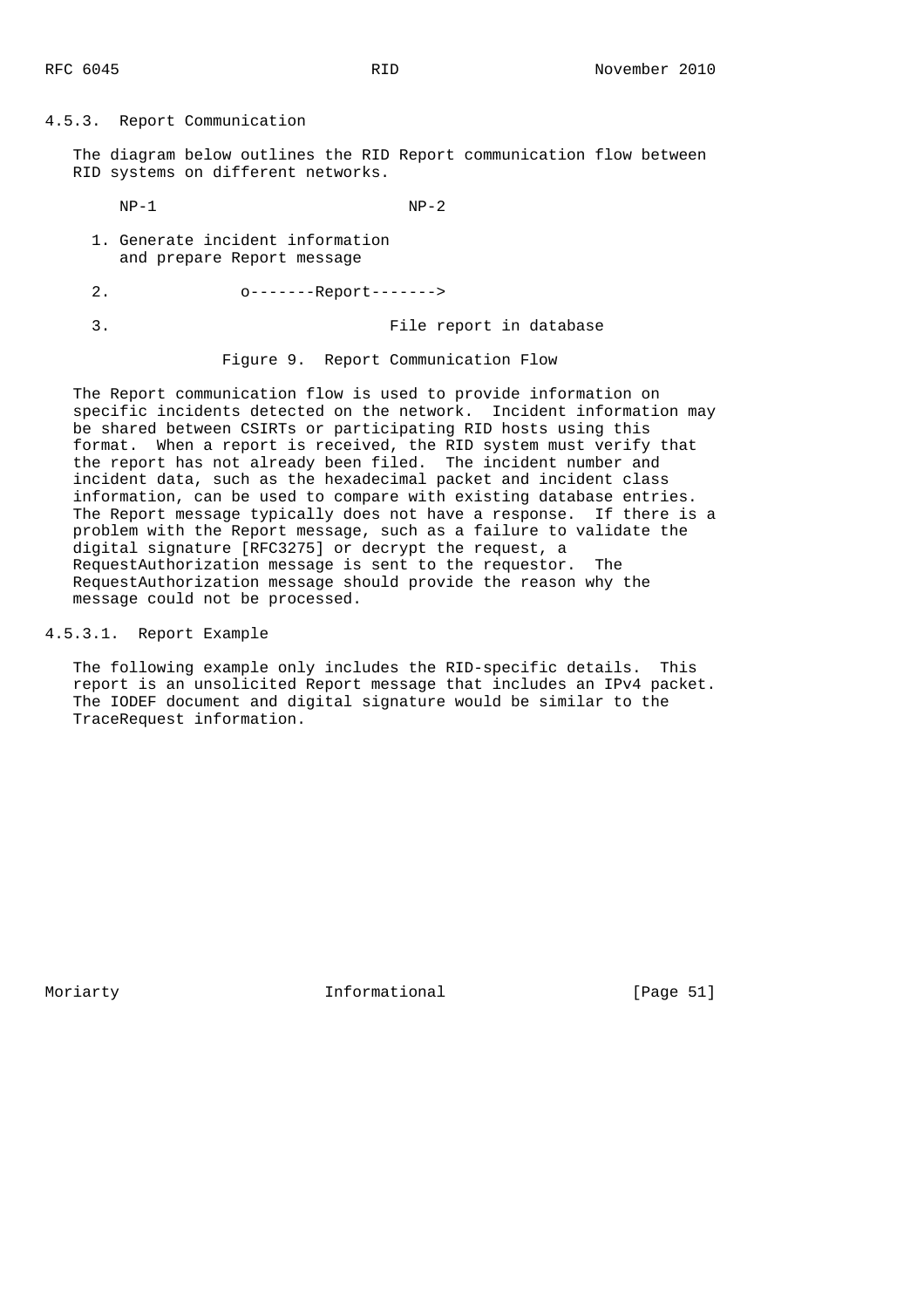```
<iodef-rid:RID xmlns:iodef-rid="urn:ietf:params:xml:ns:iodef-rid-1.0"
                xmlns:iodef="urn:ietf:params:xml:ns:iodef-1.0">
   <iodef-rid:RIDPolicy MsgType="Report" MsgDestination="RIDSystem">
     <iodef-rid:PolicyRegion region="PeerToPeer"/>
     <iodef:Node>
       <iodef:Address category="ipv4-addr">192.0.2.130</iodef:Address>
     </iodef:Node>
     <iodef-rid:TrafficType type="Attack"/>
     <iodef:IncidentID name="CERT-FOR-OUR-DOMAIN">
       CERT-FOR-OUR-DOMAIN#209-1
     </iodef:IncidentID>
   </iodef-rid:RIDPolicy>
</iodef-rid:RID>
<!-- IODEF-Document accompanied by the above RID -->
<iodef:IODEF-Document version="1.00"
                       xmlns:iodef="urn:ietf:params:xml:ns:iodef-1.0">
   <iodef:Incident restriction="need-to-know" purpose="reporting">
     <iodef:IncidentID name="CERT-FOR-OUR-DOMAIN">
       CERT-FOR-OUR-DOMAIN#209-1
     </iodef:IncidentID>
     <iodef:DetectTime>2004-02-05T10:21:08+00:00</iodef:DetectTime>
     <iodef:StartTime>2004-02-05T10:21:05+00:00</iodef:StartTime>
     <iodef:EndTime>2004-02-05T10:35:00+00:00</iodef:EndTime>
     <iodef:ReportTime>2004-02-05T10:27:38+00:00</iodef:ReportTime>
     <iodef:Description>Host illicitly accessed admin account
     </iodef:Description>
     <iodef:Assessment>
       <iodef:Impact severity="high" completion="succeeded"
                     type="admin"/>
       <iodef:Confidence rating="high"/>
     </iodef:Assessment>
     <iodef:Contact role="creator" type="organization">
       <iodef:ContactName>Constituency-contact for 192.0.2.35
       </iodef:ContactName>
       <iodef:Email>Constituency-contact@10.1.1.2</iodef:Email>
     </iodef:Contact>
     <iodef:EventData>
       <iodef:Flow>
         <iodef:System category="source">
           <iodef:Node>
             <iodef:Address category="ipv4-addr">192.0.2.35
             </iodef:Address>
           </iodef:Node>
```
Moriarty **Informational** [Page 52]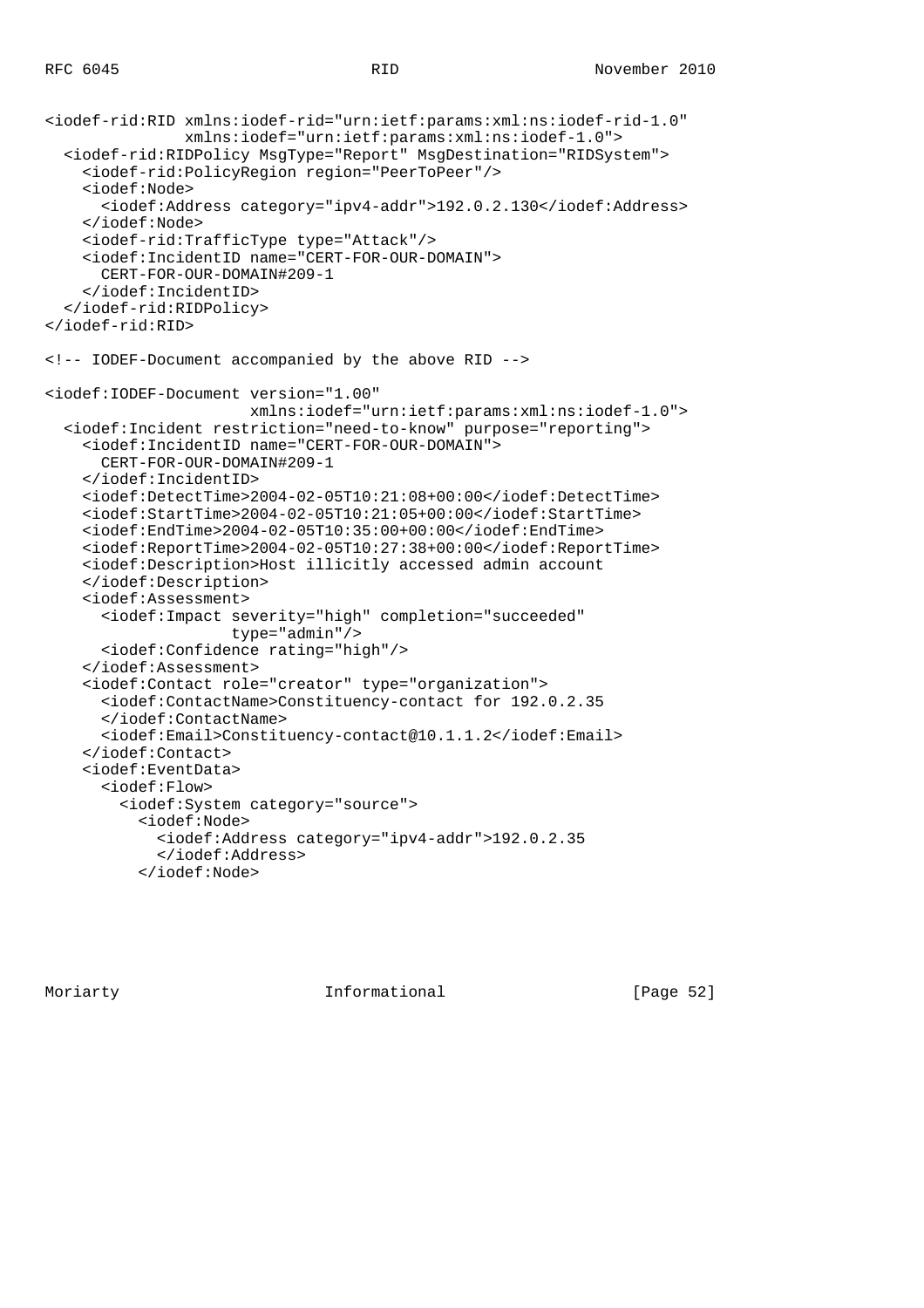```
 <iodef:Service>
             <iodef:port>32821</iodef:port>
           </iodef:Service>
         </iodef:System>
         <iodef:System category="target">
           <iodef:Node>
             <iodef:Address category="ipv4-addr">192.0.2.67
             </iodef:Address>
           </iodef:Node>
           <iodef:Service>
             <iodef:port>22</iodef:port>
           </iodef:Service>
         </iodef:System>
       </iodef:Flow>
     </iodef:EventData>
     <iodef:History>
       <iodef:HistoryItem>
         <iodef:DateTime>2004-02-05T10:28:00+00:00</iodef:DateTime>
         <iodef:IncidentID name="CSIRT-FOR-OUR-DOMAIN">
           CSIRT-FOR-OUR-DOMAIN#209-1
         </iodef:IncidentID>
         <iodef:Description>
           Incident report sent to NP for 192.0.2.35
         </iodef:Description>
       </iodef:HistoryItem>
     </iodef:History>
   </iodef:Incident>
</iodef:IODEF-Document>
```
Moriarty 1nformational [Page 53]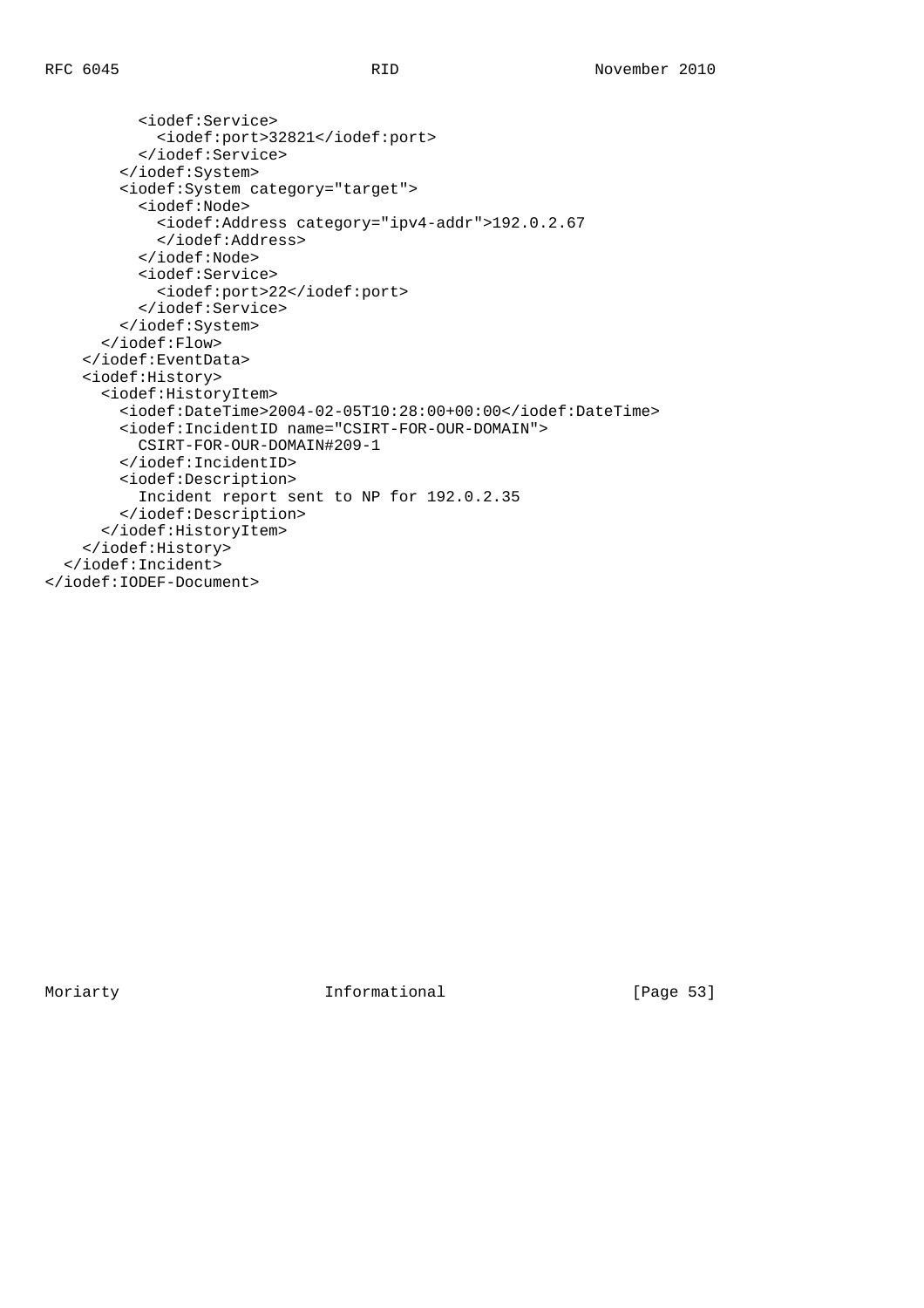#### 4.5.4. IncidentQuery Communication Flow

 The diagram below outlines the RID IncidentQuery communication flow between RID systems on different networks.

 $NP-1$   $NP-2$  1. Generate a request for information on a specific incident number or incident type 2. o---IncidentQuery---> 3. Verify policy information and determine if matches exist for requested information 4. <-------Report------o 5. Associate report to request by incident number or type and file report(s).

Figure 10. IncidentQuery Communication Flow

 The IncidentQuery message communication receives a response of a Report message. If the Report message is empty, the responding host did not have information available to share with the requestor. The incident number and responding RID system, as well as the transport, assist in the association of the request and response since a report can be filed and is not always solicited. If there is a problem with the IncidentQuery message, such as a failure to validate the digital signature or decrypt the request, a RequestAuthorization message is sent to the requestor. The RequestAuthorization message should provide the reason why the message could not be processed.

### 4.5.4.1. IncidentQuery Example

 The IncidentQuery request may be received in several formats as a result of the type of query being performed. If the incident number is the only information provided, the IODEF document and IP packet data may not be needed to complete the request. However, if a type of incident is requested, the incident number remains NULL, and the

Moriarty **Informational** [Page 54]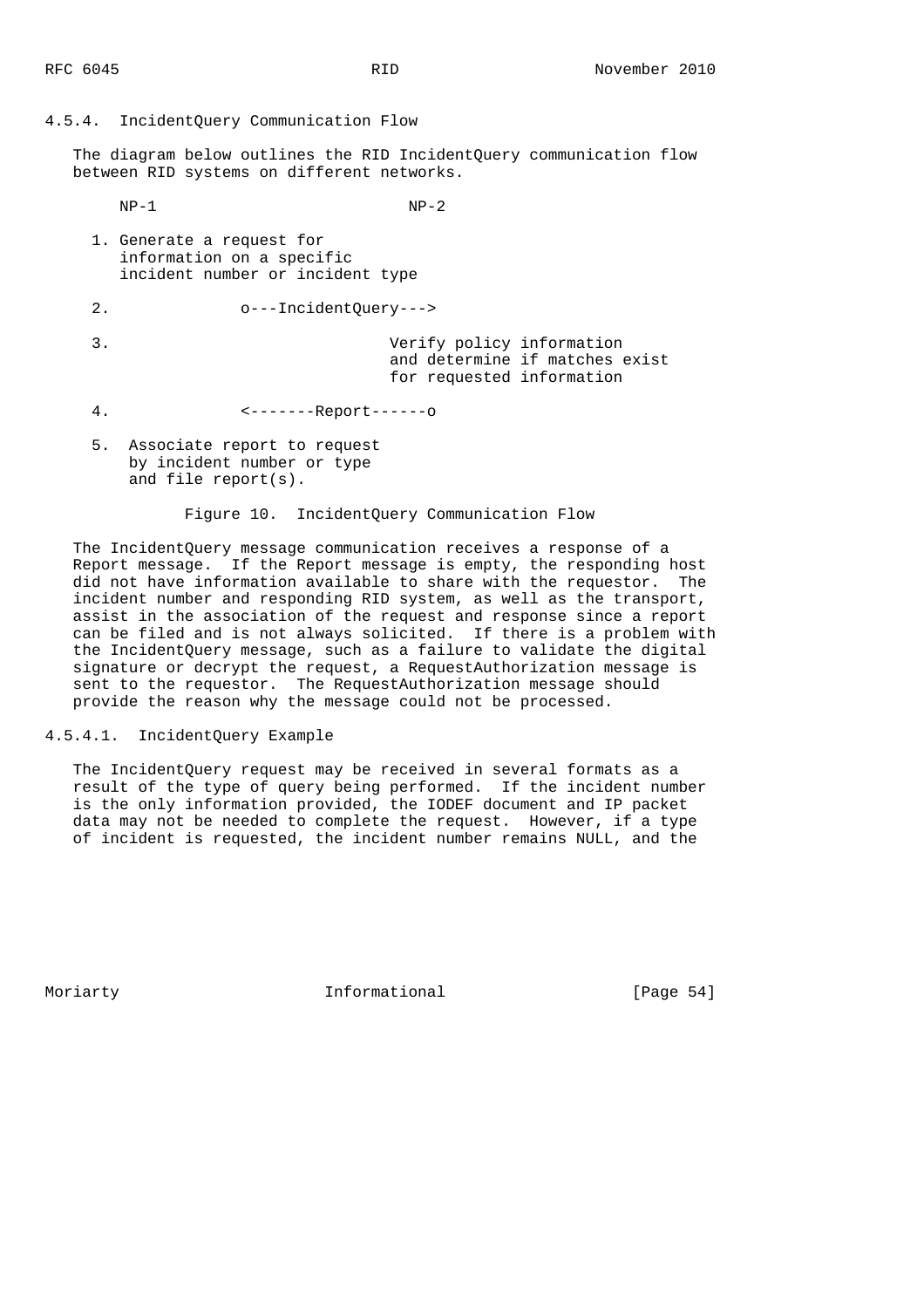IP packet data will not be included in the IODEF RecordItem class; the other incident information is the main source for comparison. In the case in which an incident number may not be the same between CSIRTs, the incident number and/or IP packet information can be provided and used for comparison on the receiving RID system to generate (a) Report message(s). <iodef-rid:RID xmlns:iodef-rid="urn:ietf:params:xml:ns:iodef-rid-1.0" xmlns:iodef="urn:ietf:params:xml:ns:iodef-1.0"> <iodef-rid:RIDPolicy MsgType="IncidentQuery" MsgDestination="RIDSystem"> <iodef-rid:PolicyRegion region="PeerToPeer"/> <iodef:Node> <iodef:Address category="ipv4-addr">192.0.2.3</iodef:Address> </iodef:Node> <iodef-rid:TrafficType type="Attack"/> <iodef:IncidentID name="CERT-FOR-OUR-DOMAIN"> CERT-FOR-OUR-DOMAIN#210-1 </iodef:IncidentID> </iodef-rid:RIDPolicy> </iodef-rid:RID> 5. RID Schema Definition <?xml version="1.0" encoding="UTF-8"?> <xs:schema xmlns:iodef-rid="urn:ietf:params:xml:ns:iodef-rid-1.0" xmlns:iodef="urn:ietf:params:xml:ns:iodef-1.0" xmlns:xs="http://www.w3.org/2001/XMLSchema" xmlns:ds="http://www.w3.org/2000/09/xmldsig#" targetNamespace="urn:ietf:params:xml:ns:iodef-rid-1.0" elementFormDefault="qualified" attributeFormDefault="unqualified"> <xs:import namespace="urn:ietf:params:xml:ns:iodef-1.0" schemaLocation="http://www.iana.org/assignments/xml-registry/ schema/iodef-rid-1.0.xsd"/> <xs:import namespace="http://www.w3.org/2000/09/xmldsig#" schemaLocation= "http://www.w3.org/TR/xmldsig-core/xmldsig-core-schema.xsd"/> <!-- \*\*\*\*\*\*\*\*\*\*\*\*\*\*\*\*\*\*\*\*\*\*\*\*\*\*\*\*\*\*\*\*\*\*\*\*\*\*\*\*\*\*\*\*\*\*\*\*\*\*\*\*\*\*\*\*\*\*\*\*\*\*\*\* \*\*\*\*\*\*\*\*\*\*\*\*\*\*\*\*\*\*\*\*\*\*\*\*\*\*\*\*\*\*\*\*\*\*\*\*\*\*\*\*\*\*\*\*\*\*\*\*\*\*\*\*\*\*\*\*\*\*\*\*\*\*\*\*\*\*\*\*\* \*\*\* Real-time Inter-network Defense - RID XML Schema \*\*\* \*\*\* Wamespace - iodef-rid, August 2006 \*\*\* Namespace - iodef-rid, August 2006 \*\*\*<br>\*\*\* The namespace is defined to support transport of IODEF \*\*\* \*\*\* The namespace is defined to support transport of IODEF \*\*\*<br>\*\*\* documents for exchanging incident information \*\*\* documents for exchanging incident information. \*\*\*\*\*\*\*\*\*\*\*\*\*\*\*\*\*\*\*\*\*\*\*\*\*\*\*\*\*\*\*\*\*\*\*\*\*\*\*\*\*\*\*\*\*\*\*\*\*\*\*\*\*\*\*\*\*\*\*\*\*\*\*\*\*\*\*\*\*  $--&>$ 

Moriarty **Informational** [Page 55]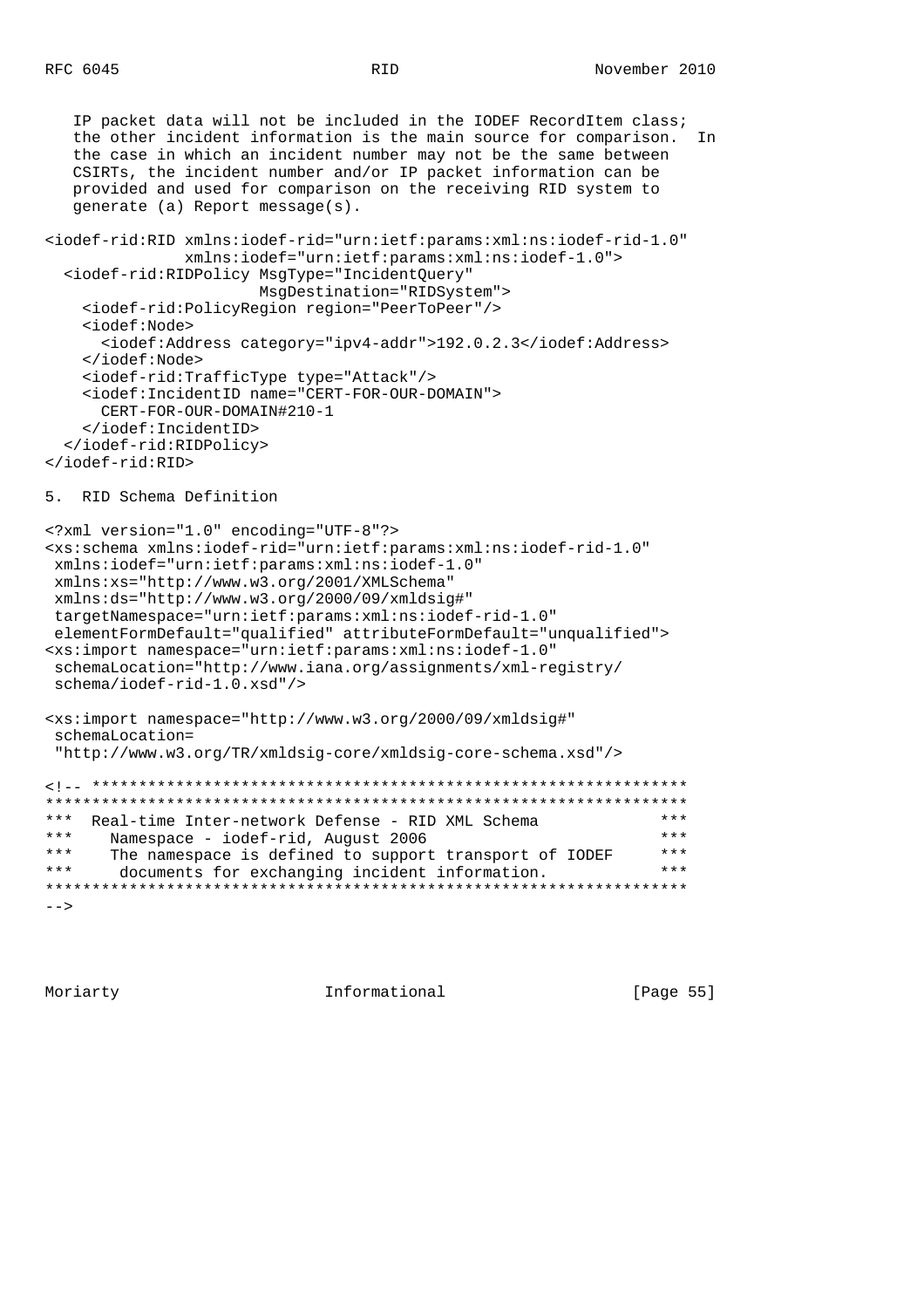```
<!--RID acts as an envelope for IODEF documents to support the exchange
    of messages-->
\lt ! -====== Real-Time Inter-network Defense - RID ======
==== Suggested definition for RID messaging ======
--<xs:annotation>
  <xs:documentation>XML Schema wrapper for IODEF</xs:documentation>
</xs:annotation>
<xs:element name="RID" type="iodef-rid:RIDType"/>
   <xs:complexType name="RIDType">
     <xs:sequence>
       <xs:element ref="iodef-rid:RIDPolicy" minOccurs="0"/>
       <xs:element ref="iodef-rid:RequestStatus" minOccurs="0"/>
       <xs:element ref="iodef-rid:IncidentSource" minOccurs="0"/>
     </xs:sequence>
   </xs:complexType>
<!--Used in RequestAuthorization Message for RID-->
<xs:element name="RequestStatus" type="iodef-rid:RequestStatusType"/>
   <xs:complexType name="RequestStatusType">
      <xs:attribute name="AuthorizationStatus" use="required">
         <xs:simpleType>
           <xs:restriction base="xs:NMTOKEN">
           <xs:whiteSpace value="collapse"/>
             <xs:enumeration value="Approved"/>
             <xs:enumeration value="Denied"/>
             <xs:enumeration value="Pending"/>
             <xs:enumeration value="ext-value"/>
           </xs:restriction>
         </xs:simpleType>
      </xs:attribute>
      <xs:attribute name="ext-AuthorizationStatus"
                    type="xs:string" use="optional"/>
```
Moriarty **Informational** [Page 56]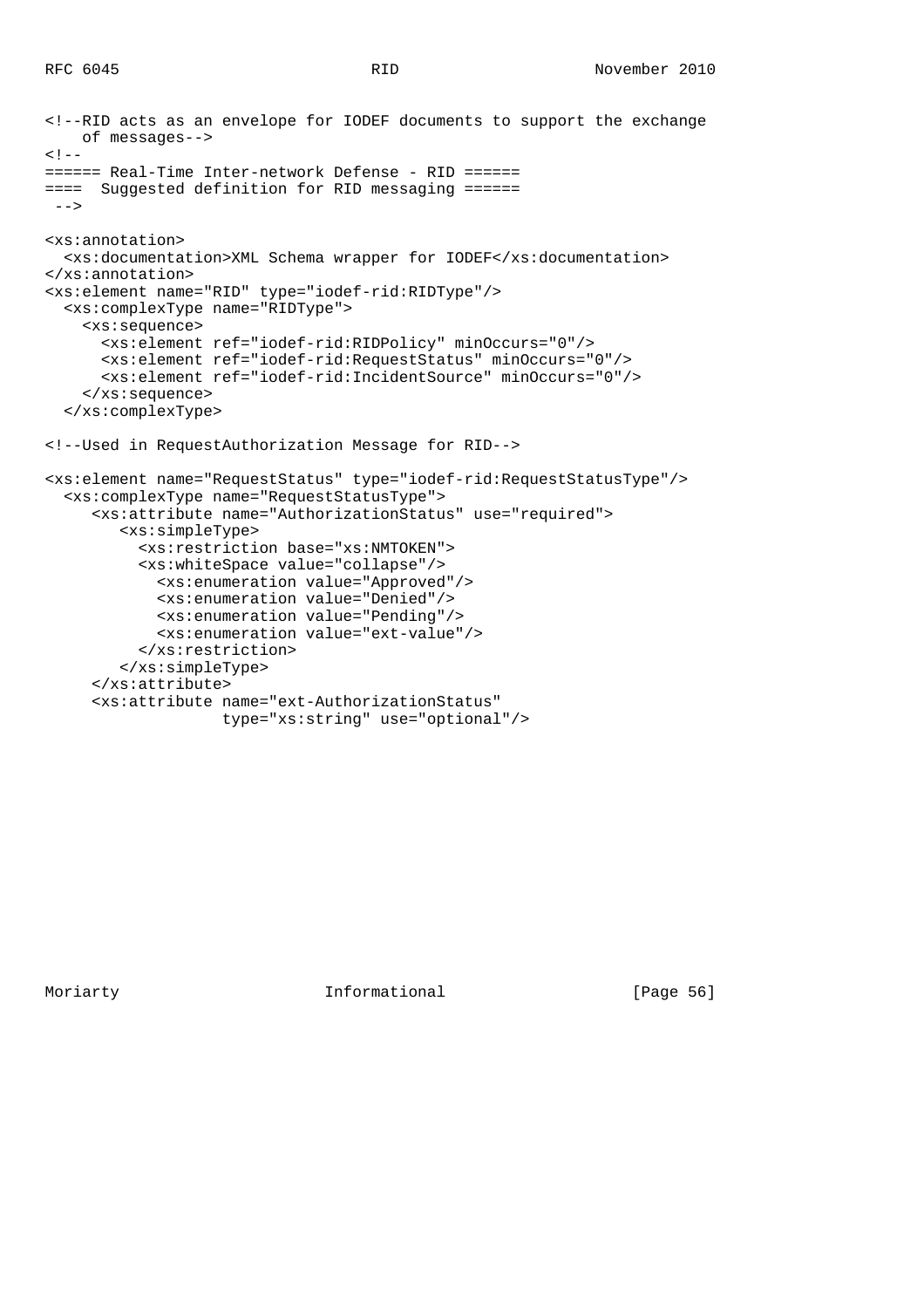```
 <xs:attribute name="Justification">
         <xs:simpleType>
           <xs:restriction base="xs:NMTOKEN">
           <xs:whiteSpace value="collapse"/>
             <xs:enumeration value="SystemResource"/>
             <xs:enumeration value="Authentication"/>
             <xs:enumeration value="AuthenticationOrigin"/>
             <xs:enumeration value="Encryption"/>
             <xs:enumeration value="Other"/>
             <xs:enumeration value="ext-value"/>
           </xs:restriction>
         </xs:simpleType>
      </xs:attribute>
      <xs:attribute name="ext-Justification"
                    type="xs:string" use="optional"/>
     <xs:attribute name="restriction" type="iodef:restriction-type"/>
   </xs:complexType>
<!--Incident Source Information for Result Message-->
<xs:element name="IncidentSource" type="iodef-rid:IncidentSourceType"/>
   <xs:complexType name="IncidentSourceType">
     <xs:sequence>
       <xs:element ref="iodef-rid:SourceFound"/>
       <xs:element ref="iodef:Node" minOccurs="0"
           maxOccurs="unbounded"/>
     </xs:sequence>
     <xs:attribute name="restriction" type="iodef:restriction-type"/>
   </xs:complexType>
   <xs:element name="SourceFound" type="xs:boolean"/>
< 1 - -====== Real-Time Inter-network Defense Policy - RIDPolicy ======
====== Definition for RIDPolicy for messaging
--&><xs:annotation>
 <xs:documentation>RID Policy used for transport of
     messages</xs:documentation>
</xs:annotation>
```
Moriarty **Informational** [Page 57]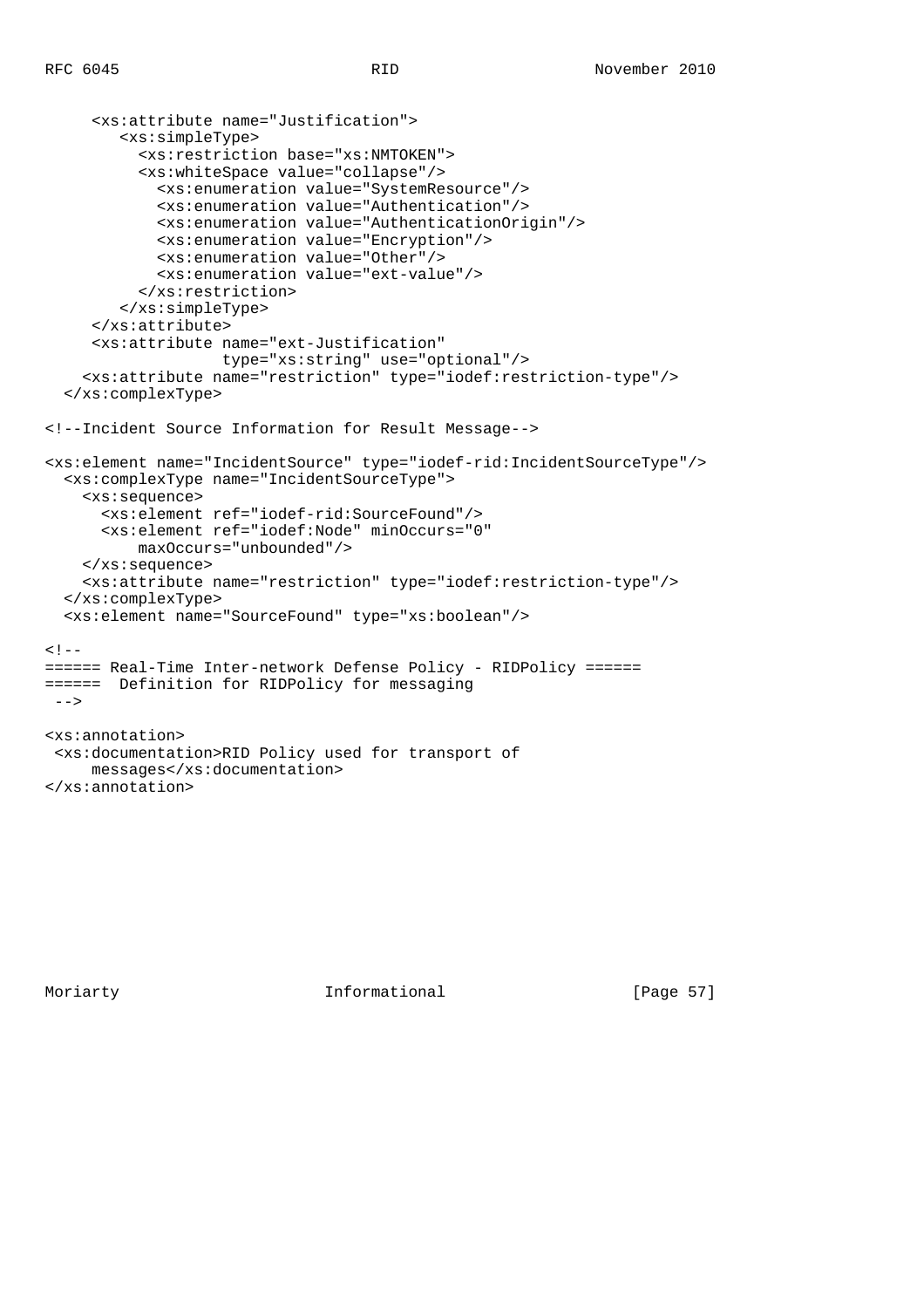```
<!-- RIDPolicy information with setting information listed in RID
      documentation -->
<xs:element name="RIDPolicy" type="iodef-rid:RIDPolicyType"/>
   <xs:complexType name="RIDPolicyType">
     <xs:sequence>
       <xs:element ref="iodef-rid:PolicyRegion" maxOccurs="unbounded"/>
       <xs:element ref="iodef:Node"/>
       <xs:element ref="iodef-rid:TrafficType" maxOccurs="unbounded"/>
       <xs:element ref="iodef:IncidentID" minOccurs="0"/>
     </xs:sequence>
    <xs:attribute name="MsgType" use="required">
     <xs:simpleType>
       <xs:restriction base="xs:NMTOKEN">
       <xs:whiteSpace value="collapse"/>
         <xs:enumeration value="TraceRequest"/>
         <xs:enumeration value="RequestAuthorization"/>
         <xs:enumeration value="Result"/>
         <xs:enumeration value="Investigation"/>
         <xs:enumeration value="Report"/>
         <xs:enumeration value="IncidentQuery"/>
         <xs:enumeration value="ext-value"/>
       </xs:restriction>
     </xs:simpleType>
    </xs:attribute>
   <xs:attribute name="ext-MsgType" type="xs:string" use="optional"/>
   <xs:attribute name="MsgDestination" use="required">
     <xs:simpleType>
       <xs:restriction base="xs:NMTOKEN">
       <xs:whiteSpace value="collapse"/>
        <xs:enumeration value="RIDSystem"/>
         <xs:enumeration value="SourceOfIncident"/>
         <xs:enumeration value="ext-value"/>
       </xs:restriction>
     </xs:simpleType>
    </xs:attribute>
   <xs:attribute name="ext-MsgDestination" type="xs:string"
                 use="optional"/>
    </xs:complexType>
```
Moriarty **Informational** [Page 58]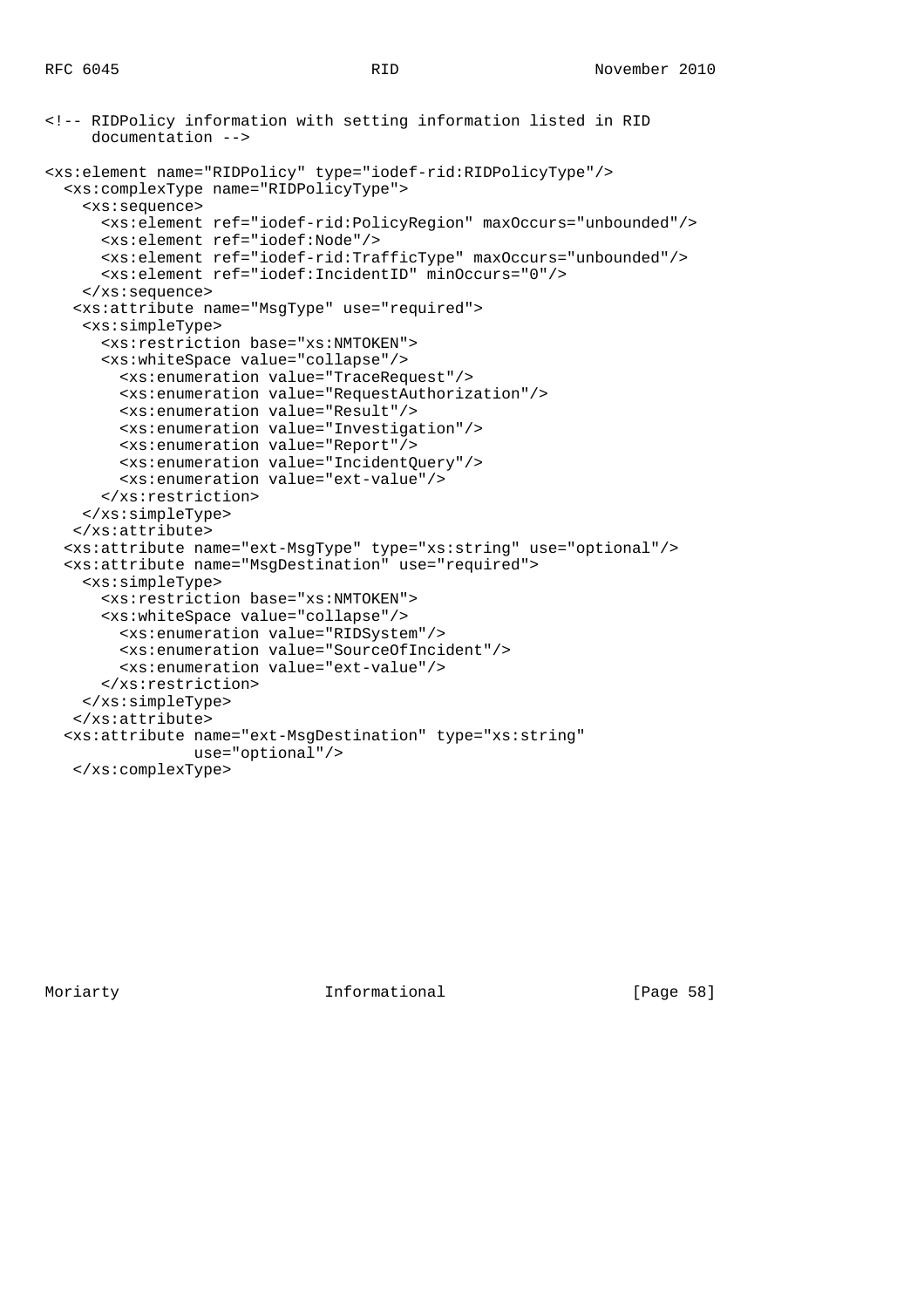```
 <xs:element name="PolicyRegion">
     <xs:complexType>
      <xs:attribute name="region" use="required">
       <xs:simpleType>
        <xs:restriction base="xs:NMTOKEN">
        <xs:whiteSpace value="collapse"/>
          <xs:enumeration value="ClientToNP"/>
          <xs:enumeration value="NPToClient"/>
          <xs:enumeration value="IntraConsortium"/>
          <xs:enumeration value="PeerToPeer"/>
          <xs:enumeration value="BetweenConsortiums"/>
          <xs:enumeration value="AcrossNationalBoundaries"/>
          <xs:enumeration value="ext-value"/>
        </xs:restriction>
       </xs:simpleType>
      </xs:attribute>
      <xs:attribute name="ext-region"
                    type="xs:string" use="optional"/>
     </xs:complexType>
   </xs:element>
   <xs:element name="TrafficType" default="Attack">
     <xs:complexType>
      <xs:attribute name="type" use="required">
       <xs:simpleType>
        <xs:restriction base="xs:NMTOKEN">
        <xs:whiteSpace value="collapse"/>
          <xs:enumeration value="Attack"/>
          <xs:enumeration value="Network"/>
          <xs:enumeration value="Content"/>
          <xs:enumeration value="OfficialBusiness"/>
          <xs:enumeration value="Other"/>
          <xs:enumeration value="ext-value"/>
       </xs:restriction>
       </xs:simpleType>
      </xs:attribute>
      <xs:attribute name="ext-type"
                    type="xs:string" use="optional"/>
     </xs:complexType>
   </xs:element>
</xs:schema>
```
Moriarty **Informational** [Page 59]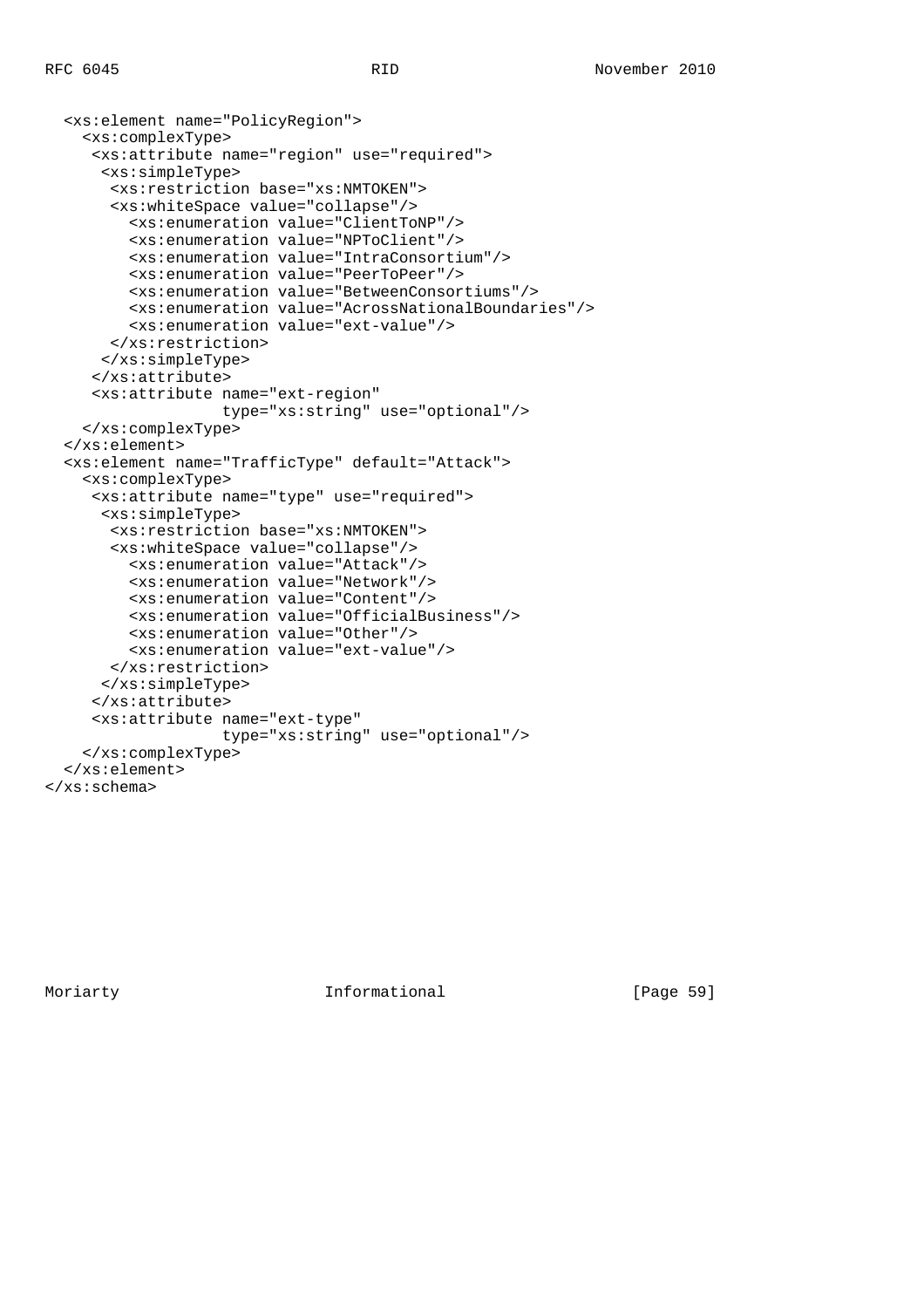## 6. Security Considerations

 Communication between NPs' RID systems must be protected. RID has many security considerations built into the design of the protocol, several of which are described in the following sub-sections. For a complete view of security, considerations need to include the availability, confidentiality, and integrity concerns for the transport, storage, and exchange of information.

When considering the transport of RID messages, an out-of-band network, either logical or physical, would prevent outside attacks against RID communication. An out-of-band connection would be ideal, but not necessarily practical. Authenticated encrypted tunnels between RID systems MUST be used to provide confidentiality, integrity, authenticity, and privacy for the data. Trust relationships are based on consortiums and established trust relationships of public key infrastructure (PKI) cross-certifications of consortiums. By using RIDPolicy information, TLS, and the XML security features of encryption [XMLencrypt] and digital signatures [RFC3275], [XMLsig], RID takes advantage of existing security standards. The standards provide clear methods to ensure that messages are secure, authenticated, and authorized, and that the messages meet policy and privacy guidelines and maintain integrity.

 As specified in the relevant sections of this document, the XML digital signature [RFC3275] and XML encryption [XMLencrypt] are used in the following cases:

### XML Digital Signature

- o The originator of the TraceRequest or Investigation request MUST use a detached signature to sign at least one of the original IP packets included in the RecordItem class data to provide authentication to all upstream participants in the trace of the origin. All IP packets provided by the originator may be signed, and additional packets added by upstream peers in the trace may be signed by the peer adding the data, while maintaining the IP packet and detached signature from the original requestor. This signature MUST be passed to all recipients of the TraceRequest.
- o For all message types, the full IODEF/RID document MUST be signed using an enveloped signature by the sending peer to provide authentication and integrity to the receiving RID system.

Moriarty **Informational** [Page 60]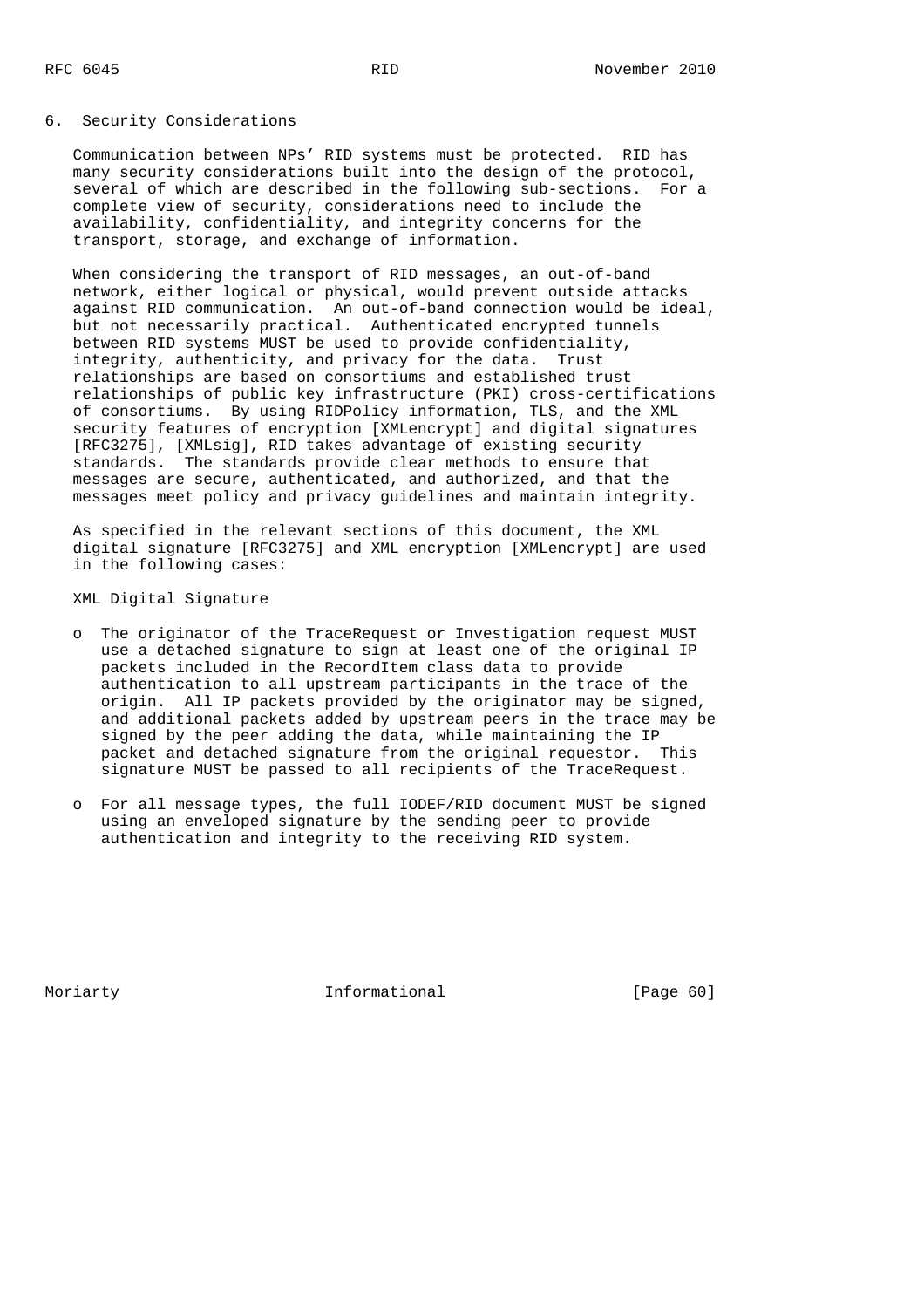XML Encryption

- o The IODEF/RID document may be encrypted to provide an extra layer of security between peers so that the message is not only encrypted for the transport, but also while stored. This behavior would be agreed upon between peers or a consortium, or determined on a per-message basis, depending on security requirements. It should be noted that there are cases for transport where the RIDPolicy class needs to be presented in clear text, as detailed in the transport document [RFC6046].
- o An Investigation request, or any other message type that may be relayed through RID systems other than the intended destination as a result of trust relationships, may be encrypted for the intended recipient. This may be necessary if the RID network is being used for message transfer, the intermediate parties do not need to have knowledge of the request contents, and a direct communication path does not exist. In that case, the RIDPolicy class is used by intermediate parties and is maintained in clear text.
- o The action taken in the Result message may be encrypted using the key of the request originator. In that case, the intermediate parties can view the RIDPolicy information and know the trace has been completed and do not need to see the action. If the use of encryption were limited to sections of the message, the History class information would be encrypted. Otherwise, it is RECOMMENDED to encrypt the entire IODEF/RID document, using an enveloped signature, for the originator of the request. The existence of the Result message for an incident would tell any intermediate parties used in the path of the incident investigation that the incident handling has been completed.

 The formation of policies is a very important aspect of using a messaging system like RID to exchange potentially sensitive information. Many considerations should be involved for peering parties, and some guidelines to protect the data, systems, and transport are covered in this section. Policies established should provide guidelines for communication methods, security, and fall-back procedures.

 The security considerations for the storage and exchange of information in RID messaging may include adherence to local, regional, or national regulations in addition to the obligations to protect client information during an investigation. RID Policy is a necessary tool for listing the requirements of messages to provide a method to categorize data elements for proper handling. Controls are also provided for the sending entity to protect messages from third parties through XML encryption.

Moriarty **Informational** [Page 61]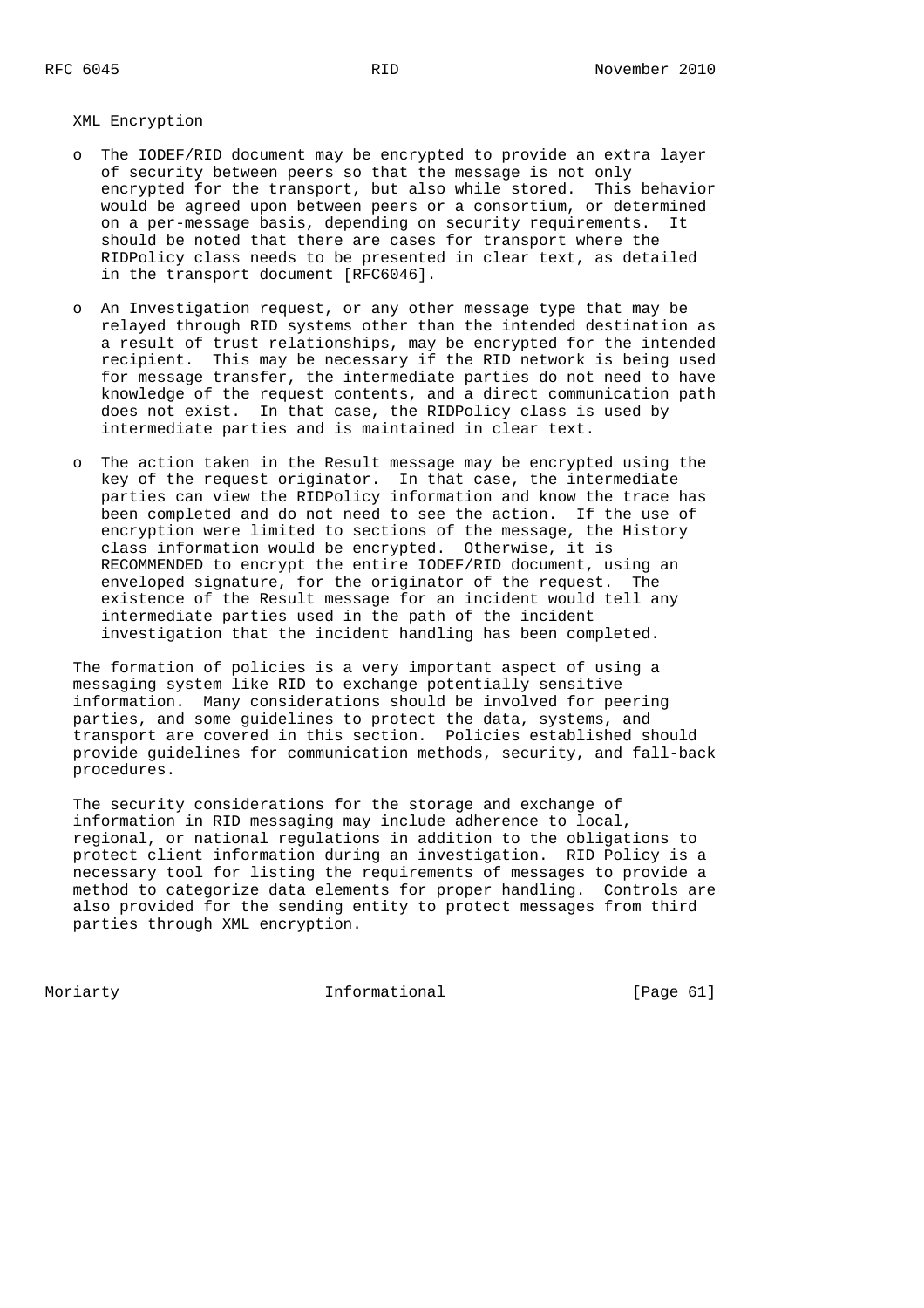RID provides a method to exchange incident handling request and Report messages to peer networks. Network administrators, who have the ability to base the decision on the available resources and other factors of their network, maintain control of incident investigations within their own network. Thus, RID provides the ability for participating networks to manage their own security controls, leveraging the information listed in RIDPolicy.

# 6.1. Message Transport

 The transport specifications are fully defined in a separate document [RFC6046]. The specified transport protocols MUST use encryption to provide an additional level of security and integrity, while supporting mutual authentication through bi-directional certificate usage. Any subsequent transport method defined should take advantage of existing standards for ease of implementation and integration of RID systems. Session encryption for the transport of RID messages is enforced in the transport specification. The privacy and security considerations are addressed fully in RID to protect sensitive portions of documents and provide a method to authenticate the messages. Therefore, RID messages do not rely on the security provided by the transport layer alone. The encryption requirements and considerations for RID are discussed at the beginning of Section 6 of this document.

 XML security functions such as the digital signature [RFC3275] and encryption [XMLencrypt] provide a standards-based method to encrypt and digitally sign RID messages. RID messages specify system use and privacy guidelines through the RIDPolicy class. A public key infrastructure (PKI) provides the base for authentication and authorization, encryption, and digital signatures to establish trust relationships between members of a RID consortium or a peering consortium.

 XML security functions such as the digital signature [RFC3275] and encryption [XMLencrypt] can be used within the contents of the message for privacy and security in cases for which certain elements must remain encrypted or signed as they traverse the path of a trace. For example, the digital signature on a TraceRequest can be used to verify the identity of the trace originator. The use of the XML security features in RID messaging is in accordance with the specifications for the IODEF model; however, the use requirements may differ since RID also incorporates communication of security incident information.

Moriarty **Informational** [Page 62]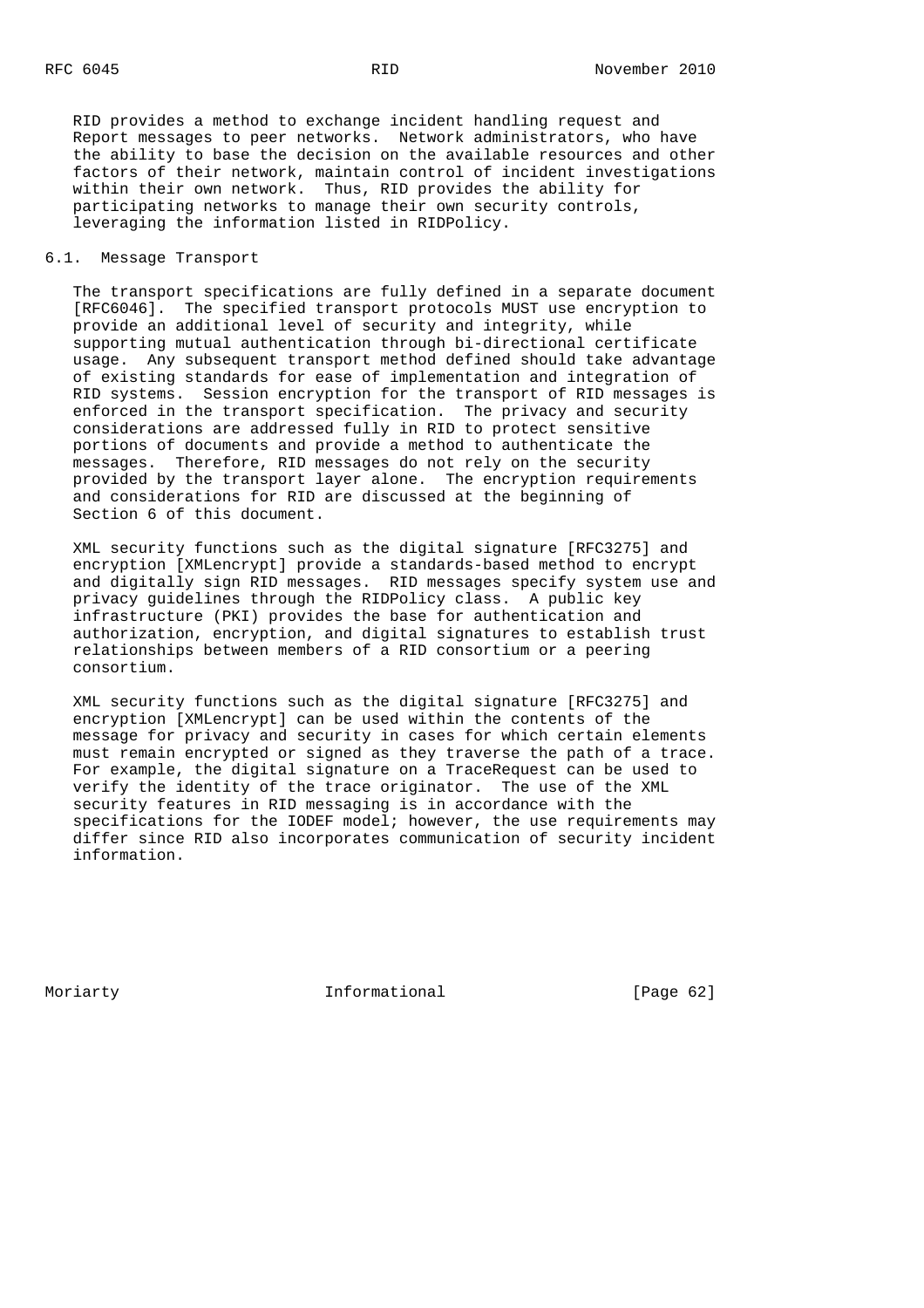# 6.2. Message Delivery Protocol - Integrity and Authentication

 The RID protocol must be able to guarantee delivery and meet the necessary security requirements of a state-of-the-art protocol. In order to guarantee delivery, TCP should be considered as the underlying protocol within the current network standard practices.

 Security considerations must include the integrity, authentication, privacy, and authorization of the messages sent between RID communication systems or IHSs. The communication between RID systems must be authenticated and encrypted to ensure the integrity of the messages and the RID systems involved in the trace. Another concern that needs to be addressed is authentication for a request that traverses multiple networks. In this scenario, systems in the path of the multi-hop TraceRequest need to authorize a trace from not only their neighbor network, but also from the initiating RID system as discussed in Section 6.4. Several methods can be used to ensure integrity and privacy of the communication.

 The transport mechanism selected MUST follow the defined transport protocol [RFC6046] when using RID messaging to ensure consistency among the peers. Consortiums may vary their selected transport mechanisms and thus must decide upon a mutual protocol to use for transport when communicating with peers in a neighboring consortium using RID. RID systems MUST implement and deploy HTTPS as defined in the transport document [RFC6046] and optionally support other protocols such as the Blocks Extensible Exchange Protocol (BEEP). RID, the XML security functions, and transport protocols must properly integrate with a public key infrastructure (PKI) managed by the consortium or one managed by a trusted entity. For the Internet, an example of an existing effort that could be leveraged to provide the supporting PKI could be the American Registry for Internet Numbers (ARIN) and the Regional Internet Registry's (RIR's) PKI hierarchy. Security and privacy considerations related to consortiums are discussed in Sections 6.5 and 6.6.

### 6.3. Transport Communication

 Out-of-band communications dedicated to NP interaction for RID messaging would provide additional security as well as guaranteed bandwidth during a denial-of-service attack. For example, an out-of band channel may consist of logical paths defined over the existing network. Out-of-band communications may not be possible between all network providers, but should be considered to protect the network management systems used for RID messaging. Methods to protect the data transport may also be provided through session encryption.

Moriarty **Informational** [Page 63]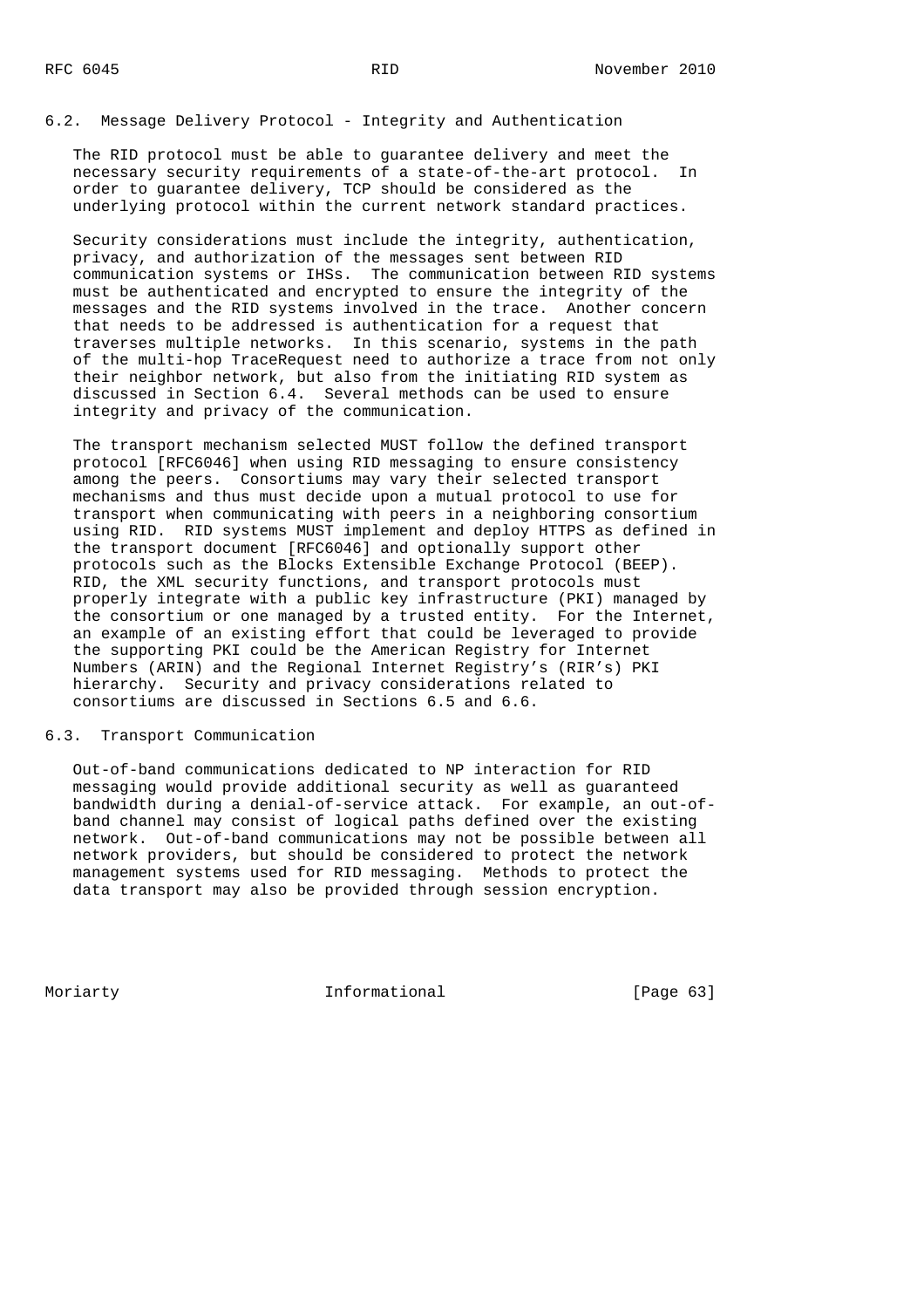In order to address the integrity and authenticity of messages, transport encryption MUST be used to secure the traffic sent between RID systems. Systems with predefined relationships for RID would include those who peer within a consortium with agreed-upon appropriate use regulations and for peering consortiums. Trust relationships may also be defined through a bridged or hierarchical PKI in which both peers belong.

 Systems used to send authenticated RID messages between networks MUST use a secured system and interface to connect to a border network's RID systems. Each connection to a RID system MUST meet the security requirements agreed upon through the consortium regulations, peering, or SLAs. The RID system MUST only listen for and send RID messages on the designated port, which also MUST be over an encrypted tunnel meeting the minimum requirement of algorithms and key lengths established by the consortium, peering, or SLA. The selected cryptographic algorithms for symmetric encryption, digital signatures, and hash functions MUST meet minimum security levels of the times. The encryption strength MUST adhere to import and export regulations of the involved countries for data exchange.

## 6.4. Authentication of RID Protocol

 In order to ensure the authenticity of the RID messages, a message authentication scheme is used to secure the protocol. XML security functions utilized in RID require a trust center such as a PKI for the distribution of credentials to provide the necessary level of security for this protocol. Layered transport protocols also utilize encryption and rely on a trust center. Public key certificate pairs issued by a trusted Certification Authority (CA) MAY be used to provide the necessary level of authentication and encryption for the RID protocol. The CA used for RID messaging must be trusted by all involved parties and may take advantage of similar efforts, such as the Internet2 federated PKI or the ARIN/RIR effort to provide a PKI to network providers. The PKI used for authentication would also provide the necessary certificates needed for encryption used for the RID transport protocol [RFC6046].

 The use of pre-shared keys may be considered for authentication. If this option is selected, the specifications set forth in "Pre-Shared Key Ciphersuites for Transport Layer Security (TLS)" [RFC4279] MUST be followed.

 Hosts receiving a RID message MUST be able to verify that the sender of the request is valid and trusted. Using digital signatures on a hash of the RID message with an X.509 version 3 certificate issued by a trusted party MUST be used to authenticate the request. The X.509 version 3 specifications as well as the digital signature

Moriarty **Informational** [Page 64]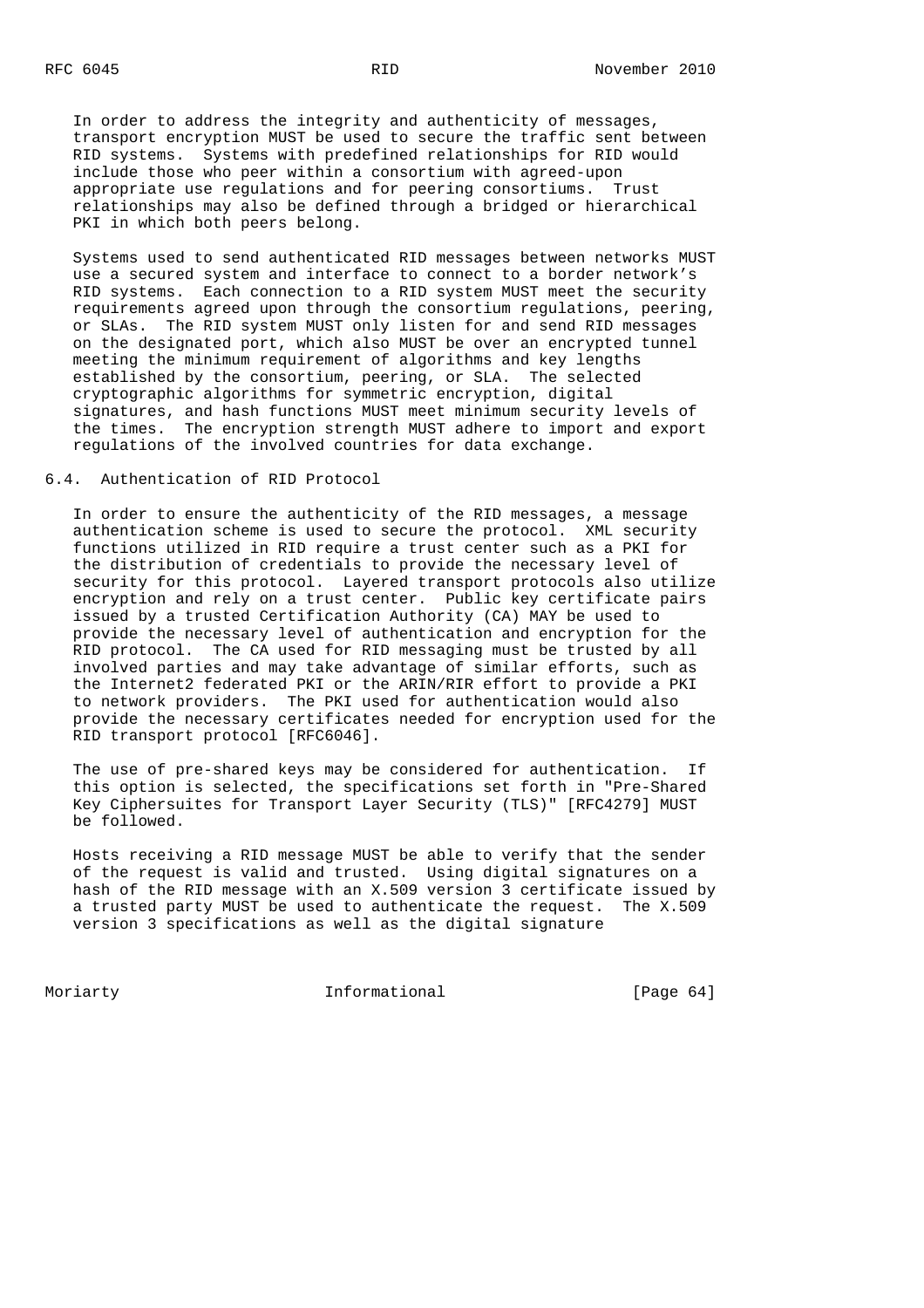specifications and path validation standards set forth in [RFC5280] MUST be followed in order to interoperate with a PKI designed for similar purposes. The IODEF specification MUST be followed for digital signatures to provide the authentication and integrity aspects required for secure messaging between network providers. The use of digital signatures in RID XML messages MUST follow the World Wide Web Consortium (W3C) recommendations for signature syntax and processing when either the XML encryption [XMLencrypt] or digital signature [XMLsig], [RFC3275] is used within a document. Transport specifications are detailed in a separate document [RFC6046].

 It might be helpful to define an extension to the authentication scheme that uses attribute certificates [RFC5755] in such a way that an application could automatically determine whether human intervention is needed to authorize a request; however, the specification of such an extension is out of scope for this document.

6.4.1. Multi-Hop TraceRequest Authentication

 Bilateral trust relations between network providers ensure the authenticity of requests for TraceRequests from immediate peers in the web of networks formed to provide the traceback capability. A network provider several hops into the path of the RID trace must trust the information from its own trust relationships as well as the previous trust relationships in the downstream path. For practical reasons, the NPs may want to prioritize incident handling events based upon the immediate peer for a TraceRequest, the originator, and the listed Confidence rating for the incident. In order to provide a higher assurance level of the authenticity of the TraceRequest, the originating RID system is included in the TraceRequest along with contact information and the information of all RID systems in the path the trace has taken. This information is provided through the IODEF EventData class nesting the list of systems and contacts involved in a trace, while setting the category attribute to "infrastructure".

 A second measure MUST be taken to ensure the identity of the originating RID system. The originating RID system MUST include a digital signature in the TraceRequest sent to all systems in the upstream path. The digital signature from the RID system is performed on the RecordItem class of the IODEF following the XML digital signature specifications from W3C [XMLsig] using a detached signature. The signature MUST be passed to all parties that receive a TraceRequest, and each party MUST be able to perform full path validation on the digital signature. Full path validation verifies the chaining relationship to a trusted root and also performs a certificate revocation check. In order to accommodate that requirement, the IP packet in the RecordItem data MUST remain

Moriarty **Informational** [Page 65]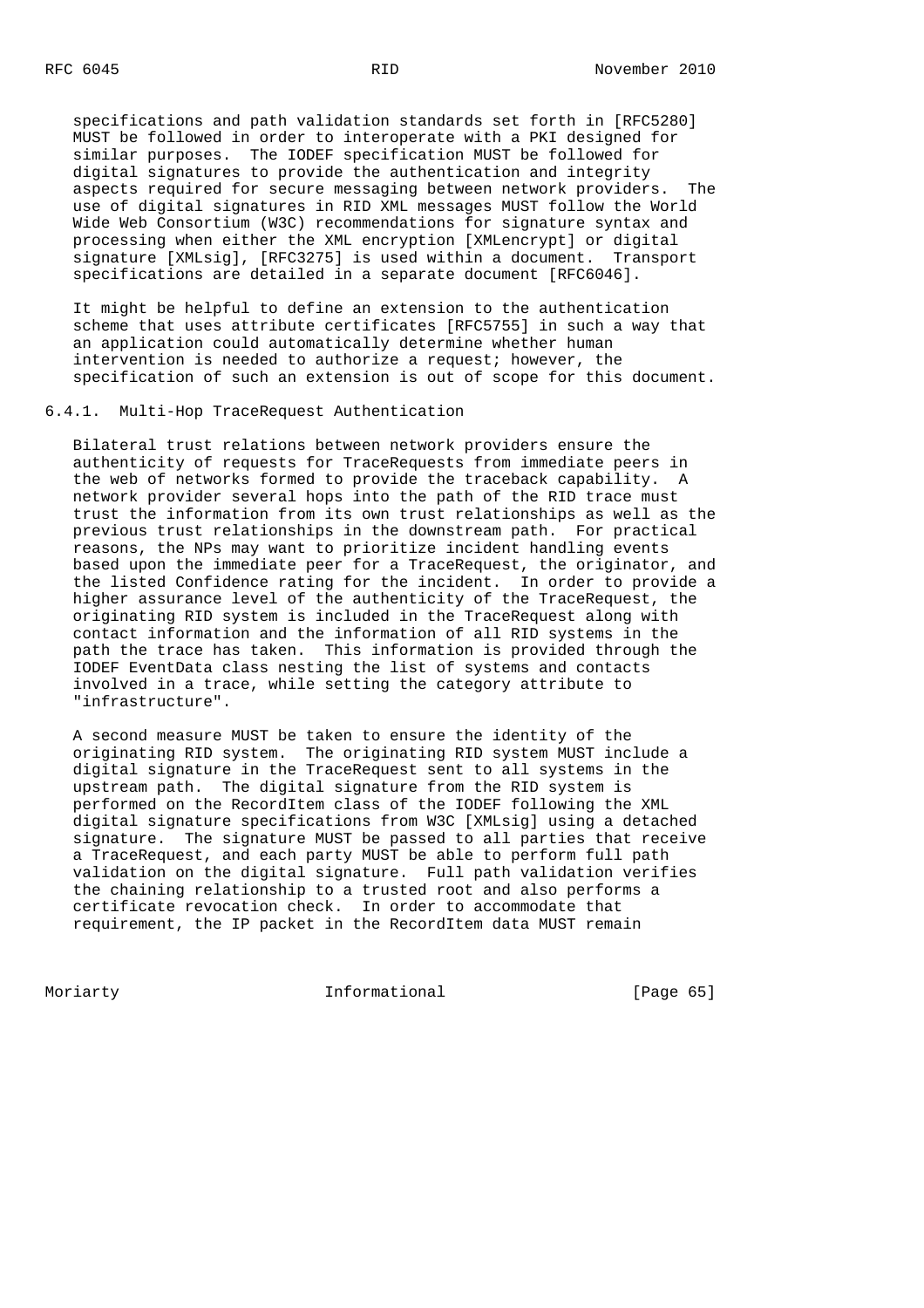unchanged as a request is passed along between providers and is the only element for which the signature is applied. If additional packets are included in the document at upstream peers, the initial packet MUST still remain with the detached signature. The subsequent packets may be signed by the peer adding the incident information for the investigation. A second benefit to this requirement is that the integrity of the filter used is ensured as it is passed to subsequent NPs in the upstream trace of the packet. The trusted PKI also provides the keys used to digitally sign the RecordItem class for TraceRequests to meet the requirement of authenticating the original request. Any host in the path of the trace should be able to verify the digital signature using the trusted PKI.

 In the case in which an enterprise network using RID sends a TraceRequest to its provider, the signature from the enterprise network MUST be included in the initial request. The NP may generate a new request to send upstream to members of the NP consortium to continue the trace. If the original request is sent, the originating NP, acting on behalf of the enterprise network under attack, MUST also digitally sign, with an enveloped signature, the full IODEF document to assure the authenticity of the TraceRequest. An NP that offers RID as a service may be using its own PKI to secure RID communications between its RID system and the attached enterprise networks. NPs participating in the trace MUST be able to determine the authenticity of RID requests.

# 6.5. Consortiums and Public Key Infrastructures

 Consortiums of NPs are an ideal way to establish a communication web of trust for RID messaging. The consortium could provide centralized resources, such as a PKI, and established guidelines for use of the RID protocol. The consortium would also assist in establishing trust relationships between the participating NPs to achieve the necessary level of cooperation and experience-sharing among the consortium entities. This may be established through PKI certificate policy [RFC3647] reviews to determine the appropriate trust levels between organizations or entities. The consortium may also be used for other purposes to better facilitate communication among NPs in a common area (Internet, region, government, education, private networks, etc.).

 Using a PKI to distribute certificates used by RID systems provides an already established method to link trust relationships between NPs of consortiums that would peer with NPs belonging to a separate consortium. In other words, consortiums could peer with other consortiums to enable communication of RID messages between the

Moriarty **Informational** [Page 66]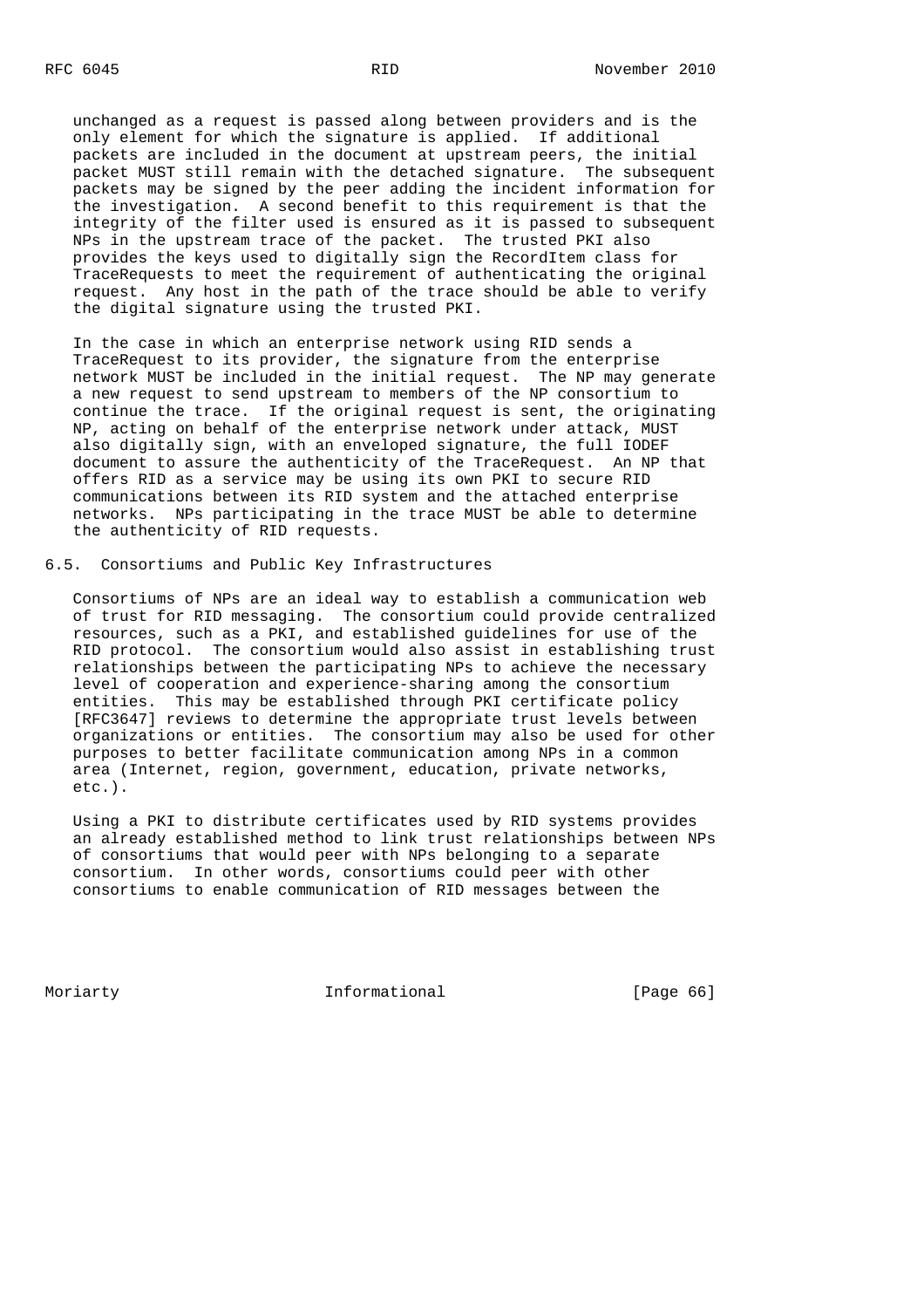participating NPs. The PKI along with Memorandums of Agreement could be used to link border directories to share public key information in a bridge, a hierarchy, or a single cross-certification relationship.

 Consortiums also need to establish guidelines for each participating NP to adhere to. The RECOMMENDED guidelines include:

- o Physical and logical practices to protect RID systems;
- o Network and application layer protection for RID systems and communications;
- o Proper use guidelines for RID systems, messages, and requests; and
- o A PKI to provide authentication, integrity, and privacy.

 The functions described for a consortium's role would parallel that of a PKI federation. The PKI federations that currently exist are responsible for establishing security guidelines and PKI trust models. The trust models are used to support applications to share information using trusted methods and protocols.

 A PKI can also provide the same level of security for communication between an end entity (enterprise, educational, or government customer network) and the NP. The PKI may be a subordinate CA or in the CA hierarchy from the NP's consortium to establish the trust relationships necessary as the request is made to other connected networks.

6.6. Privacy Concerns and System Use Guidelines

 Privacy issues raise many concerns when information-sharing is required to achieve the goal of stopping or mitigating the effects of a security incident. The RIDPolicy class is used to automate the enforcement of the privacy concerns listed within this document. The privacy and system use concerns that MUST be addressed in the RID system and other integrated components include the following:

Network Provider Concerns:

- o Privacy of data monitored and/or stored on IDSs for attack detection.
- o Privacy of data monitored and stored on systems used to trace traffic across a single network.

Moriarty **Informational** [Page 67]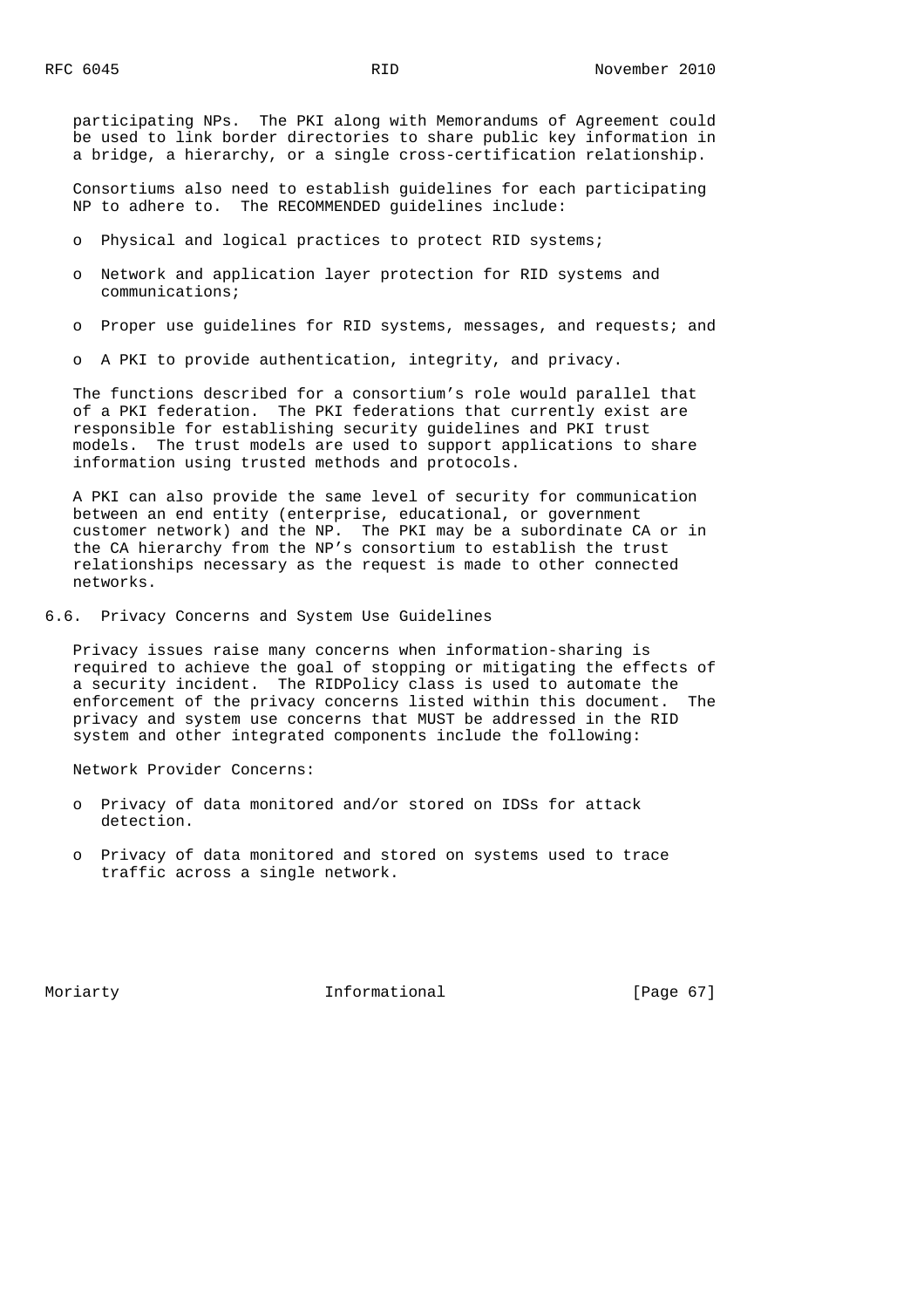Customer Attached Networks Participating in RID with NP:

- o Customer networks may include an enterprise, educational, government, or other attached networks to an NP participating in RID and MUST be made fully aware of the security and privacy considerations for using RID.
- o Customers MUST know the security and privacy considerations in place by their NP and the consortium of which the NP is a member.
- o Customers MUST understand that their data can and will be sent to other NPs in order to complete a trace unless an agreement stating otherwise is made in the service level agreements between the customer and NP.

Parties Involved in the Attack:

- o Privacy of the identity of a host involved in an attack.
- o Privacy of information such as the source and destination used for communication purposes over the monitored or RID connected network(s).
- o Protection of data from being viewed by intermediate parties in the path of an Investigation request MUST be considered.

Consortium Considerations:

- o System use restricted to security incident handling within the local region's definitions of appropriate traffic for the network monitored and linked via RID in a single consortium also abiding by the consortium's use guidelines.
- o System use prohibiting the consortium's participating NPs from inappropriately tracing non-attack traffic to locate sources or mitigate traffic unlawfully within the jurisdiction or region.

Inter-Consortium Considerations:

- o System use between peering consortiums MUST also adhere to any government communication regulations that apply between those two regions, such as encryption export and import restrictions. This may include consortiums that are categorized as "BetweenConsortiums" or "AcrossNationalBoundaries".
- o System use between consortiums MUST NOT request traffic traces and actions beyond the scope intended and permitted by law or inter-consortium agreements.

Moriarty **Informational** [Page 68]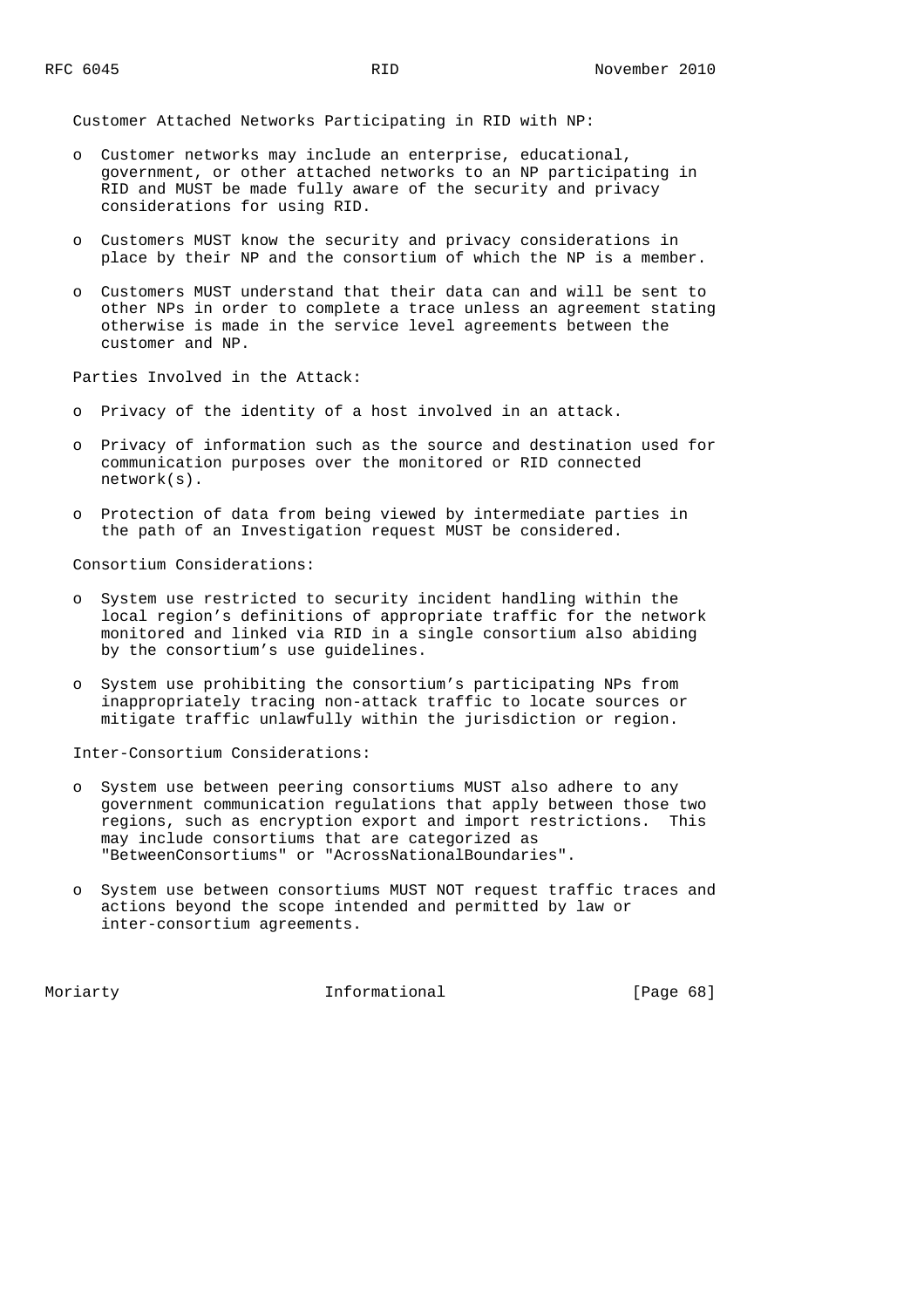o System use between consortiums classified as "AcrossNationalBoundaries" MUST respect national boundary issues and limit requests to appropriate system use and not to achieve their own agenda to limit or restrict traffic that is otherwise permitted within the country in which the peering consortium resides.

 The security and privacy considerations listed above are for the consortiums, NPs, and enterprises to agree upon. The agreed-upon policies may be facilitated through use of the RIDPolicy class. Some privacy considerations are addressed through the RID guidelines for encryption and digital signatures as described at the beginning of Section 6.

 RID is useful in determining the true source of a packet that traverses multiple networks or to communicate security incidents and automate the response. The information obtained from the trace may determine the identity of the source host or the network provider used by the source of the traffic. It should be noted that the trace mechanism used across a single-network provider may also raise privacy concerns for the clients of the network. Methods that may raise concern include those that involve storing packets for some length of time in order to trace packets after the fact. Monitoring networks for intrusions and for tracing capabilities also raises concerns for potentially sensitive valid traffic that may be traversing the monitored network. IDSs and single-network tracing are outside of the scope of this document, but the concern should be noted and addressed within the use guidelines of the network. Some IDSs and single-network trace mechanisms attempt to properly address these issues. RID is designed to provide the information needed by any single-network trace mechanism. The provider's choice of a single trace mechanism depends on resources, existing solutions, and local legislation. Privacy concerns in regard to the single-network trace must be dealt with at the client-to-NP level and are out of scope for RID messaging.

 The identity of the true source of an attack packet being traced through RID could be sensitive. The true identity listed in a Result message can be protected through the use of encryption [XMLencrypt] enveloping the IODEF document and RID Result information, using the public encryption key of the originating NP. Alternatively, the action taken may be listed without the identity being revealed to the originating NP. The ultimate goal of the RID communication system is to stop or mitigate attack traffic, not to ensure that the identity of the attack traffic is known to involved parties. The NP that identifies the source should deal directly with the involved parties and proper authorities in order to determine the guidelines for the release of such information, if it is regarded as sensitive. In some

Moriarty **Informational** [Page 69]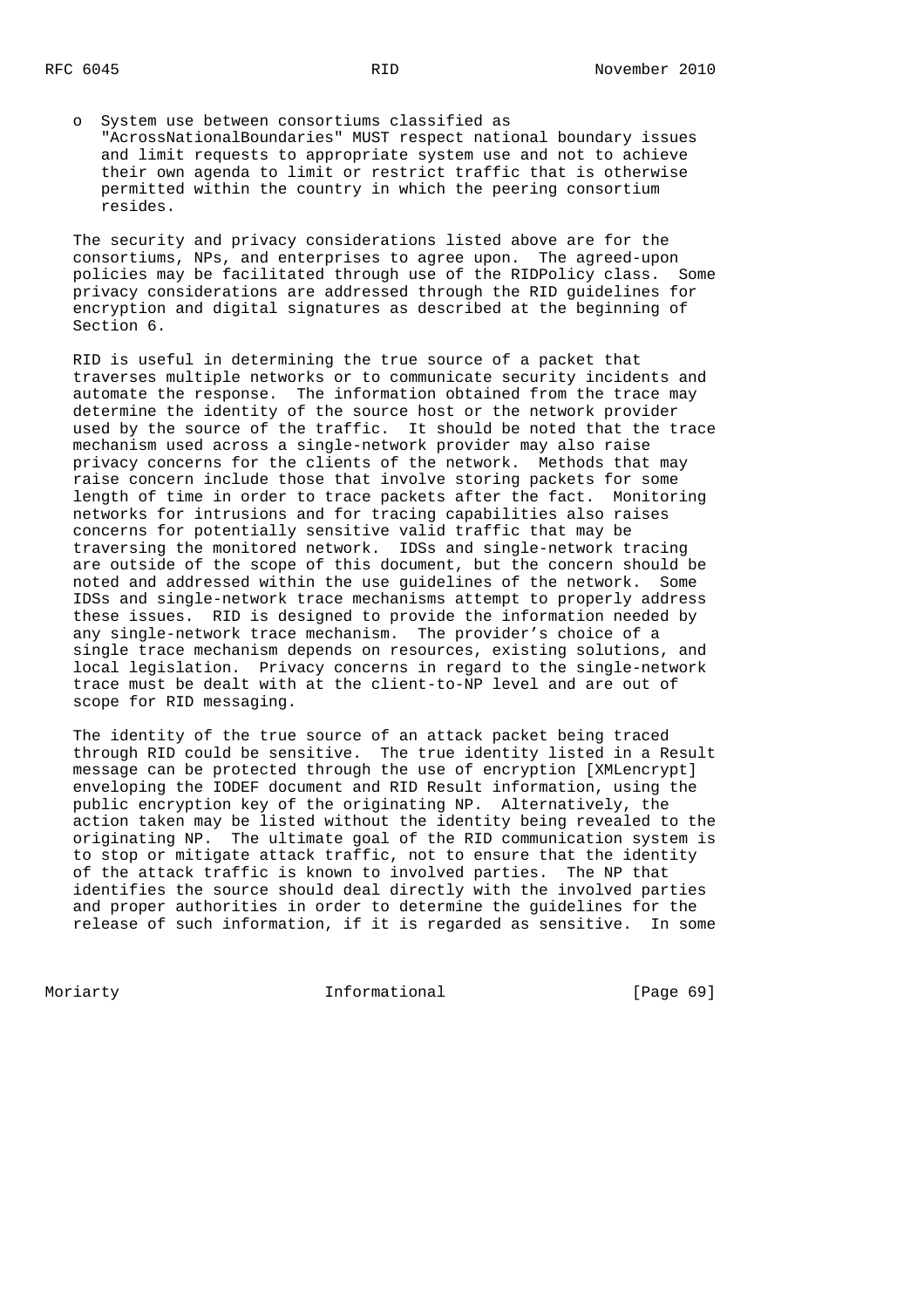situations, systems used in attacks are compromised by an unknown source and, in turn, are used to attack other systems. In that situation, the reputation of a business or organization may be at stake, and the action taken may be the only additional information reported in the Result message to the originating system. If the security incident is a minor incident, such as a zombie system used in part of a large-scale DDoS attack, ensuring the system is taken off the network until it has been fixed may be sufficient. The decision is left to the system users and consortiums to determine appropriate data to be shared given that the goal of the specification is to provide the appropriate technical options to remain compliant. The textual descriptions should include details of the incident in order to protect the reputation of the unknowing attacker and prevent the need for additional investigation. Local, state, or national laws may dictate the appropriate reporting action for specific security incidents.

 Privacy becomes an issue whenever sensitive data traverses a network. For example, if an attack occurred between a specific source and destination, then every network provider in the path of the trace would become aware that the cyber attack occurred. In a targeted attack, it may not be desirable that information about two nation states that are battling a cyber war would become general knowledge to all intermediate parties. However, it is important to allow the traces to take place in order to halt the activity since the health of the networks in the path could also be at stake during the attack. This provides a second argument for allowing the Result message to only include an action taken and not the identity of the offending host. In the case of an Investigation request, where the originating NP is aware of the NP that will receive the request for processing, the free-form text areas of the document could be encrypted [XMLencrypt] using the public key of the destination NP to ensure that no other NP in the path can read the contents. The encryption would be accomplished through the W3C [XMLencrypt] specification for encrypting an element.

 In some situations, all network traffic of a nation may be granted through a single network provider. In that situation, options must support sending Result messages from a downstream peer of that network provider. That option provides an additional level of abstraction to hide the identity and the NP of the identified source of the traffic. Legal action may override this technical decision after the trace has taken place, but that is out of the technical scope of this document.

 Privacy concerns when using an Investigation request to request action close to the source of valid attack traffic needs to be considered. Although the intermediate NPs may relay the request if

Moriarty **Informational** [Page 70]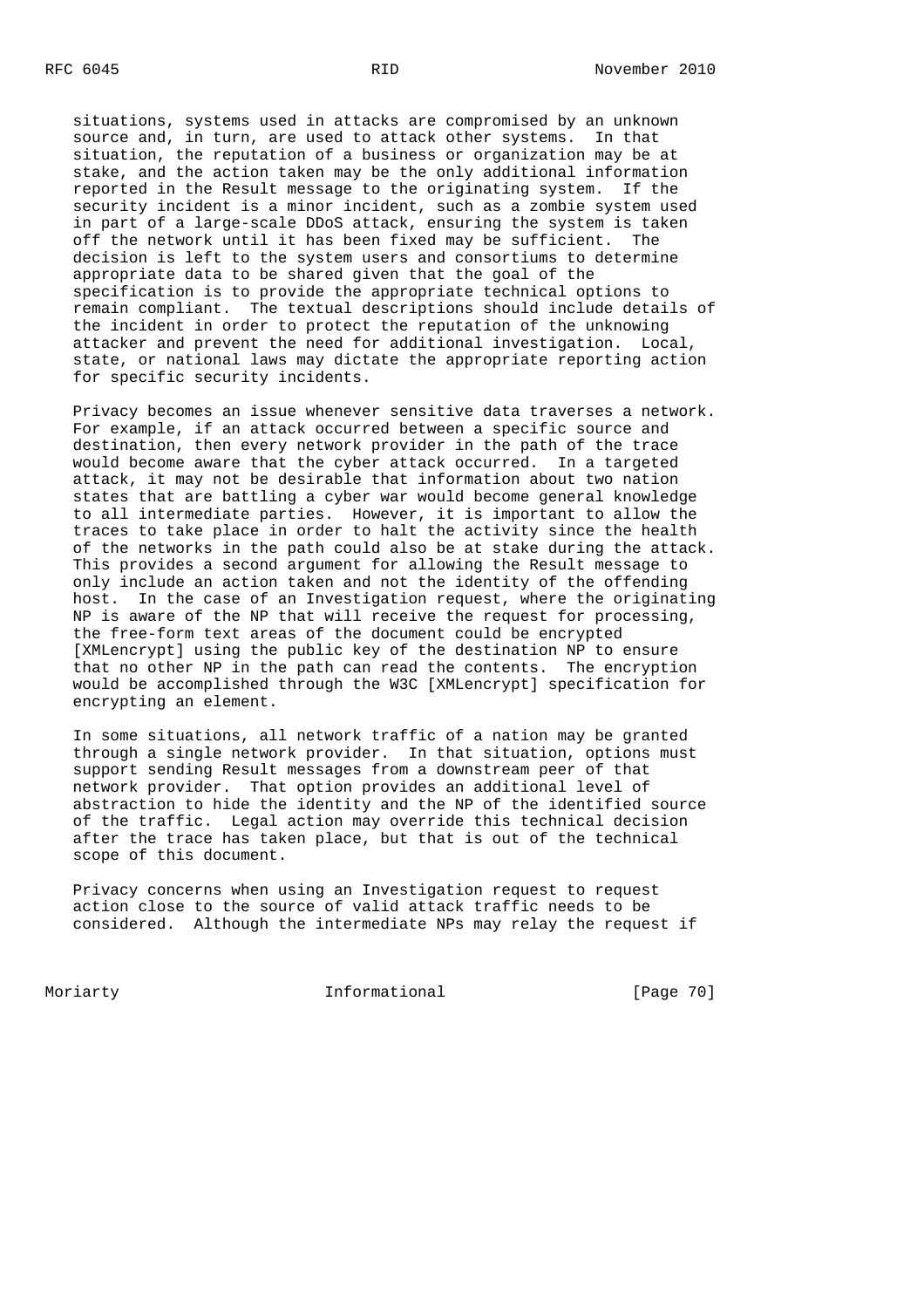there is no direct trust relationship to the closest NP to the source, the intermediate NPs do not require the ability to see the contents of the packet or the text description field(s) in the request. This message type does not require any action by the intermediate RID systems, except to relay the packet to the next NP in the path. Therefore, the contents of the request may be encrypted for the destination system. The intermediate NPs would only need to know how to direct the request to the manager of the ASN in which the source IP address belongs.

 Traces must be legitimate security-related incidents and not used for purposes such as sabotage or censorship. An example of such abuse of the system would include a request to block or rate-limit legitimate traffic to prevent information from being shared between users on the Internet (restricting access to online versions of papers) or restricting access from a competitor's product in order to sabotage a business.

 Intra-consortium RID communications raise additional issues, especially when the peering consortiums reside in different regions or nations. TraceRequests and requested actions to mitigate traffic must adhere to the appropriate use guidelines and yet prevent abuse of the system. First, the peering consortiums MUST identify the types of traffic that can be traced between the borders of the participating NPs of each consortium. The traffic traced should be limited to security-incident-related traffic. Second, the traces permitted within one consortium if passed to a peering consortium may infringe upon the peering consortium's freedom of information laws. An example would be a consortium in one country permitting a trace of traffic containing objectionable material, outlawed within that country. The RID trace may be a valid use of the system within the confines of that country's network border; however, it may not be permitted to continue across network boundaries where such content is permitted under law. By continuing the trace in another country's network, the trace and response could have the effect of improperly restricting access to data. A continued trace into a second country may break the laws and regulations of that nation. Any such traces MUST cease at the country's border.

 The privacy concerns listed in this section address issues among the trusted parties involved in a trace within an NP, a RID consortium, and peering RID consortiums. Data used for RID communications must also be protected from parties that are not trusted. This protection is provided through the authentication and encryption of documents as they traverse the path of trusted servers. Each RID system MUST perform a bi-directional authentication when sending a RID message and use the public encryption key of the upstream or downstream peer to send a message or document over the network. This means that the

Moriarty **Informational** [Page 71]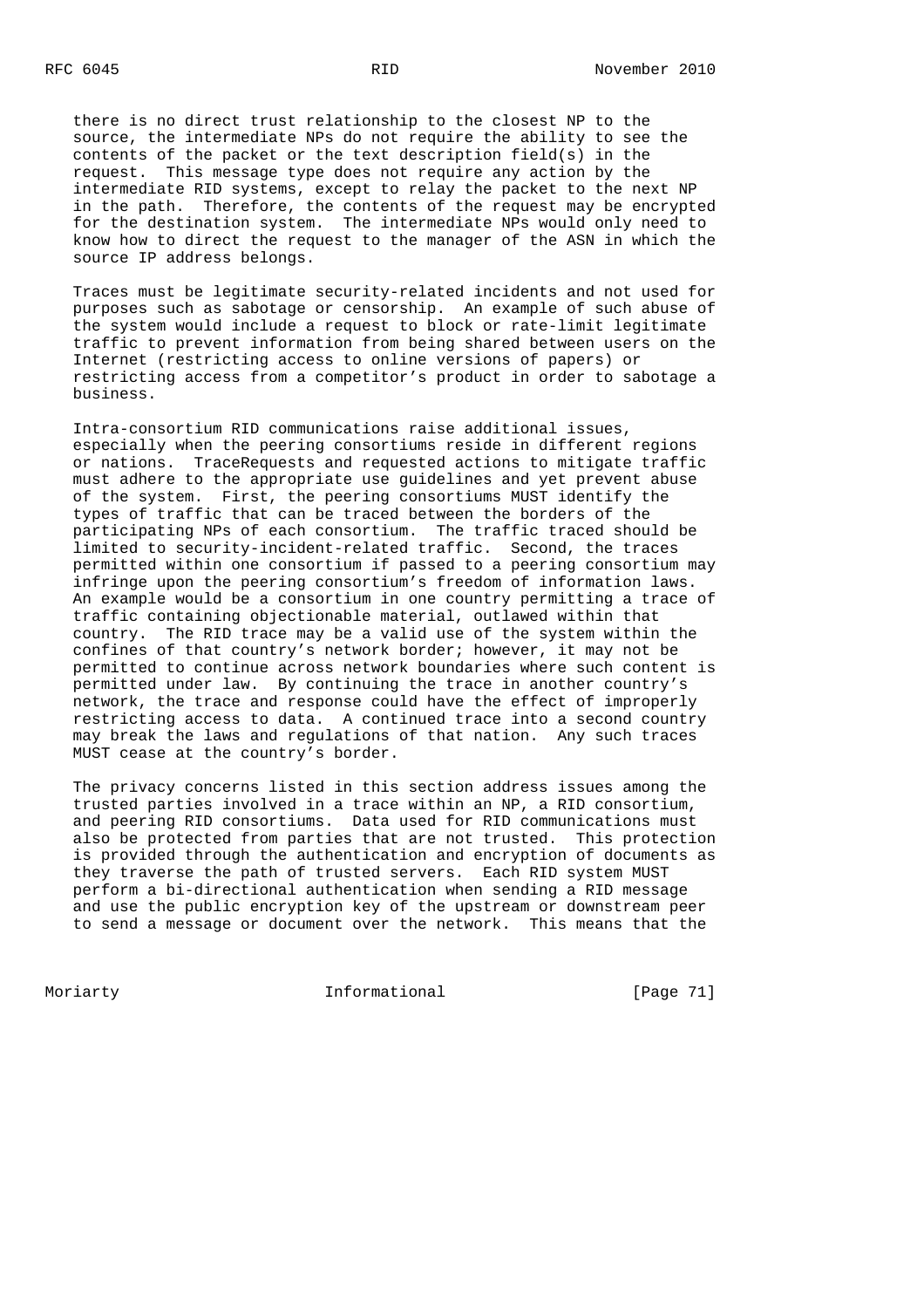document is decrypted and re-encrypted at each RID system via TLS over the transport protocol [RFC6046]. The RID messages may be decrypted at each RID system in order to properly process the request or relay the information. Today's processing power is more than sufficient to handle the minimal burden of encrypting and decrypting relatively small typical RID messages.

## 7. IANA Considerations

 This document uses URNs to describe XML namespaces and XML schemas [XMLschema] conforming to a registry mechanism described in [RFC3688].

Registration request for the iodef-rid namespace:

URI: urn:ietf:params:xml:ns:iodef-rid-1.0

 Registrant Contact: See the "Author's Address" section of this document.

XML: None. Namespace URIs do not represent an XML specification.

Registration request for the iodef-rid XML schema:

URI: urn:ietf:params:xml:schema:iodef-rid-1.0

 Registrant Contact: See the "Author's Address" section of this document.

XML: See Section 5, "RID Schema Definition", of this document.

### 8. Summary

 Security incidents have always been difficult to trace as a result of the spoofed sources, resource limitations, and bandwidth utilization problems. Incident response is often slow even when the IP address is known to be valid because of the resources required to notify the responsible party of the attack and then to stop or mitigate the attack traffic. Methods to identify and trace attacks near real time are essential to thwarting attack attempts. Network providers need policies and automated methods to combat the hacker's efforts. NPs need automated monitoring and response capabilities to identify and trace attacks quickly without resource-intensive side effects. Integration with a centralized communication system to coordinate the detection, tracing, and identification of attack sources on a single network is essential. RID provides a way to integrate NP resources for each aspect of attack detection, tracing, and source

Moriarty **Informational** [Page 72]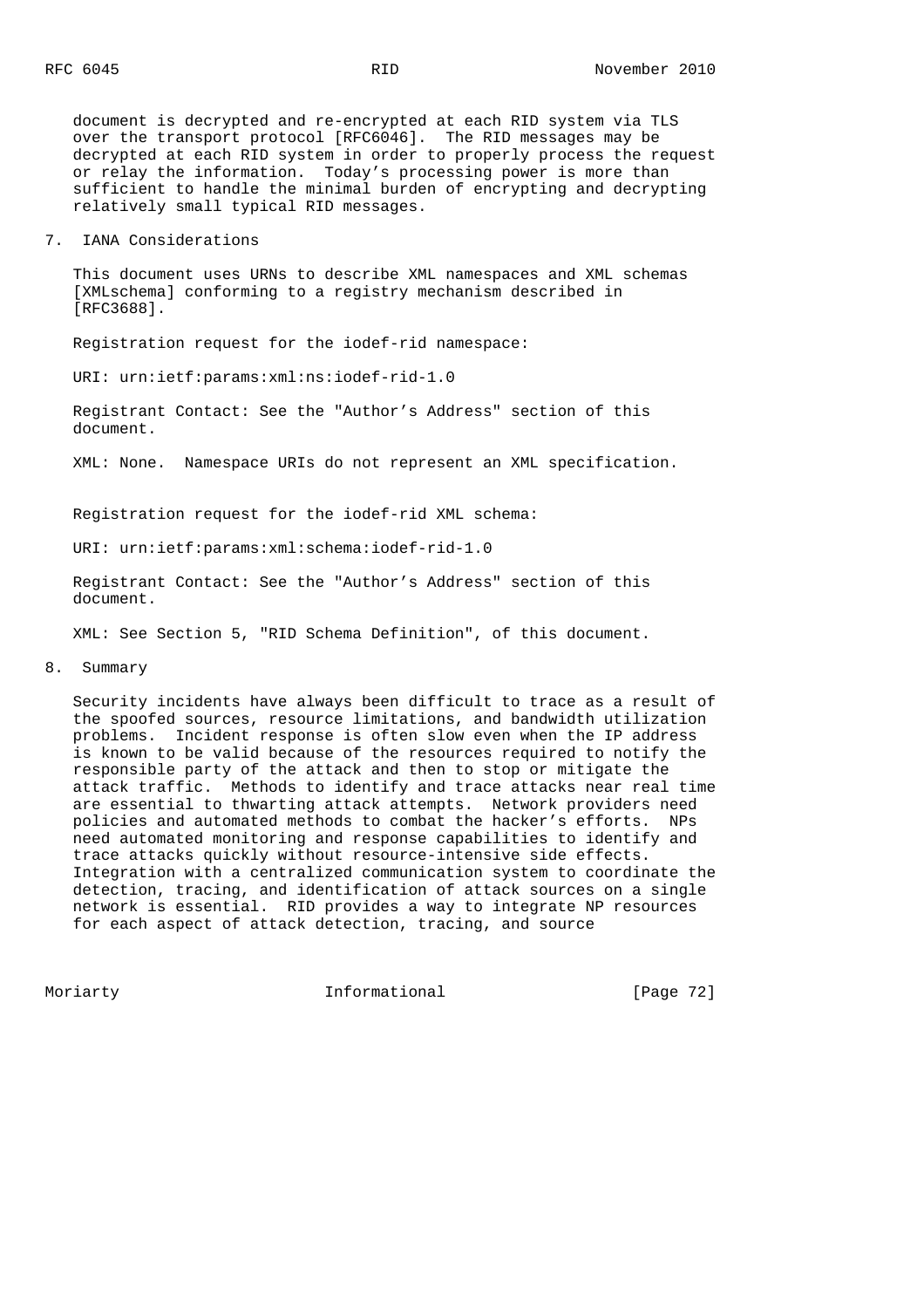identification and extends the communication capabilities among network providers. The communication is accomplished through the use of flexible IODEF XML-based documents passed between IHSs or RID systems. A TraceRequest or Investigation request is communicated to an upstream NP and may result in an upstream trace or in an action to stop or mitigate the attack traffic. The messages are communicated among peers with security inherent to the RID messaging scheme provided through existing standards such as XML encryption and digital signatures. Policy information is carried in the RID message itself through the use of the RIDPolicy. RID provides the timely communication among NPs, which is essential for incident handling.

## 9. References

9.1. Normative References

| [RFC2119] | Bradner, S., "Key words for use in RFCs to Indicate |  |  |  |  |  |
|-----------|-----------------------------------------------------|--|--|--|--|--|
|           | Requirement Levels", BCP 14, RFC 2119, March 1997.  |  |  |  |  |  |

- [RFC3275] Eastlake 3rd, D., Reagle, J., and D. Solo, "(Extensible Markup Language) XML-Signature Syntax and Processing", RFC 3275, March 2002.
- [RFC3688] Mealling, M., "The IETF XML Registry", BCP 81, RFC 3688, January 2004.
- [RFC4279] Eronen, P., Ed., and H. Tschofenig, Ed., "Pre-Shared Key Ciphersuites for Transport Layer Security (TLS)", RFC 4279, December 2005.
- [RFC5070] Danyliw, R., Meijer, J., and Y. Demchenko, "The Incident Object Description Exchange Format", RFC 5070, December 2007.
- [RFC5280] Cooper, D., Santesson, S., Farrell, S., Boeyen, S., Housley, R., and W. Polk, "Internet X.509 Public Key Infrastructure Certificate and Certificate Revocation List (CRL) Profile", RFC 5280, May 2008.
- [RFC5755] Farrell, S., Housley, R., and S. Turner, "An Internet Attribute Certificate Profile for Authorization", RFC 5755, January 2010.
- [RFC6046] Moriarty, K. and B. Trammell, "Transport of Real-Time Inter-Network Defense (RID) Messages," RFC 6046, November 2010.

Moriarty **Informational** [Page 73]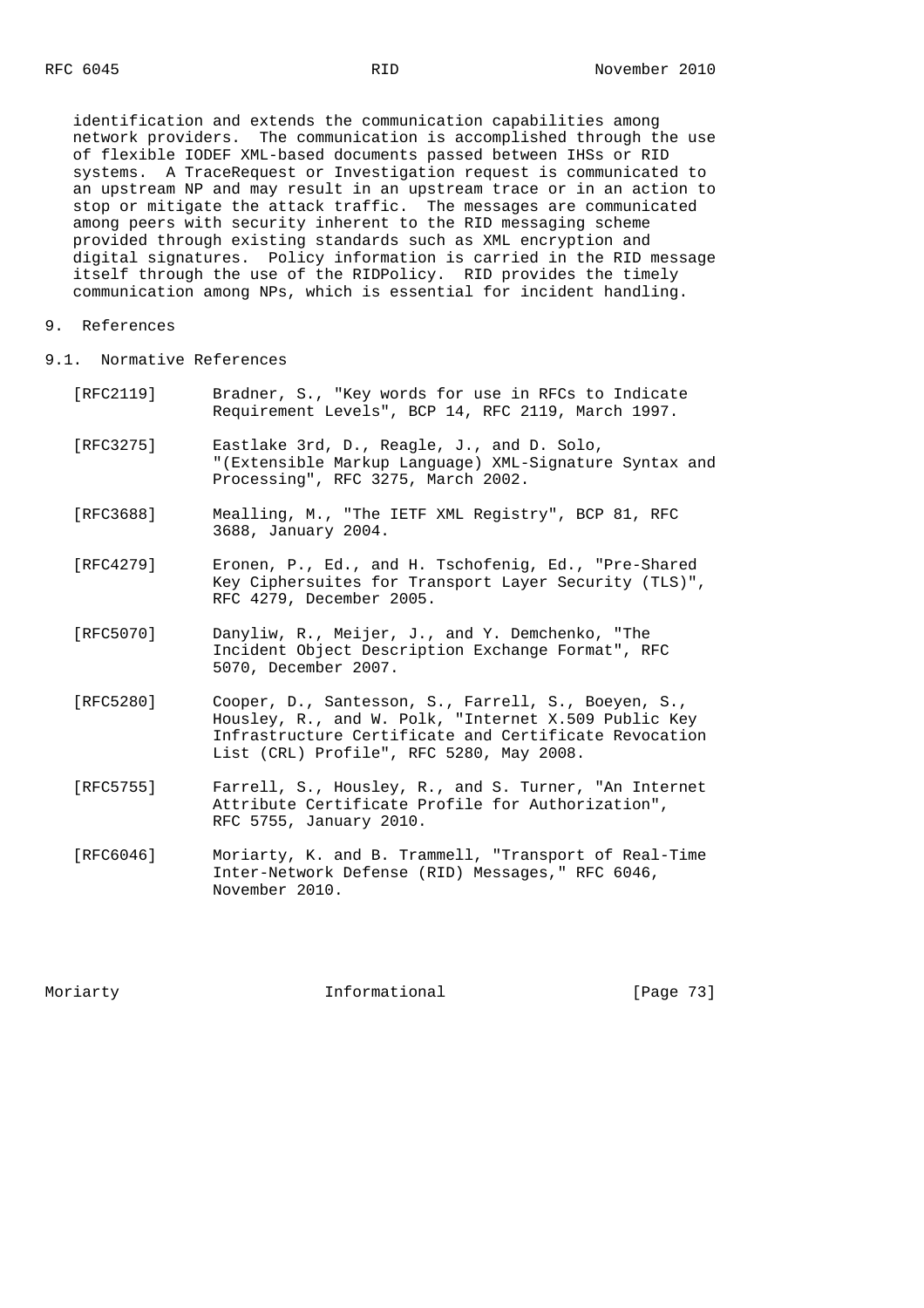- [XML1.0] "Extensible Markup Language (XML) 1.0 (Second Edition)". W3C Recommendation. T. Bray, E. Maler, J. Paoli, and C.M. Sperberg-McQueen. October 2000. http://www.w3.org/TR/2000/REC-xml-20001006.
- [XMLnames] "Namespaces in XML 1.0 (Third Edition)". W3C Recommendation. T. Bray, D. Hollander, A. Layman, R. Tobin, H. Thompson. December 2009. http://www.w3.org/TR/REC-xml-names/.
- [XMLencrypt] "XML Encryption Syntax and Processing". W3C Recommendation. T. Imamura, B. Dillaway, and E. Simon. December 2002. http://www.w3.org/TR/xmlenc-core/.

[XMLschema] "XML Schema". E. Van der Vlist. O'Reilly. 2002.

 [XMLsig] "XML-Signature Syntax and Processing (Second Edition)". W3C Recommendation. M. Bartel, J. Boyer, B. Fox, B. LaMacchia, and E. Simon. June 2008. http://www.w3.org/TR/xmldsig-core/#sec-Design.

## 9.2. Informative References

- [RFC1930] Hawkinson, J. and T. Bates, "Guidelines for creation, selection, and registration of an Autonomous System (AS)", BCP 6, RFC 1930, March 1996.
- [RFC2827] Ferguson, P. and D. Senie, "Network Ingress Filtering: Defeating Denial of Service Attacks which employ IP Source Address Spoofing", BCP 38, RFC 2827, May 2000.
- [RFC3647] Chokhani, S., Ford, W., Sabett, R., Merrill, C., and S. Wu, "Internet X.509 Public Key Infrastructure Certificate Policy and Certification Practices Framework", RFC 3647, November 2003.
- [RFC3917] Quittek, J., Zseby, T., Claise, B., and S. Zander, "Requirements for IP Flow Information Export (IPFIX)", RFC 3917, October 2004.
- [RFC5735] Cotton, M. and L. Vegoda, "Special Use IPv4 Addresses", BCP 153, RFC 5735, January 2010.
- [IPtrace] "Advanced and Authenticated Marking Schemes for IP Traceback". D. Song and A. Perrig. IEEE INFOCOM 2001.

Moriarty **Informational** [Page 74]